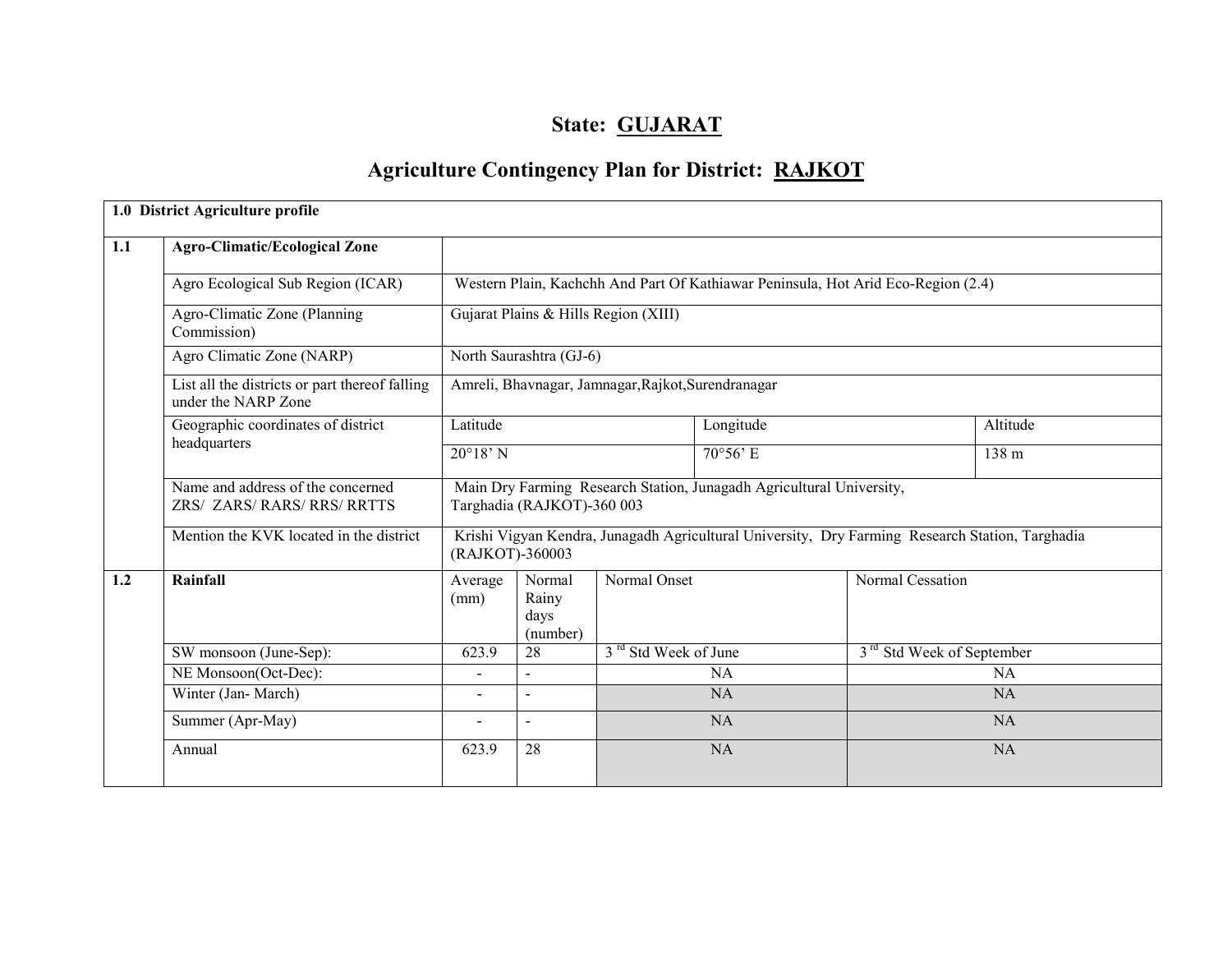| 1.3 | Land use         | Geographical | Cultivable | Forest | Land under       | Permanent | Cultivable | Land   | Barren and   | Current | Other fallows |
|-----|------------------|--------------|------------|--------|------------------|-----------|------------|--------|--------------|---------|---------------|
|     | pattern of the   | area         | area       | area   | non-             | pastures  | wasteland  | under  | uncultivable | fallows |               |
|     | district (latest |              |            |        | agricultural use |           |            | Misc.  | land         |         |               |
|     | statistics)      |              |            |        |                  |           |            | tree   |              |         |               |
|     |                  |              |            |        |                  |           |            | crops  |              |         |               |
|     |                  |              |            |        |                  |           |            | and    |              |         |               |
|     |                  |              |            |        |                  |           |            | groves |              |         |               |
|     | Area ('000ha)    | 1111.4       | 758.5      | 38.4   | 34.9             | 88.5      | 16.2       | 63.7   | 95.1         | 5.1     | -             |
|     |                  |              |            |        |                  |           |            |        |              |         |               |

Source: District Panchayat Rajkot

| 1.4 | <b>Major Soil types</b>                                                                                    | Area $('000 ha)$ | % Area |
|-----|------------------------------------------------------------------------------------------------------------|------------------|--------|
|     |                                                                                                            |                  |        |
|     | Medium & shallow Black (Silty clay to clay in texture, dark greyish brown to dark brown in colour,         | 520.5            | 68.6   |
|     | Ustocrepts-Inceptisol                                                                                      |                  |        |
|     | Alluvial soils (Sandy loam to clay loam intexture, Yellowgrayish brown to brown in colour, Ustocrepts $\&$ | 222.2            | 29.3   |
|     | ustorthents-Inceptisol                                                                                     |                  |        |
|     | Others-hilly-clay loam to clay in texture, dark brown tovery dark brown in colour, Ustorthents -Entisol    | 15.7             | 2.1    |
|     | Total                                                                                                      | 758.5            |        |

Source : District Panchayat Rajkot

| 1.5 | <b>Agricultural land use</b> | Area (ha) | Cropping intensity % |
|-----|------------------------------|-----------|----------------------|
|     | Net sown area                | 758.5     | 139.16%              |
|     | Area sown more than one      | 296.9     |                      |
|     | Gross sown area              | 1055.5    |                      |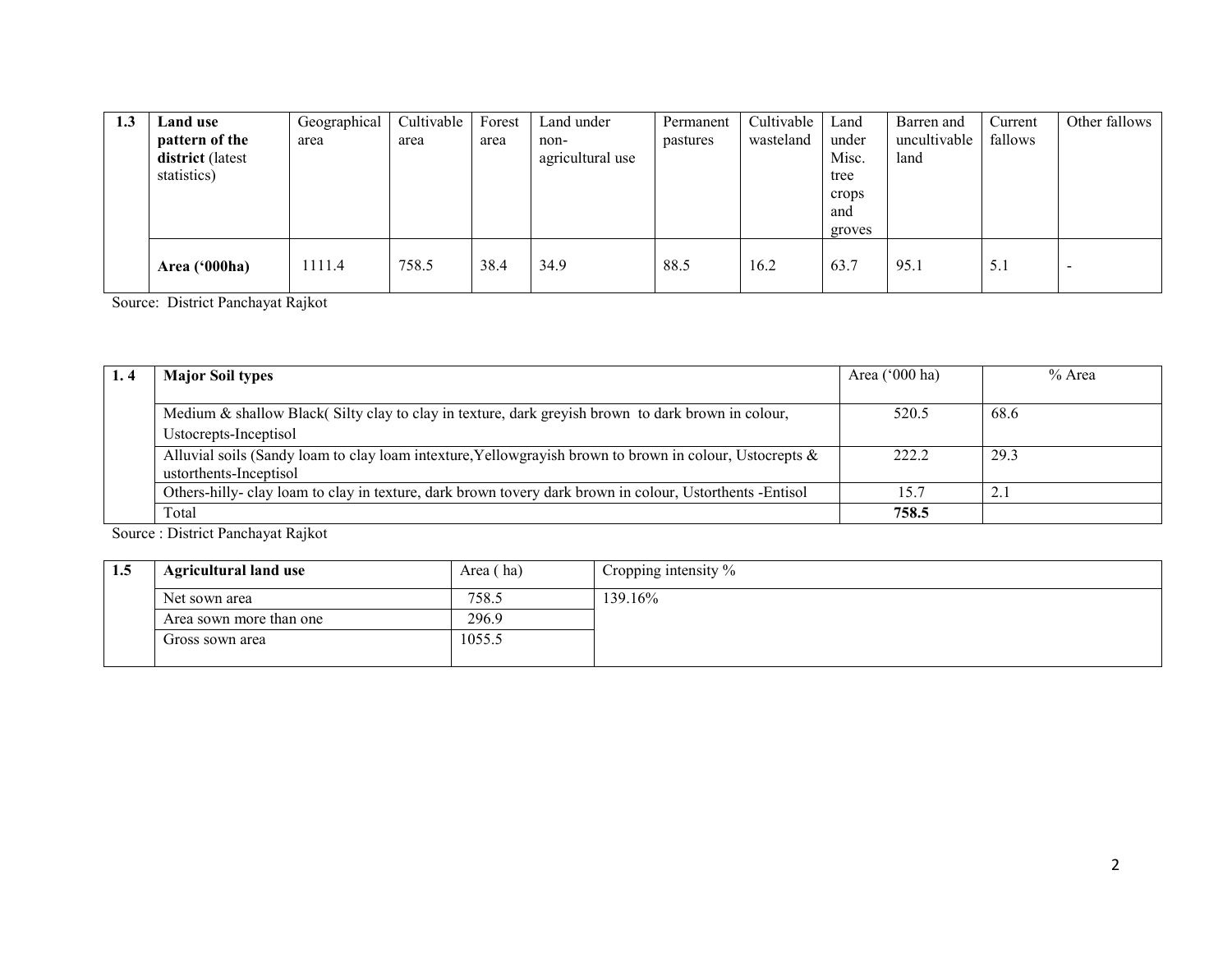| 1.6 | Irrigation                                                                                                                  | Area ('000ha)                                                                                         |                |                                                                                                   |  |  |  |  |
|-----|-----------------------------------------------------------------------------------------------------------------------------|-------------------------------------------------------------------------------------------------------|----------------|---------------------------------------------------------------------------------------------------|--|--|--|--|
|     | Net irrigated area                                                                                                          | $\overline{294.5}$ (38.28%)                                                                           |                |                                                                                                   |  |  |  |  |
|     | Gross irrigated area                                                                                                        | 286.1 (38.60%)                                                                                        |                |                                                                                                   |  |  |  |  |
|     | Rainfed area                                                                                                                | 472.4 (61.40%)                                                                                        |                |                                                                                                   |  |  |  |  |
|     | <b>Sources of Irrigation</b>                                                                                                | Number                                                                                                | Area ('000ha)  | Percentage of total irrigated area                                                                |  |  |  |  |
|     | Canals                                                                                                                      |                                                                                                       | 50.9           | 17.1                                                                                              |  |  |  |  |
|     | Tanks                                                                                                                       | 749                                                                                                   | 26.5           | 08.9                                                                                              |  |  |  |  |
|     | Open wells                                                                                                                  | 91028                                                                                                 | 161.0          | 54.2                                                                                              |  |  |  |  |
|     | Bore wells                                                                                                                  | 6151                                                                                                  | 58.3           | 19.6                                                                                              |  |  |  |  |
|     | Lift irrigation schemes                                                                                                     | $\blacksquare$                                                                                        | $\blacksquare$ | $\blacksquare$                                                                                    |  |  |  |  |
|     | Micro-irrigation                                                                                                            |                                                                                                       |                |                                                                                                   |  |  |  |  |
|     | Other sources (please specify)                                                                                              | $\overline{a}$                                                                                        |                | $\overline{a}$                                                                                    |  |  |  |  |
|     | <b>Total Irrigated Area</b>                                                                                                 |                                                                                                       | 296.9          |                                                                                                   |  |  |  |  |
|     | Pump sets                                                                                                                   | 71950                                                                                                 |                |                                                                                                   |  |  |  |  |
|     | No. of Tractors                                                                                                             | 9130                                                                                                  |                |                                                                                                   |  |  |  |  |
|     | <b>Groundwater availability</b><br>and use* (Data source:<br><b>State/Central Ground water</b><br><b>Department /Board)</b> | No. of blocks/Tehsils                                                                                 | $(\%)$ area    | Quality of water (specify the problem<br>such as high levels of arsenic, fluoride,<br>saline etc) |  |  |  |  |
|     | Over exploited                                                                                                              |                                                                                                       |                |                                                                                                   |  |  |  |  |
|     | Critical                                                                                                                    | Gondal                                                                                                |                |                                                                                                   |  |  |  |  |
|     | Semi-critical                                                                                                               | 7. Dhoraji, Jam Kandorana, Jasdan, Lodhika,<br>Morbi, Paddhari & Rajkot                               | 70-80%         | Saline                                                                                            |  |  |  |  |
|     | Safe                                                                                                                        | 5.Jetpur, Kotada Sangani, Tankara, Upleta, &<br>Wankaner                                              | 70-80%         | Safe                                                                                              |  |  |  |  |
|     | Waste water availability and<br>use                                                                                         | Malia Miyana                                                                                          | Sufficient     | Salty water or Saline water                                                                       |  |  |  |  |
|     | Ground water quality                                                                                                        | Good quality water is available upto 500-650 feet , but more than that poor water quality             |                |                                                                                                   |  |  |  |  |
|     |                                                                                                                             | *over-exploited: groundwater utilization > 100%; critical: 90-100%; semi-critical: 70-90%; safe: <70% |                |                                                                                                   |  |  |  |  |

Source:1.Report of estimation of GWR & irrigation potential –GWRE-2002,2.Narmada water resources water supply & Kalapsur Deptt. Gov.of Gujatart,Gandhinagar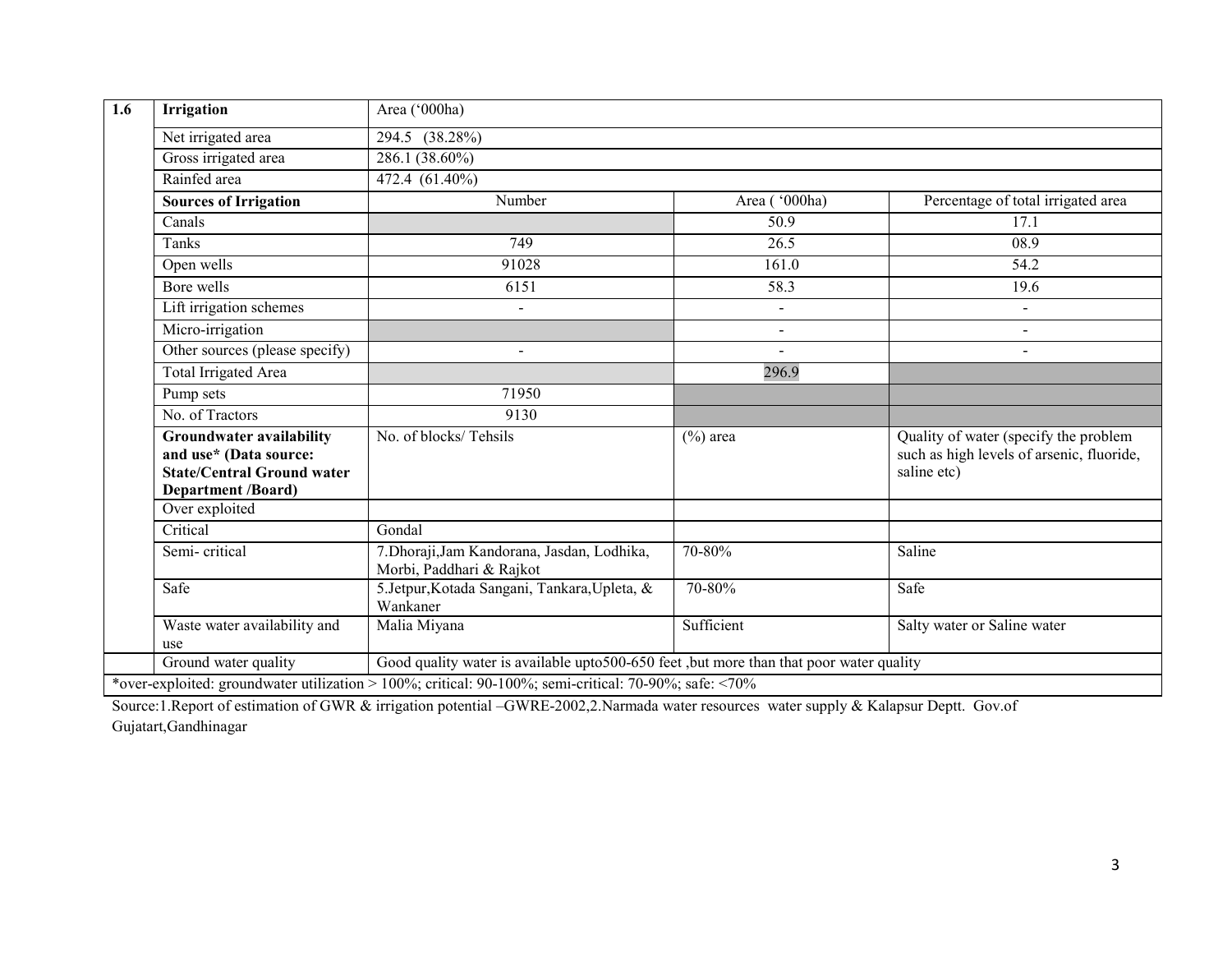| 1.7 | Major field crops    | Area ('000 ha)   |                     |              |                             |                  |                             |                          |                    |  |  |
|-----|----------------------|------------------|---------------------|--------------|-----------------------------|------------------|-----------------------------|--------------------------|--------------------|--|--|
|     | cultivated           |                  | <b>Kharif</b>       |              |                             | Rabi             |                             |                          |                    |  |  |
|     |                      | <b>Irrigated</b> | Rain fed            | Total        | <b>Irrigated</b>            | Rain fed         | <b>Total</b>                | <b>Summer</b>            | <b>Grand</b> total |  |  |
|     | Groundnut            | $\mathbf{r}$     | 325.6               | 325.6        | $\blacksquare$              | $\overline{a}$   |                             | 6.1                      | 331.8              |  |  |
|     | Cotton               | 280.3            | 31.1                | 311.5        | $\sim$                      | $\blacksquare$   | $\blacksquare$              | $\blacksquare$           | 311.5              |  |  |
|     | Sesamum              | $\mathbf{r}$     | 33.8                | 33.8         | $\blacksquare$              | $\sim$           | $\blacksquare$              | 0.9                      | 34.8               |  |  |
|     | Castor               | $\sim$           | 17.9                | 17.9         | $\blacksquare$              | $\blacksquare$   | $\blacksquare$              | $\sim$                   | 17.9               |  |  |
|     | Wheat                | $\blacksquare$   | $\bar{\phantom{a}}$ | $\mathbf{r}$ | 100.1                       | $\overline{a}$   | 100.1                       | $\blacksquare$           | 100.1              |  |  |
|     | Cumin                | $\blacksquare$   | $\mathbf{r}$        | $\sim$       | 6.2                         | $\blacksquare$   | 6.2                         | $\mathbf{r}$             | 6.2                |  |  |
|     | Pulses               | $\blacksquare$   | 8.7                 | 8.7          | $\mathcal{L}$               | $\mathbf{r}$     | $\mathcal{L}^{\mathcal{L}}$ | 0.540                    | 9.2                |  |  |
|     | Pearl millet         | $\sim$           | 2.2                 | 2.2          | $\blacksquare$              | $\mathbb{Z}^2$   | $\omega$                    | 0.520                    | 2.7                |  |  |
|     | Horticulture crops - |                  |                     |              |                             | Area ('000ha)    |                             |                          |                    |  |  |
|     | <b>Fruits</b>        |                  | <b>Total</b>        |              |                             | <b>Irrigated</b> |                             | Rain fed                 |                    |  |  |
|     | Mango                |                  | 0.35                |              |                             | 0.35             |                             | $\overline{\phantom{a}}$ |                    |  |  |
|     | Sapota (Chiku)       |                  | 0.25                |              |                             | 0.25             |                             |                          | $\blacksquare$     |  |  |
|     | Papaya               |                  | 0.16                |              |                             | 0.16             |                             |                          | $\blacksquare$     |  |  |
|     | Citrus               |                  | 0.35                |              |                             | 0.35             |                             |                          | $\blacksquare$     |  |  |
|     | Ber                  |                  | 0.27                |              | $\mathcal{L}_{\mathcal{A}}$ |                  |                             | 0.27                     |                    |  |  |
|     | Custard apple        |                  | 0.05                |              | $\overline{\phantom{a}}$    |                  |                             | 0.05                     |                    |  |  |
|     | <b>Total</b>         |                  | <b>Irrigated</b>    |              |                             | Rain fed         |                             |                          |                    |  |  |
|     | Tomato               |                  | 1.4                 |              |                             | 1.4              |                             |                          | $\blacksquare$     |  |  |
|     | Onion                |                  | 8.5                 |              |                             | 8.5              |                             |                          | $\blacksquare$     |  |  |
|     | <b>Brinjal</b>       |                  | 2.2                 |              |                             | 2.2              |                             |                          | $\blacksquare$     |  |  |
|     | Cabbage              |                  | 1.8                 |              |                             | 1.8              |                             |                          | $\blacksquare$     |  |  |
|     | Okra                 |                  | $\overline{1.2}$    |              |                             | $\overline{1.2}$ |                             |                          | $\overline{a}$     |  |  |
|     | <b>Total</b>         |                  | <b>Irrigated</b>    |              | Rain fed                    |                  |                             |                          |                    |  |  |
|     | Cumin                |                  | 34.2                |              |                             | 34.2             |                             |                          | $\blacksquare$     |  |  |
|     | Garlic               |                  | 12.0                |              |                             | 12.0             |                             | $\blacksquare$           |                    |  |  |
|     | Coriander            |                  | 1.4                 |              |                             | 1.4              |                             | $\overline{\phantom{0}}$ |                    |  |  |
|     | Fenugreek            |                  | $0.2\,$             |              |                             | $0.2\,$          |                             | $\blacksquare$           |                    |  |  |

### 1.7 Area under major field crops & horticulture (as per latest figures) (Specify year, 2008-09)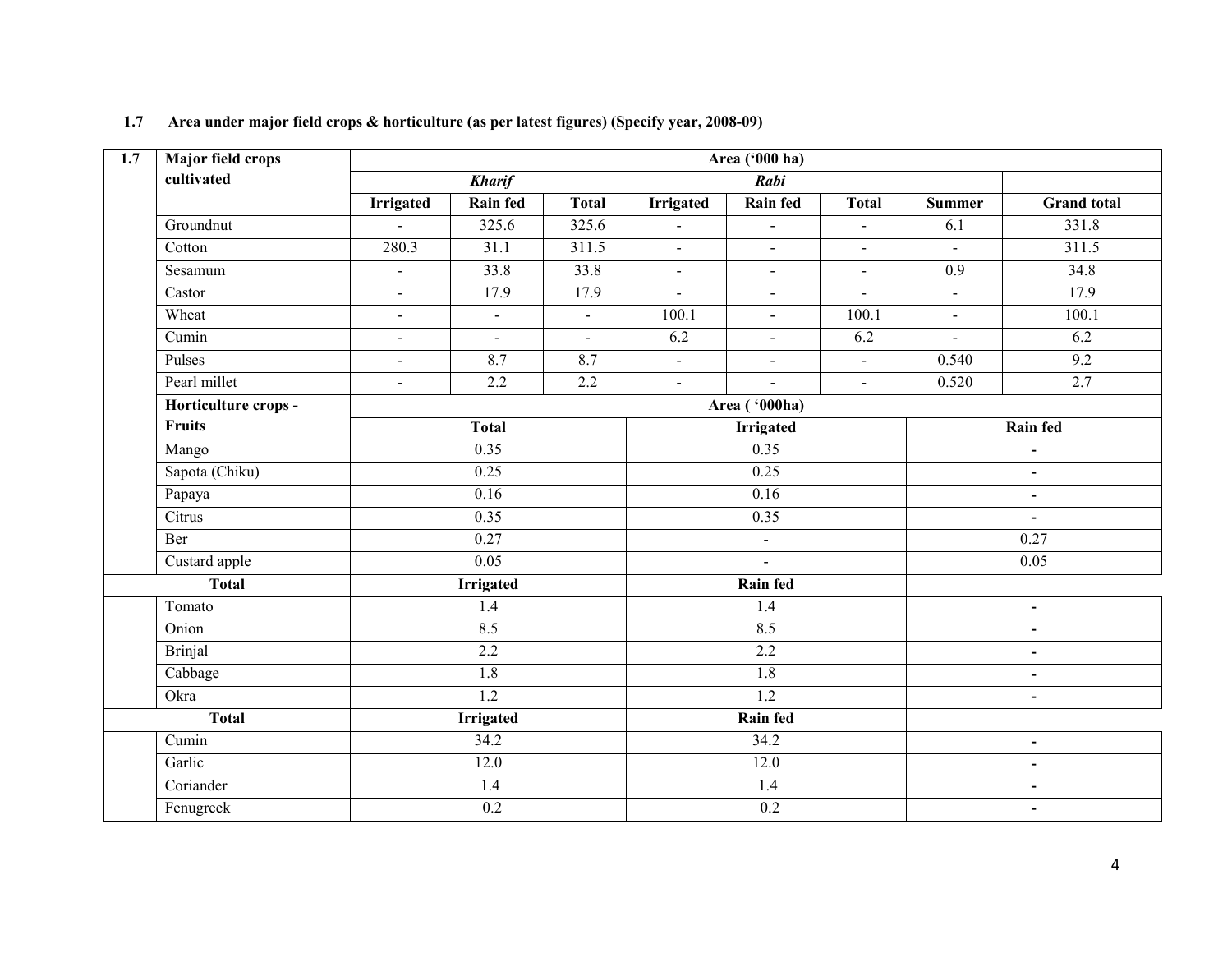| <b>Total</b>     | <b>Irrigated</b> | <b>Rain fed</b>          |                          |
|------------------|------------------|--------------------------|--------------------------|
| Rose             | 0.068            | 0.068                    | $\overline{\phantom{0}}$ |
| Marigold         | 0.144            | 0.144                    | $\blacksquare$           |
| Lily             | 0.035            | 0.035                    |                          |
| Anola            | 0.140            | 0.140                    | $\sim$                   |
| Coconut          | 0.0 15           | 0.0 15                   | $\blacksquare$           |
| <b>Total</b>     | <b>Irrigated</b> | <b>Rain fed</b>          |                          |
| Sorghum          | 21.375           | $\overline{\phantom{a}}$ | 21.375                   |
| Maize            | 7.547            | $\sim$                   | 7.547                    |
| Lucerne          | 0.234            | 0.234                    | $\blacksquare$           |
| Others           | 0.041            | $\blacksquare$           | 0.041                    |
| 29.197           | 0.234            | 28.963                   |                          |
| Grazing land     | 93.616           | $\sim$                   | 93.616                   |
| Sericulture etc  |                  | $\overline{\phantom{a}}$ | $\overline{\phantom{a}}$ |
| Others (specify) | $\sim$           | $\sim$                   | $\blacksquare$           |

| 1.8 | Livestock                                      | <b>Male ('000)</b> | Female ('000) | Total $(900)$ |
|-----|------------------------------------------------|--------------------|---------------|---------------|
|     |                                                |                    |               |               |
|     | Non descriptive Cattle (local low yielding)    | 203.2              | 226.6         | 429.9         |
|     | Crossbred cattle                               | 4.7                | 17.0          | 21.7          |
|     | Non descriptive Buffaloes (local low yielding) | 5.5                | 57.6          | 63.2          |
|     | <b>Graded Buffaloes</b>                        | 27.9               | 270.8         | 298.8         |
|     | Goat                                           | 27.5               | 169.8         | 197.4         |
|     | Sheep                                          | 47.0               | 170.3         | 217.3         |
|     | Others (Camel, Pig, Yak etc.)                  |                    |               | 12.8          |
|     | Commercial dairy farms (Number)                |                    |               | 1241.4        |

| 1.9 | Poultry    | No. of farms | Total No. of birds ('000) |
|-----|------------|--------------|---------------------------|
|     | Commercial |              | 178.2                     |
|     | Backyard   |              | 4.1                       |
|     |            |              |                           |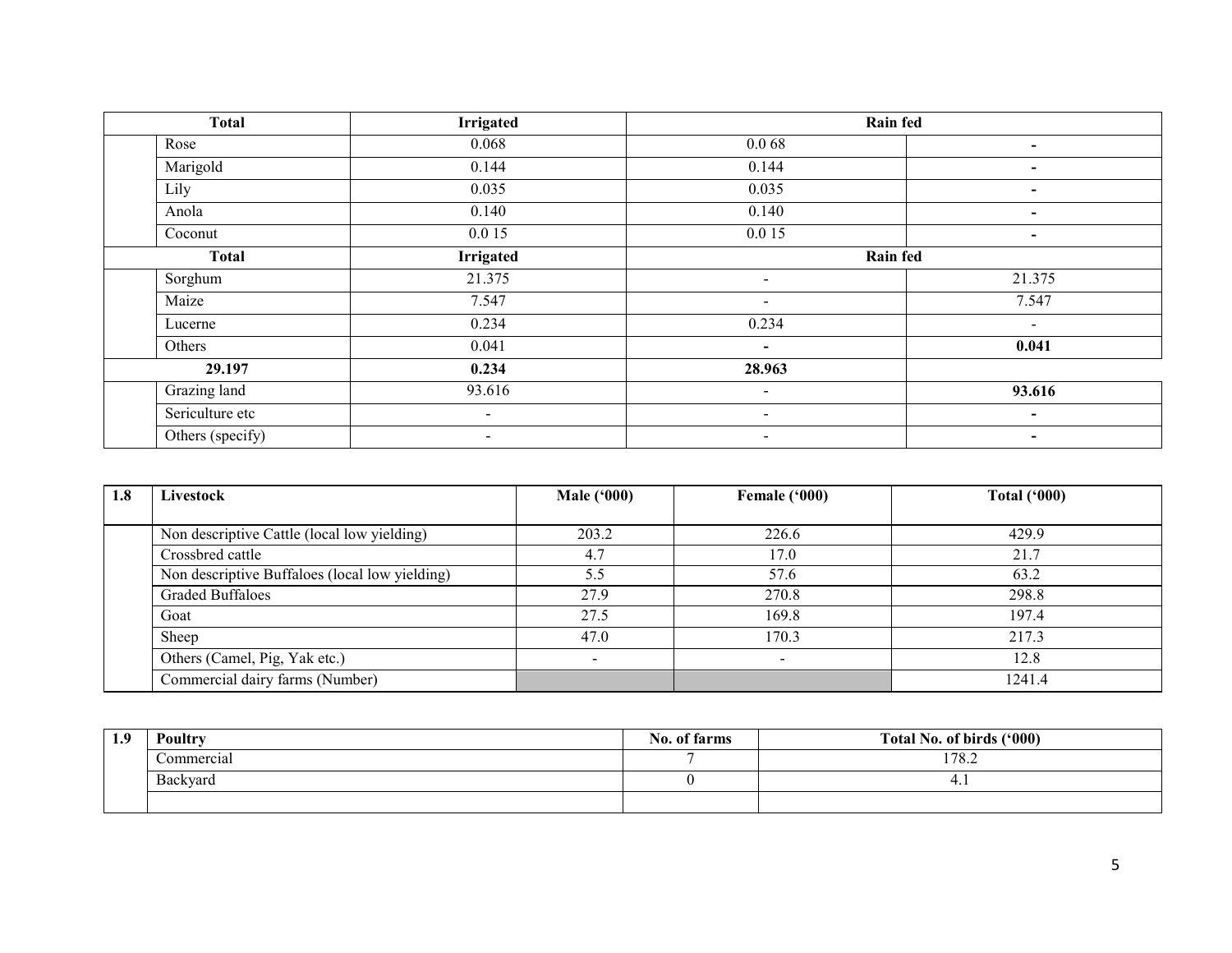| 1.10 | Fisheries (Data source: Chief Planning Officer)             |      |                        |                        |                           |                                                |                                                                   |                                                |  |  |
|------|-------------------------------------------------------------|------|------------------------|------------------------|---------------------------|------------------------------------------------|-------------------------------------------------------------------|------------------------------------------------|--|--|
|      | A. Capture                                                  |      |                        |                        |                           |                                                |                                                                   |                                                |  |  |
|      | i) Marine (Data Source: Fisheries Department)               | 8246 |                        |                        | <b>Boats</b>              |                                                | <b>Nets</b>                                                       | <b>Storage facilities</b><br>(Ice plants etc.) |  |  |
|      | 85 Boat                                                     |      |                        | Mechanized<br>88       | Non-<br>mechanized<br>949 | Mechanized<br>(Trawl nets,<br>Gill nets)<br>85 | Non-<br>mechanized<br>(Shore)<br>Seines,<br>Stake &<br>trap nets) | <b>Nil</b>                                     |  |  |
|      | ii) Inland (Data Source: Fisheries Department)              |      | No. Farmer owned ponds |                        |                           | <b>No. of Reservoirs</b>                       |                                                                   | No. of village tanks                           |  |  |
|      |                                                             |      | 37                     |                        |                           | 122                                            |                                                                   | 13                                             |  |  |
|      | <b>B.</b> Culture                                           |      |                        |                        |                           |                                                |                                                                   |                                                |  |  |
|      |                                                             |      |                        | Water Spread Area (ha) |                           | Yield (t/ha)                                   |                                                                   | <b>Production ('000 tons)</b>                  |  |  |
|      | i) Brackish water (Data Source: MPEDA/Fisheries Department) |      | 6270 ha                |                        |                           |                                                |                                                                   |                                                |  |  |
|      | ii) Fresh water (Data Source: Fisheries Department) Others  |      | 20813.8                |                        |                           |                                                | 3.2                                                               |                                                |  |  |

Source: DAO, Deptt. of Agril ,Horticulture ,Report of commissioner of fisheries, GOG. Gandhinagar,

### 1.11 Production and Productivity of major crops (year: 2006-07 to 2008-09)

| 1.1 | Name of<br>crop   |                       | Kharif                  |                          | Rabi                    |                          | <b>Summer</b>            | <b>Total</b>          |                             | Crop<br>residue as |
|-----|-------------------|-----------------------|-------------------------|--------------------------|-------------------------|--------------------------|--------------------------|-----------------------|-----------------------------|--------------------|
|     |                   | Production<br>(000 t) | Productivity<br>(kg/ha) | Production<br>(000 t)    | Productivity<br>(kg/ha) | Production<br>(000 t)    | Productivity<br>(kg/ha)  | Production<br>(000 t) | Productiv<br>ity<br>(kg/ha) | fodder<br>(tons)   |
|     | Major Field crops |                       |                         |                          |                         |                          |                          |                       |                             |                    |
|     | Groundnut         | 454.6                 | 180                     |                          |                         | 6.7                      | 1766                     | 461.3                 | 1473                        | 692.0              |
|     | Hyb.<br>Cotton    | 788.9                 | 2057                    | $\overline{\phantom{0}}$ |                         | $\overline{\phantom{0}}$ | $\overline{\phantom{0}}$ | 788.9                 | 2057                        | 790.0              |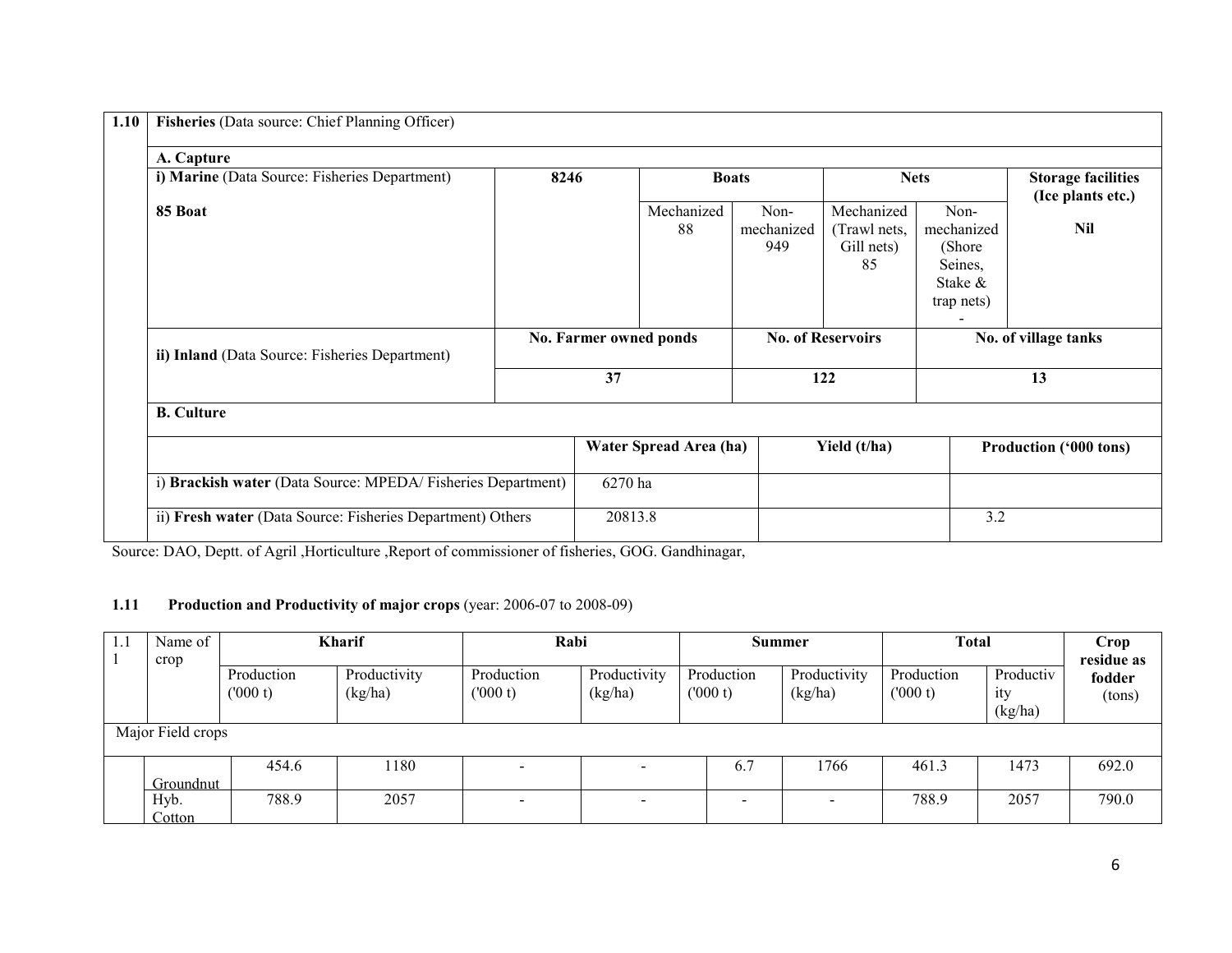| Sesamum            | 12.8                            | $\overline{317}$                                                          | $\blacksquare$   | $\blacksquare$ | 0.6              | 620            | 13.4                     | 469            | 40.0           |
|--------------------|---------------------------------|---------------------------------------------------------------------------|------------------|----------------|------------------|----------------|--------------------------|----------------|----------------|
| Castor             | 14.4                            | 2855                                                                      |                  | $\sim$         | $\overline{0.2}$ | 2238           | 14.6                     | 2547           | 21.9           |
| Pulses             | 5.8                             | 1029                                                                      | $\blacksquare$   | $\blacksquare$ | $\blacksquare$   | $\omega$       | 5.8                      | 1029           | 16.5           |
| Wheat              | $\blacksquare$                  | $\blacksquare$                                                            | 441.9            | 4115           | $\blacksquare$   | $\blacksquare$ | 441.9                    | 4115           | 882.5          |
| Gram               | $\mathbf{r}$                    | $\overline{a}$                                                            | 18.9             | 2178           | $\omega$         | $\omega$       | 18.9                     | 2178           | 45.00          |
| Cumin              | $\sim$                          | $\sim$                                                                    | 19.6             | 573            | $\sim$           | $\blacksquare$ | 19.6                     | 573            | 19.60          |
| Garlic             | $\blacksquare$                  | $\blacksquare$                                                            | 95.4             | 7953           | $\blacksquare$   | $\blacksquare$ | 95.4                     | 7953           | $\mathbf{r}$   |
| Others             | $\blacksquare$                  | $\blacksquare$                                                            | $\blacksquare$   | $\blacksquare$ | $\blacksquare$   | $\blacksquare$ | $\overline{\phantom{a}}$ | $\blacksquare$ | $\blacksquare$ |
| Horticulture Crops |                                 | Major Horticultural crops (Crops to be identified based on total acreage) |                  |                |                  |                |                          |                |                |
| Mango              |                                 |                                                                           |                  |                | 1243             | 3500           | 1.2                      | 3500           | $\blacksquare$ |
| Sapota<br>(Chiku)  |                                 |                                                                           | 3.0              | 12000          |                  |                | 3.0                      | 12000          | ÷              |
| Papaya             | $\blacksquare$                  | $\mathbf{u}$                                                              | 17.6             | 110000         | $\blacksquare$   | $\blacksquare$ | 17.6                     | 110000         | $\sim$ $\sim$  |
| Citrus             | 2.3                             | 7000                                                                      | $\sim$           | $\sim$         | $\sim$           | $\sim$         | 2.3                      | 7000           | $\overline{a}$ |
| Ber                | $\omega$                        | $\blacksquare$                                                            | 1.6              | 6000           | $\blacksquare$   | $\omega$       | 1.6                      | 6000           | $\blacksquare$ |
| Custard<br>annle   | $\blacksquare$                  | $\blacksquare$                                                            | $\overline{0.5}$ | 10000          | $\blacksquare$   | $\blacksquare$ | 0.5                      | 10000          | $\blacksquare$ |
| Vegetable Crops    |                                 |                                                                           |                  |                |                  |                |                          |                |                |
| Tomato             | Horticulture crops - Vegetables | $\omega$                                                                  | 29.7             | 20000          | $\blacksquare$   | $\blacksquare$ | 29.7                     | 20000          | $\blacksquare$ |
|                    |                                 |                                                                           |                  |                |                  |                |                          |                |                |
| Onion              | $\blacksquare$                  | $\sim$                                                                    | 221.2            | 26000          | $\blacksquare$   | $\sim$         | 221.2                    | 26000          | $\sim$         |
| <b>Brinjal</b>     | $\blacksquare$                  | $\mathbf{u}$                                                              | 40.6             | 18000          | $\blacksquare$   | $\blacksquare$ | 40.6                     | 18000          | $\blacksquare$ |
| Cabbage            | $\blacksquare$                  | $\blacksquare$                                                            | 37.3             | 20000          | $\blacksquare$   | $\omega$       | 37.3                     | 20000          | L.             |
| Okra               | $\overline{9.9}$                | 8000                                                                      | $\mathbf{r}$     | $\blacksquare$ | $\blacksquare$   | $\blacksquare$ | 9.9                      | 8000           | $\blacksquare$ |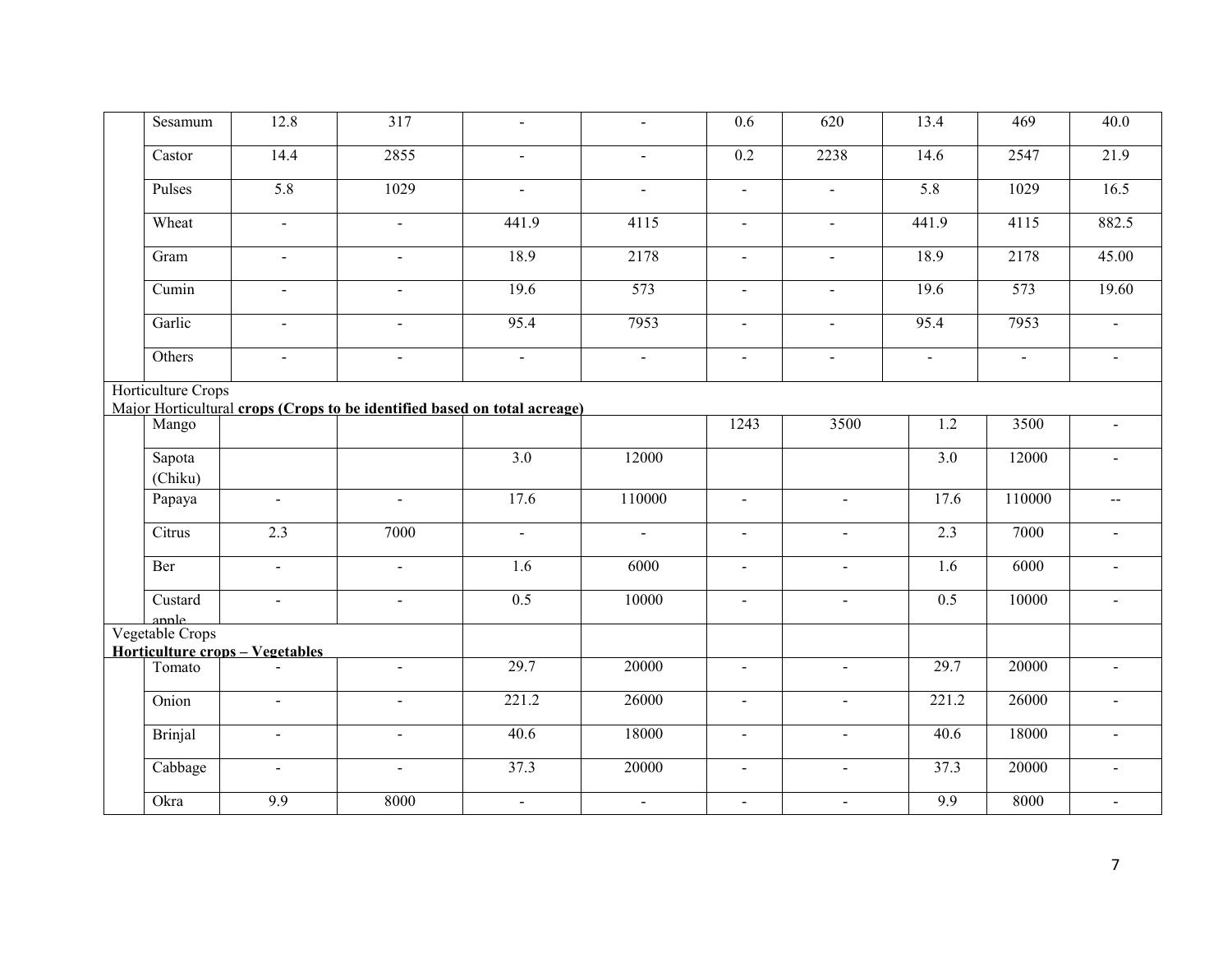|                                     | Cumin            | $\overline{\phantom{0}}$ | $\overline{\phantom{a}}$ | 22.2                     | 650                      | $\blacksquare$           | $\overline{\phantom{a}}$ | 22.2 | 650   |                          |
|-------------------------------------|------------------|--------------------------|--------------------------|--------------------------|--------------------------|--------------------------|--------------------------|------|-------|--------------------------|
|                                     | Garlic           | $\overline{\phantom{0}}$ | $\sim$                   | 96.0                     | 8000                     | -                        | $\overline{\phantom{0}}$ | 96.0 | 8000  |                          |
|                                     | Coriander        | $\overline{\phantom{a}}$ | $\sim$                   | 2.2                      | 1600                     | $\blacksquare$           | $\blacksquare$           | 2.2  | 1600  | $\overline{\phantom{0}}$ |
|                                     | Fenugreek        | $\overline{\phantom{a}}$ | $\sim$                   | 0.5                      | 2080                     | $\overline{\phantom{0}}$ | $\sim$                   | 0.5  | 2080  | $\overline{\phantom{a}}$ |
|                                     | Turmeric         | 0.2                      | 20000                    |                          | $\overline{\phantom{a}}$ | $\overline{\phantom{0}}$ | $\blacksquare$           | 0.2  | 20000 |                          |
|                                     | Plantation crops |                          |                          |                          |                          |                          |                          |      |       |                          |
|                                     | Rose             | 0.4                      | 6000                     | $\,$                     | $\overline{\phantom{a}}$ | $\overline{\phantom{0}}$ | $\overline{\phantom{a}}$ | 0.4  | 6000  |                          |
|                                     | Marigold         | 1.7                      | 12000                    | $\overline{\phantom{0}}$ | $\overline{\phantom{a}}$ | $\overline{\phantom{0}}$ | $\overline{\phantom{0}}$ | 1.7  | 12000 | ۰                        |
|                                     | Lily             | 0.2                      | 7000                     | $\overline{\phantom{0}}$ | $\overline{\phantom{a}}$ | $\overline{\phantom{0}}$ | $\overline{\phantom{a}}$ | 0.2  | 7000  | $\overline{\phantom{0}}$ |
|                                     | Anola            | $\overline{\phantom{a}}$ | $\sim$                   | 0.8                      | 6000                     | -                        | $\overline{\phantom{a}}$ | 0.8  | 6000  |                          |
|                                     | Coconut          | $\overline{\phantom{a}}$ | $\sim$                   | $\overline{\phantom{a}}$ | $\blacksquare$           | 0.1                      | 11000                    | 0.1  | 11000 |                          |
| Eg., industrial pulpwood crops etc. |                  |                          |                          |                          |                          |                          |                          |      |       |                          |

Source: DAO, Deptt. of Agril., &Horticulture, Rajkot

| 1.12 | Sowing      | Groundnut                             | Cotton                        | Wheat                                              | Sesamum             | Pulses (Green gram, Black gram, Cow pea etc.                     |
|------|-------------|---------------------------------------|-------------------------------|----------------------------------------------------|---------------------|------------------------------------------------------------------|
|      | window      |                                       |                               |                                                    |                     |                                                                  |
|      |             |                                       |                               |                                                    |                     |                                                                  |
|      | Kharif-Rain | $3^{rd}$<br>of<br>week                | $3^{rd}$<br>week of           |                                                    | $3rd$ week of June  | $3rd$ week of June to week of July -                             |
|      | fed         | 1 St<br>June to                       | June                          |                                                    | week of<br>to $1st$ |                                                                  |
|      |             | week of July                          | week of<br>to $1st$           |                                                    | July                |                                                                  |
|      |             |                                       | July                          |                                                    |                     |                                                                  |
|      | Kharif-     | 3 <sup>rd</sup><br>$\alpha$ f<br>week | $3^{\text{rd}}$<br>of<br>week |                                                    |                     |                                                                  |
|      | Irrigated   | May                                   | May                           |                                                    |                     |                                                                  |
|      | Rabi-       | $\overline{\phantom{a}}$              |                               | week of Nov. to $4^{\text{th}}$<br>2 <sup>nd</sup> |                     | $3rd$ week of October to 4 <sup>th</sup> week of November (Gram) |
|      | Irrigated   |                                       |                               | week of Nov.                                       |                     |                                                                  |

| 1.13 | What is the major contingency the district is prone to? (Tick mark) | Regular                  | Sporadic | None |
|------|---------------------------------------------------------------------|--------------------------|----------|------|
|      | Drought                                                             |                          |          |      |
|      | Flood                                                               |                          |          | -    |
|      | Cyclone                                                             | $\overline{\phantom{0}}$ |          | -    |
|      | Hail storm                                                          |                          |          |      |
|      | Heat wave                                                           | $\overline{\phantom{0}}$ |          |      |
|      | Cold wave                                                           |                          |          |      |
|      | Frost                                                               |                          |          |      |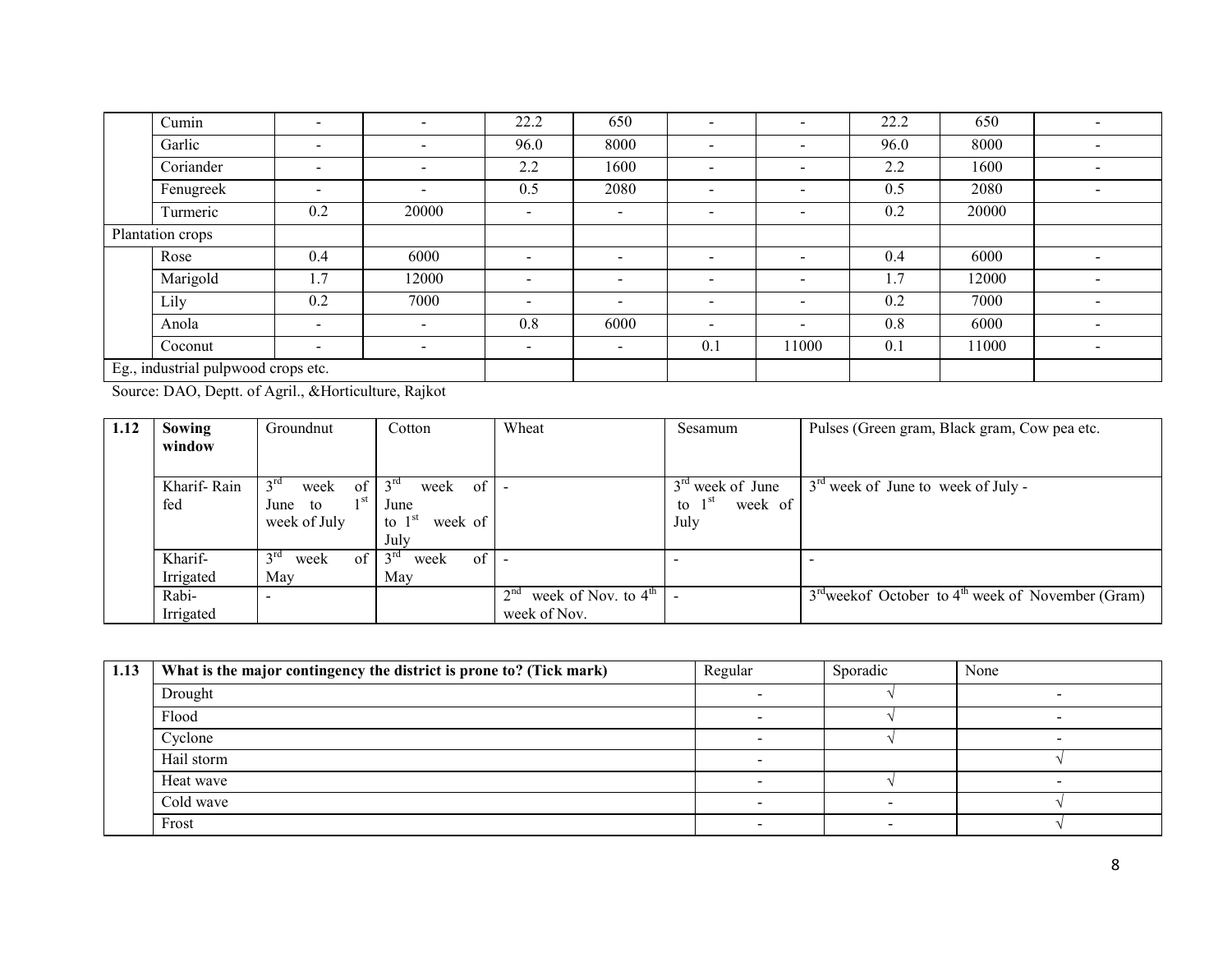| intrusion<br>Sea water                                                         |  |  |
|--------------------------------------------------------------------------------|--|--|
| White fly&Fruit fly<br>Thrips.<br>Pests and diseases Pests-Aphid.<br>, Jasıd,  |  |  |
| Mildew<br>Diseases<br>/ Mildew.Rust.Leaf spot.Tikka & Downy<br>-Powderv<br>-55 |  |  |

| 1.14 | Include Digital maps of the district for | Location map of district within State as Annexure I | Enclosed: Yes |
|------|------------------------------------------|-----------------------------------------------------|---------------|
|      |                                          | Mean annual rainfall as Annexure 2                  | Enclosed: No  |
|      |                                          | Soil map as Annexure 3                              | Enclosed: No  |

## 2.0 Strategies for weather related contingencies

### 2.1 Drought

# 2.1.1 Rainfed situation

| <b>Condition</b>               |                                   |                                         | <b>Suggested Contingency measures</b>                 |                           |                                     |  |
|--------------------------------|-----------------------------------|-----------------------------------------|-------------------------------------------------------|---------------------------|-------------------------------------|--|
| <b>Early season</b><br>drought | <b>Major Farming</b><br>situation | <b>Normal Crop / Cropping</b><br>system | Change in crop / cropping<br>system including variety | <b>Agronomic measures</b> | <b>Remarks</b> on<br>Implementation |  |
| (delayed onset)                |                                   |                                         |                                                       |                           |                                     |  |
|                                | Medium & shallow                  | Groundnut                               | No change                                             | Normal                    | N.A                                 |  |
| Delay by 2                     | <b>Black Soils</b>                | Cotton                                  | No change                                             | Normal                    |                                     |  |
| weeks<br>July $1st$ wk         |                                   | Sesamum                                 | No change                                             | Normal                    |                                     |  |
|                                |                                   | Pulses                                  | No change                                             | Normal                    |                                     |  |
|                                | Alluvial soils                    | Groundnut                               | No change                                             | Normal                    |                                     |  |
|                                |                                   | Cotton                                  | No change                                             | Normal                    |                                     |  |
|                                |                                   | Sesamum                                 | No change                                             | Normal                    |                                     |  |
|                                |                                   | Pulses                                  | No change                                             | Normal                    |                                     |  |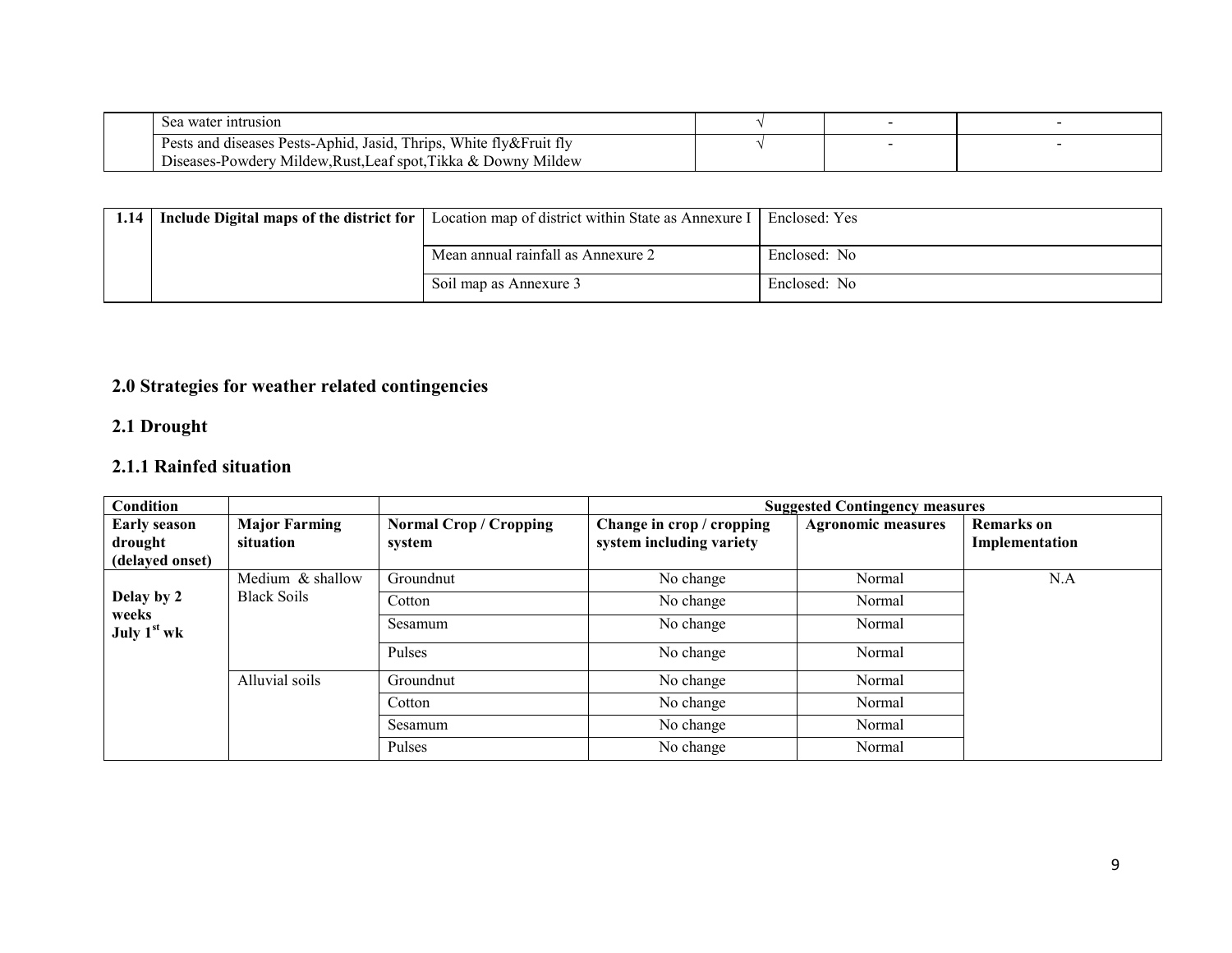| Condition                                         |                                        |                                          | <b>Suggested Contingency measures</b>                                           |                                                                                                                                              |                                                                                                                                                                                            |  |
|---------------------------------------------------|----------------------------------------|------------------------------------------|---------------------------------------------------------------------------------|----------------------------------------------------------------------------------------------------------------------------------------------|--------------------------------------------------------------------------------------------------------------------------------------------------------------------------------------------|--|
| <b>Early season</b><br>drought<br>(delayed onset) | <b>Major Farming</b><br>situation      | <b>Normal Crop / Cropping</b><br>system  | Change in crop / cropping<br>system including variety                           | <b>Agronomic measures</b>                                                                                                                    | <b>Remarks on Implementation</b>                                                                                                                                                           |  |
| Delay by 4<br>weeks<br>July 3rd wk                | Medium & shallow<br><b>Black Soils</b> | Groundnut(Spreading &<br>Semi spreading) | Bunch variety GG-2/GG-5/<br>GG-7/Semi<br>spreading<br>variety G-20 of groundnut | Keep 45 cm and 60 cm<br>row spacing for bunch<br>and semi spreading<br>groundnut, respectively.<br>Other practices will be as<br>such.       | Agencies<br>for<br>quality<br>seed<br>supply<br>National<br>Seed<br>are<br>Corporation<br>$(NSC)$ ,<br>Gujarat<br>Seed<br>State<br>Corporation<br>$(GSSC)$ ,<br>University,<br>Gujcomasol. |  |
|                                                   |                                        | Cotton                                   | No change                                                                       |                                                                                                                                              |                                                                                                                                                                                            |  |
|                                                   |                                        | Sesamum                                  | Castor GAUCH-1, GCH-6<br>/Sorghum<br>GFS-4&5,<br>Gundhari, S-1049               | (As per crop change,<br>follow the package of<br>practices.)                                                                                 |                                                                                                                                                                                            |  |
|                                                   |                                        | Pulses                                   | Green Gram (Variety Guj.<br>Mug-4) / Black Gram (Guj.<br>Udad-1, T-9)           | (As per crop change,<br>follow the package of<br>practices.)                                                                                 |                                                                                                                                                                                            |  |
|                                                   | Alluvial soils                         | Groundnut                                | Bunch variety GG-2/GG-5/<br>GG-7/Semi<br>spreading<br>variety G-20 of groundnut | Keep 45 cm and 60 cm<br>row spacing for bunch<br>and<br>semi<br>spreading<br>groundnut, respectively.<br>Other practices will be as<br>such. |                                                                                                                                                                                            |  |
|                                                   |                                        | Cotton                                   | No change                                                                       |                                                                                                                                              |                                                                                                                                                                                            |  |
|                                                   |                                        | Sesamum                                  | Castor GAUCH-1, GCH-6<br>/Sorghum<br>GFS-4&5,<br>Gundhari, S-1049               | (As per crop change,<br>follow the package of<br>practices.)                                                                                 |                                                                                                                                                                                            |  |
|                                                   |                                        | Pulses                                   | Green Gram (Variety Guj.<br>Mug-4) / Black Gram (Guj.<br>Udad-1, T-9)           | (As per crop change,<br>follow the package of<br>practices.)                                                                                 |                                                                                                                                                                                            |  |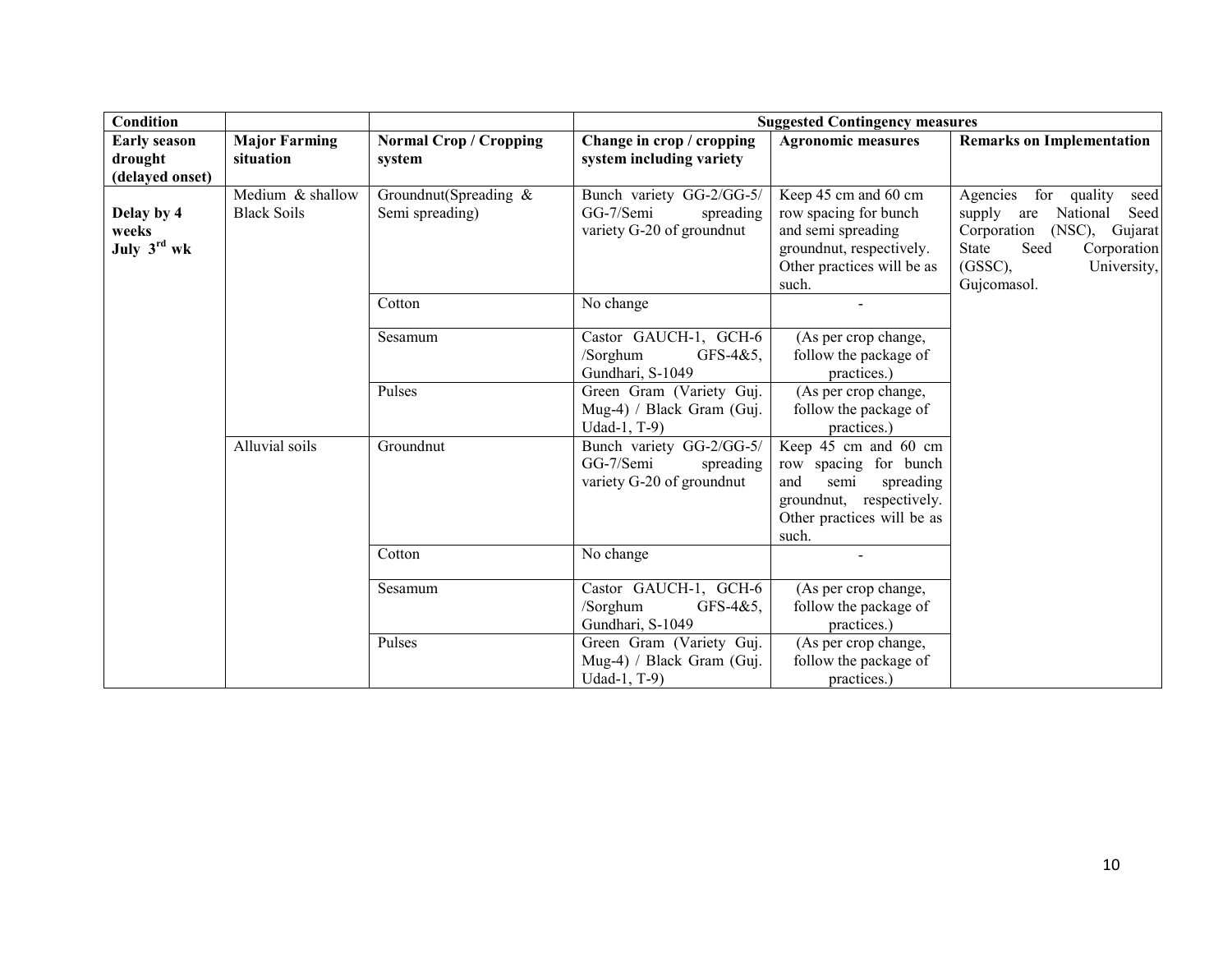| Condition                                                           |                                   |                                              | <b>Suggested Contingency measures</b>                                                                                                                                          |                                                                                                                                              |                                                                                                                                                               |  |
|---------------------------------------------------------------------|-----------------------------------|----------------------------------------------|--------------------------------------------------------------------------------------------------------------------------------------------------------------------------------|----------------------------------------------------------------------------------------------------------------------------------------------|---------------------------------------------------------------------------------------------------------------------------------------------------------------|--|
| <b>Early season</b><br>drought<br>(delayed onset)                   | <b>Major Farming</b><br>situation | <b>Normal Crop / Cropping</b><br>system      | Change in crop / cropping<br>system including variety                                                                                                                          | <b>Agronomic measures</b>                                                                                                                    | <b>Remarks on Implementation</b>                                                                                                                              |  |
| Delay by 6<br>weeks (Specify<br>month)<br>August 1 <sup>st</sup> wk | Medium Black<br>Soils             | Groundnut (Spreading $\&$<br>Semi spreading) | Greengram (Guj. Mag-4, K-<br>851/<br>Sesame<br>Purva-1<br>GFS-4&5,<br>/Sorghum<br>Gundhari, S-1049/ Castor<br>GAUCH-1, GCH-6 / Pigeon<br>pea, BDN-2, /Cotton G cot<br>13,15,21 | Keep 45 cm and 60 cm<br>row spacing for bunch<br>and<br>semi<br>spreading<br>groundnut, respectively.<br>Other practices will be as<br>such. | Agencies for quality<br>seed<br>supply are National<br>Seed<br>Corporation(NSC),<br>Gujarat<br>Seed<br>State<br>Corporation(GSSC),<br>University, Gujcomasol. |  |
|                                                                     |                                   | Cotton                                       | $-do$ -                                                                                                                                                                        | (As per crop change,<br>follow the package of<br>practices.)                                                                                 | Supply of quality seed from<br>NSC, GSSC, SAU, and zero<br>till seed drill, seed dressing                                                                     |  |
|                                                                     |                                   | Sesame                                       | Castor GAUCH-1, GCH-6 /<br>Sorghum<br>$GFS-4&5$ ,<br>Gundhari, S-1049                                                                                                          | (As per crop change,<br>follow the package of<br>practices.)                                                                                 | equipments, Spayers & dusters<br>from<br>government<br>schemes(Implements like seed                                                                           |  |
|                                                                     |                                   | Pulses                                       | Greengram (Variety Guj.<br>Mug-4) / Black Gram (Guj.<br>Udad-1, T-9)                                                                                                           | (As per crop change,<br>follow the package of<br>practices.)                                                                                 | drill, seed<br>dressing<br>are<br>available in Rajkot).                                                                                                       |  |
|                                                                     | Alluvial soils                    | Groundnut (Spreading $\&$<br>Semi spreading) | Greengram (Guj. Mag-4, K-<br>851/<br>Sesame<br>Purva-1<br>GFS-4&5,<br>/Sorghum<br>Gundhari, S-1049/ Castor<br>GAUCH-1, GCH-6 / Pigeon<br>pea, BDN-2, /Cotton G cot<br>13,15,21 | Keep 45 cm and 60 cm<br>row spacing for bunch<br>and<br>spreading<br>semi<br>groundnut, respectively.<br>Other practices will be as<br>such. |                                                                                                                                                               |  |
|                                                                     |                                   | Cotton                                       | $-do$ -                                                                                                                                                                        | (As per crop change,<br>follow the package of<br>practices.)                                                                                 |                                                                                                                                                               |  |
|                                                                     |                                   | Sesame                                       | Castor GAUCH-1, GCH-6 /<br>Sorghum<br>GFS-4&5,<br>Gundhari, S-1049                                                                                                             | $-do-$                                                                                                                                       |                                                                                                                                                               |  |
|                                                                     |                                   | Pulses                                       | Greengram (Variety Guj.<br>Mug-4) / Black Gram (Guj.<br>Udad-1, T-9)                                                                                                           | $-do-$                                                                                                                                       |                                                                                                                                                               |  |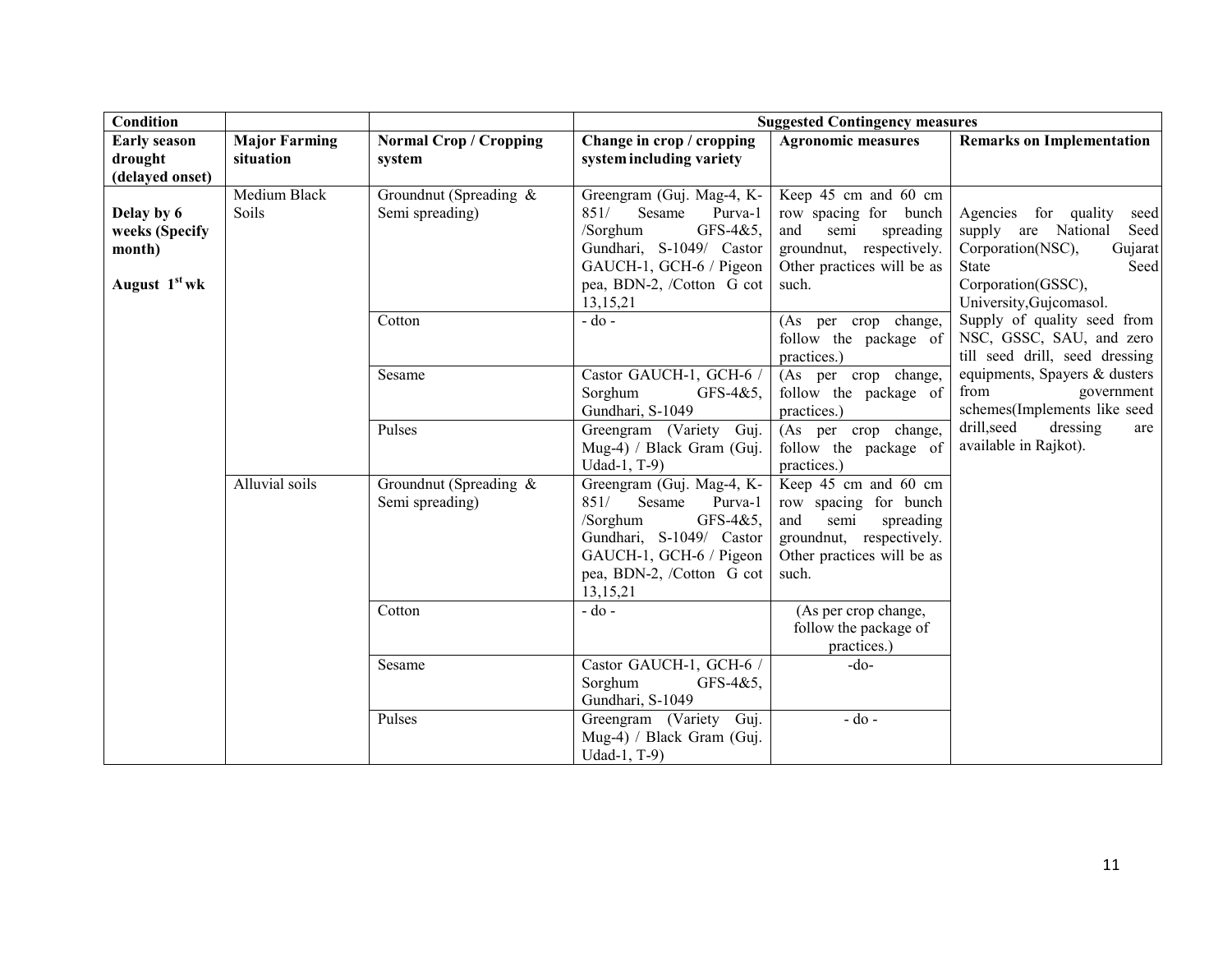| <b>Condition</b>                                                    |                                   |                                          |                                                                                        | <b>Suggested Contingency measures</b>                                                                                                        |                                                                                                                                                                                            |
|---------------------------------------------------------------------|-----------------------------------|------------------------------------------|----------------------------------------------------------------------------------------|----------------------------------------------------------------------------------------------------------------------------------------------|--------------------------------------------------------------------------------------------------------------------------------------------------------------------------------------------|
| <b>Early season</b><br>drought<br>(delayed onset)                   | <b>Major Farming</b><br>situation | <b>Normal Crop / Cropping</b><br>system  | Change in crop /<br>cropping system<br>including variety                               | <b>Agronomic measures</b>                                                                                                                    | <b>Remarks on Implementation</b>                                                                                                                                                           |
| Delay by 8<br>weeks (Specify<br>month)<br>August 3 <sup>rd</sup> wk | Medium Black<br>Soils             | Groundnut(Spreading &<br>Semi spreading) | Sesame Purva-1/Sorghum<br>GFS-4 & 5, Gundhari,<br>S-1049/ Castor GAUCH-<br>1, GCH-5    | Keep 45 cm and 60 cm<br>row spacing for bunch<br>semi<br>and<br>spreading<br>groundnut, respectively.<br>Other practices will be as<br>such. | Agencies for quality seed supply<br>are National Seed Corporation<br>(NSC), Gujarat<br>State<br>Seed<br>Corporation (GSSC), University,<br>Gujcomasol.<br>Supply of quality seed from NSC, |
|                                                                     |                                   | Cotton                                   | - do -                                                                                 | (As per crop change,<br>follow the package of<br>practices.)                                                                                 | GSSC, SAU, and zero till seed<br>drill, seed dressing equipments,<br>$\&$<br>dusters<br>from<br><b>Sprayers</b>                                                                            |
|                                                                     |                                   | Sesame                                   | $-do$                                                                                  | $-do-$                                                                                                                                       | government schemes(Implements                                                                                                                                                              |
|                                                                     |                                   | Pulses                                   | $-do$ -                                                                                | (As per crop change,<br>follow the package of<br>practices.)                                                                                 | like seed drill, seed dressing are<br>available in Rajkot).                                                                                                                                |
|                                                                     | Alluvial soils                    | Groundnut(Spreading &<br>Semi spreading) | Sesame Purva-1/Sorghum<br>GFS-4 $\&$ 5, Gundhari,<br>S-1049/ Castor GAUCH-<br>1, GCH-5 | Keep 45 cm and 60 cm<br>row spacing for bunch<br>and<br>semi<br>spreading<br>groundnut, respectively.<br>Other practices will be as<br>such. |                                                                                                                                                                                            |
|                                                                     |                                   | Cotton                                   | $-do$ -                                                                                | (As per crop change,<br>follow the package of<br>practices.)                                                                                 |                                                                                                                                                                                            |
|                                                                     |                                   | Sesame                                   | $-do$ -                                                                                | $-do-$                                                                                                                                       |                                                                                                                                                                                            |
|                                                                     |                                   | Pulses                                   | $-do$ -                                                                                | $-do-$                                                                                                                                       |                                                                                                                                                                                            |

|                     |                      |               | <b>Suggested Contingency measures</b>                                           |                                                |                                      |  |
|---------------------|----------------------|---------------|---------------------------------------------------------------------------------|------------------------------------------------|--------------------------------------|--|
| <b>Condition</b>    |                      |               |                                                                                 |                                                |                                      |  |
| <b>Normal onset</b> | <b>Major Farming</b> | Normal        | Soil nutrient & moisture<br><b>Remarks on Implementation</b><br>Crop management |                                                |                                      |  |
|                     | situation            | Crop/cropping |                                                                                 | conservation measures                          |                                      |  |
|                     |                      | system        |                                                                                 |                                                |                                      |  |
|                     | Medium &shallow      | Groundnut     | Gap filling                                                                     | Intercultivation to fill soil cracks,          | Supply of plastic film through       |  |
| <b>Normal onset</b> | <b>Black Soils</b>   |               |                                                                                 | mulching<br>with<br>wheat<br>straw<br>$\alpha$ | Cotton<br>schemes.<br>stock<br>govt. |  |
| followed by 15-20   |                      |               |                                                                                 | Mulching<br>stalk<br>shredded<br>cotton        | shredding machine which available    |  |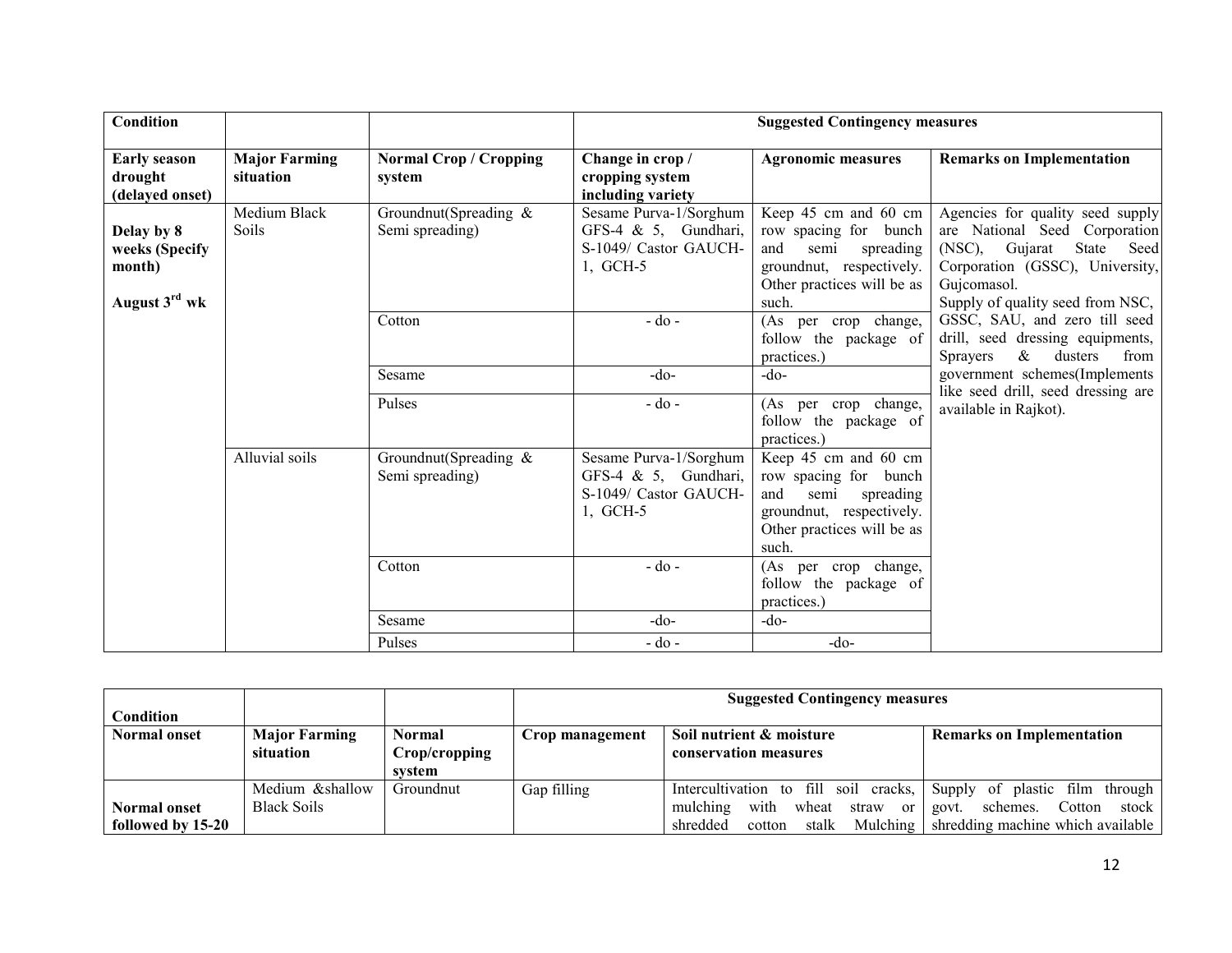| days dry spell<br>after sowing                                                             |                                      |                                          |                                                                                                                                                                                                                     | (Plastic film 25 micron, $\sim$ 200 kg/ha.)                                                                                                         | in Jasdan Village of Rajkot district<br>to be supplied by Govt.                                                                                                       |
|--------------------------------------------------------------------------------------------|--------------------------------------|------------------------------------------|---------------------------------------------------------------------------------------------------------------------------------------------------------------------------------------------------------------------|-----------------------------------------------------------------------------------------------------------------------------------------------------|-----------------------------------------------------------------------------------------------------------------------------------------------------------------------|
| leading to poor<br>germination/crop<br>stand etc.                                          |                                      | Cotton                                   | Gap filling                                                                                                                                                                                                         | $-do$ -                                                                                                                                             | $-do-$                                                                                                                                                                |
|                                                                                            |                                      | Sesame                                   | Thinning to maintain<br>plant to plant<br>distance(5 cm)                                                                                                                                                            | to fill soil cracks,<br>Intercultivation<br>mulching with wheat straw or<br>shredded cotton stalk                                                   | Supply of wheat straw or shredded<br>cotton stalk                                                                                                                     |
|                                                                                            |                                      | Pulses                                   |                                                                                                                                                                                                                     | $-do-$                                                                                                                                              | $-do-$                                                                                                                                                                |
|                                                                                            |                                      | Greengram<br>&Blackgram                  |                                                                                                                                                                                                                     |                                                                                                                                                     |                                                                                                                                                                       |
|                                                                                            | Alluvial soils                       | Groundnut                                | Gap filling                                                                                                                                                                                                         | Intercultivation to fill soil cracks,<br>Mulching (Plastic film 25 micron,<br>$\sim$ 200 kg/ha.)                                                    | Same as black soil                                                                                                                                                    |
|                                                                                            |                                      | Cotton (I)                               | filling<br>Gap<br>to<br>maintain plant stand                                                                                                                                                                        | Intercultivation to fill soil cracks,<br>mulching with wheat straw or<br>cotton stalk Mulching<br>shredded<br>(Plastic film 25 micron, ~200 kg/ha.) | $-do-$                                                                                                                                                                |
|                                                                                            |                                      | Sesame                                   | Thinning to maintain<br>plant to plant<br>distance(5 cm)                                                                                                                                                            | Intercultivation to fill soil cracks,<br>mulching with wheat straw or<br>shredded cotton stalk                                                      | Supply of wheat straw or shredded<br>cotton stalk                                                                                                                     |
|                                                                                            |                                      | Pulses                                   |                                                                                                                                                                                                                     | Intercultivation to fill soil cracks                                                                                                                | $-do$                                                                                                                                                                 |
|                                                                                            |                                      | Greengram                                |                                                                                                                                                                                                                     |                                                                                                                                                     |                                                                                                                                                                       |
|                                                                                            |                                      | &Blackgram                               |                                                                                                                                                                                                                     |                                                                                                                                                     |                                                                                                                                                                       |
| Condition                                                                                  |                                      |                                          |                                                                                                                                                                                                                     | <b>Suggested Contingency measures</b>                                                                                                               |                                                                                                                                                                       |
| Mid season<br>drought (long dry<br>spell, consecutive 2<br>weeks rainless<br>$((>2.5)$ mm) | <b>Major Farming</b><br>situation    | <b>Normal</b><br>Crop/cropping<br>system | Crop management                                                                                                                                                                                                     | Soil nutrient & moisture<br>conserva tion measures                                                                                                  | <b>Remarks on Implementation</b>                                                                                                                                      |
| At vegetative stage                                                                        | Medium $&$<br>shallow Black<br>Soils | Groundnut                                | Weeding.<br>Protection<br>against sucking pests (To<br>control Jassid spraying<br>methyle-o-demeton $@10$<br>ml / 10 lit. water or<br>dimetheote @10 ml/ 10<br>lit water).<br>Life saving irrigation if<br>possible | Mulching with wheat straw or<br>crushed cotton stalk Mulching<br>(Plastic film 25 micron, $\sim$ 200<br>kg/ha.)<br>Inter tilling                    | Supply of<br>plastic film<br>and<br>pesticides through govt. schemes.<br>Ensure electric supply for life<br>saving irrigation by Electricity<br>Supply Board of State |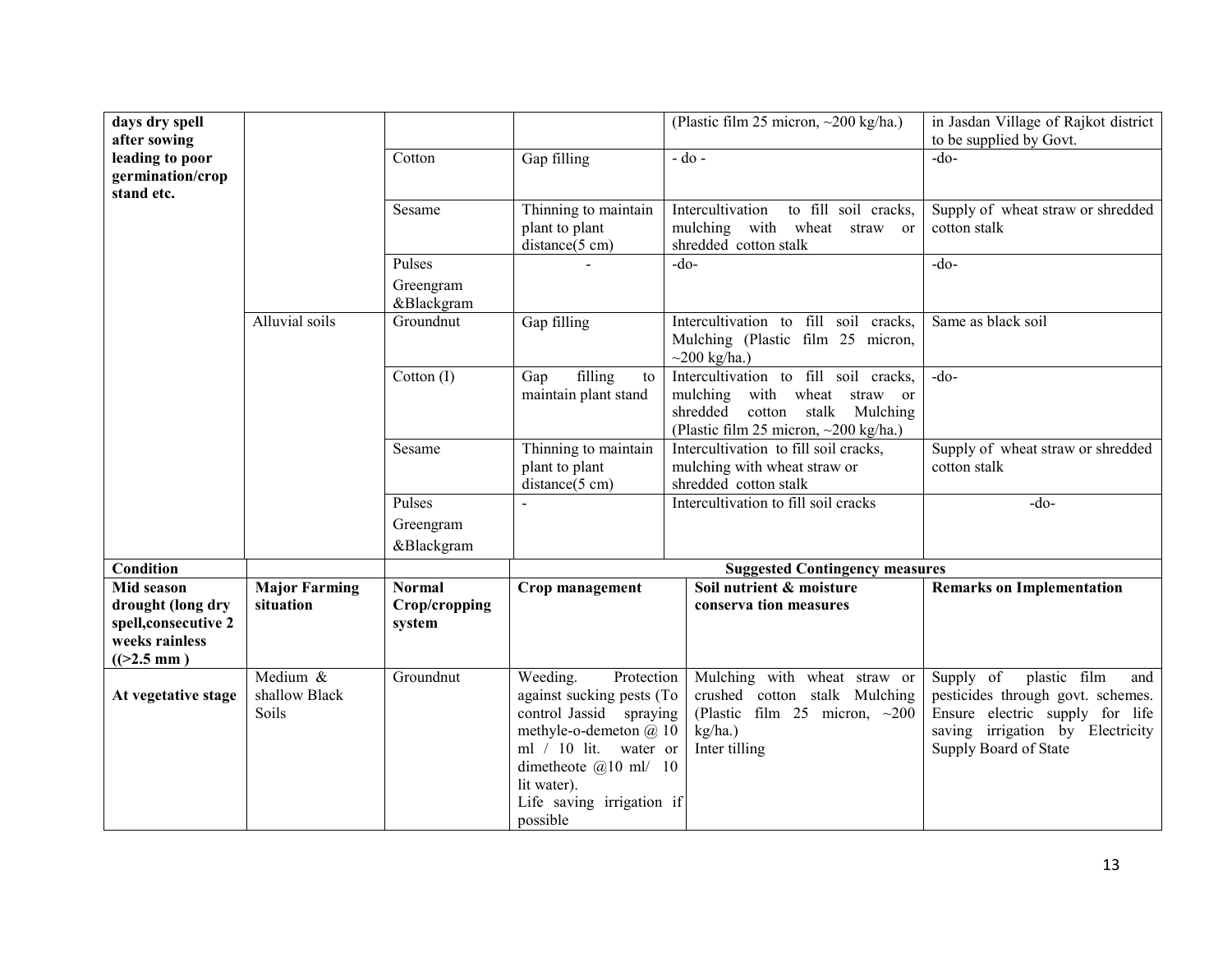|                | Cotton                             | $-do$                                                                                                                                                                                                                      | $-do-$                                                                                                                             | $-do$ -                                                                                                                                        |
|----------------|------------------------------------|----------------------------------------------------------------------------------------------------------------------------------------------------------------------------------------------------------------------------|------------------------------------------------------------------------------------------------------------------------------------|------------------------------------------------------------------------------------------------------------------------------------------------|
|                | Sesame                             | Thinning to maintain<br>plant to plant distance(5)<br>$\text{cm}$ )                                                                                                                                                        | Intercultivation to fill soil cracks,<br>mulching with wheat straw or<br>shredded cotton stalk                                     | Supply of wheat straw or shredded<br>cotton stalk                                                                                              |
|                | Pulses                             | Weeding.<br>Protection<br>against sucking pests (To<br>control Jassid spraying<br>of methyle-o-demeton @<br>10 ml $/$ 10 lit. water or<br>dimetheote $@10$ ml/ 10<br>lit water).<br>Life saving irrigation if<br>possible. | Intercultivation                                                                                                                   | Supply of pesticides through govt.<br>schemes.<br>Ensure electric supply for life<br>saving irrigation by Electricity<br>Supply Board of State |
| Alluvial soils | Groundnut                          | $-do$                                                                                                                                                                                                                      | Mulching with wheat straw or<br>crushed cotton stalk Mulching<br>(Plastic film $25$ micron, $\sim$ 200<br>kg/ha.)<br>Inter tilling | Same as medium black soils                                                                                                                     |
|                | Cotton                             | $-do-$                                                                                                                                                                                                                     | $-do-$                                                                                                                             | Same as medium black soils                                                                                                                     |
|                | Sesame                             | Weeding/<br>thinning to<br>maintain 5 cm plant to<br>plant spacing.<br>Life saving irrigation if<br>possible.                                                                                                              | Intercultivation<br>Spray 1 % N through urea after<br>relief of drought.                                                           | Same as medium black soils                                                                                                                     |
|                | Pulses<br>Greengram &<br>Blackgram | Protection<br>Weeding.<br>against sucking pests (To<br>control Jassid spraying<br>methyle-o-demeton $(a)$ 10<br>ml / 10 lit. water or<br>dimetheote $(a)$ 10 ml/ 10<br>lit water)<br>life saving irrigation if<br>possible | Intercultivation, Avoid top dressing<br>of urea,                                                                                   | Same as medium black soils                                                                                                                     |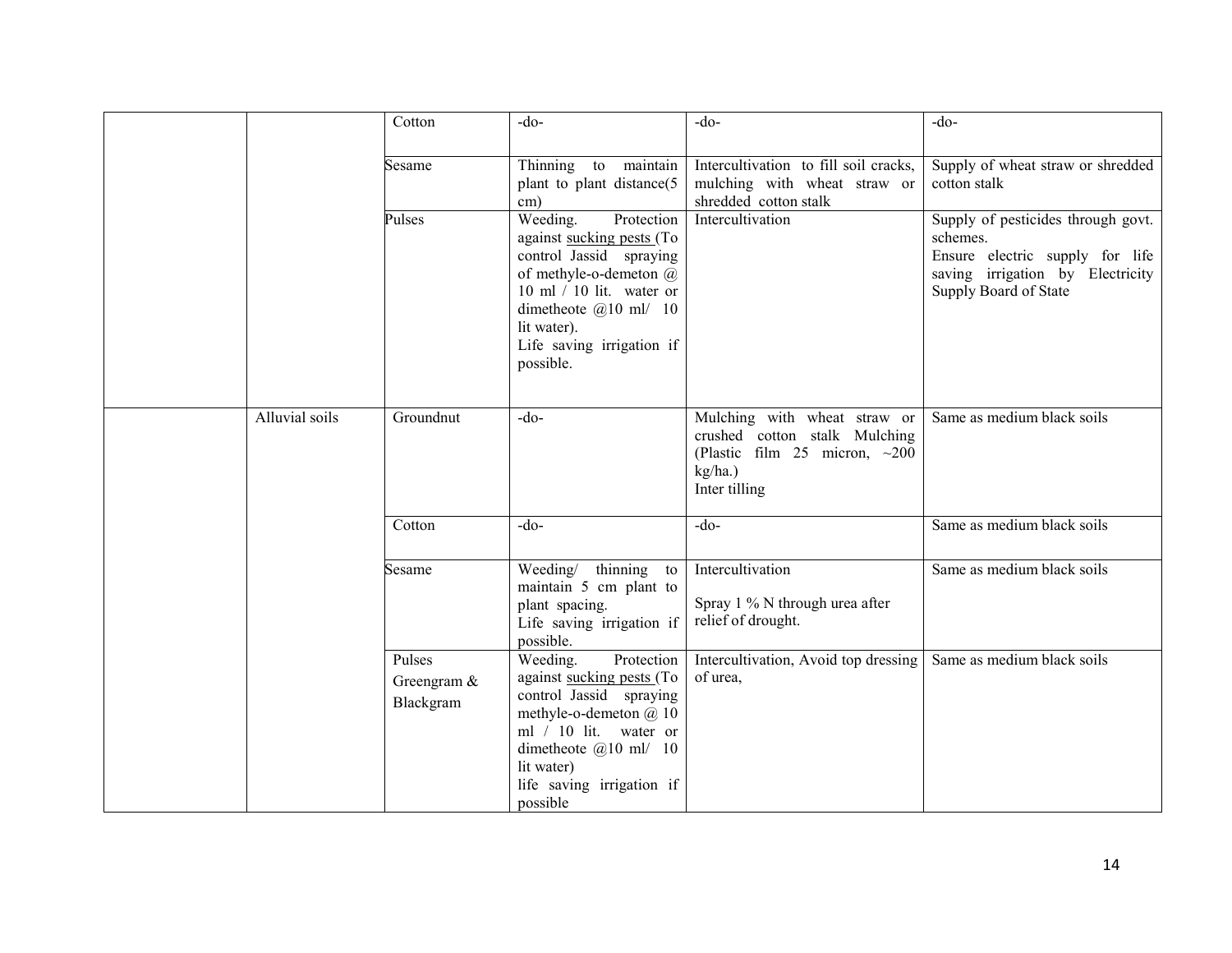| <b>Condition</b>                          |                                           |                                          | <b>Suggested Contingency measures</b>                          |                                                   |                                                                                              |  |
|-------------------------------------------|-------------------------------------------|------------------------------------------|----------------------------------------------------------------|---------------------------------------------------|----------------------------------------------------------------------------------------------|--|
| Mid season<br>drought (long dry<br>spell) | <b>Major Farming</b><br>situation         | <b>Normal</b><br>Crop/cropping<br>system | Crop management                                                | Soil nutrient & moisture<br>conservation measures | <b>Remarks on Implementation</b>                                                             |  |
| At flowering/<br>fruiting stage           | Medium &<br><b>Shallow Black</b><br>Soils | Groundnut                                | Supplemental irrigation if<br>possible followed by<br>weeding. |                                                   | Ensure electric supply for life<br>saving irrigation by Electricity<br>Supply Board of State |  |
|                                           |                                           | Cotton                                   | $-do$ -                                                        |                                                   |                                                                                              |  |
|                                           |                                           | Sesame                                   | $-do$ -                                                        |                                                   |                                                                                              |  |
|                                           |                                           | Pulses<br>Green gram&<br>Blackgram       | $-do$ -                                                        | Avoid top dressing of urea                        |                                                                                              |  |
|                                           | Alluvial soils                            | Groundnut                                | Supplemental irrigation if<br>possible followed by<br>weeding. |                                                   |                                                                                              |  |
|                                           |                                           | Cotton                                   | $-do$ -                                                        | $\overline{\phantom{0}}$                          |                                                                                              |  |
|                                           |                                           | Sesame                                   | $-do$ -                                                        |                                                   |                                                                                              |  |
|                                           |                                           | Pulses<br>Green gram&<br>Blackgram       | Weeding,<br>Supplemental Irrigation if<br>possible             | Avoid top dressing of urea                        |                                                                                              |  |

| Condition               | <b>Suggested Contingency measures</b>            |               |                                                                                                            |                                                                                                     |
|-------------------------|--------------------------------------------------|---------------|------------------------------------------------------------------------------------------------------------|-----------------------------------------------------------------------------------------------------|
| <b>Terminal drought</b> | <b>Major Farming</b>                             | <b>Normal</b> | Crop management                                                                                            | <b>Remarks on Implementation</b>                                                                    |
| (Early withdrawal       | situation                                        | Crop/cropping |                                                                                                            |                                                                                                     |
| of Monsoon)             |                                                  | system        |                                                                                                            |                                                                                                     |
|                         | Medium &<br><b>Shallow Black</b><br><b>Soils</b> | Groundnut     | Life saving irrigation if possible.                                                                        | Ensure electric supply for life saving<br>irrigation by Electricity Supply Board of<br><b>State</b> |
|                         |                                                  | Cotton        | Harvest mature bolls.<br>Supplemental irrigation if possible                                               | -do-                                                                                                |
|                         |                                                  | Sesamum       | Harvest mature plants, thin out plant population<br>Remove old leaves, life saving irrigation if possible, | $-do-$                                                                                              |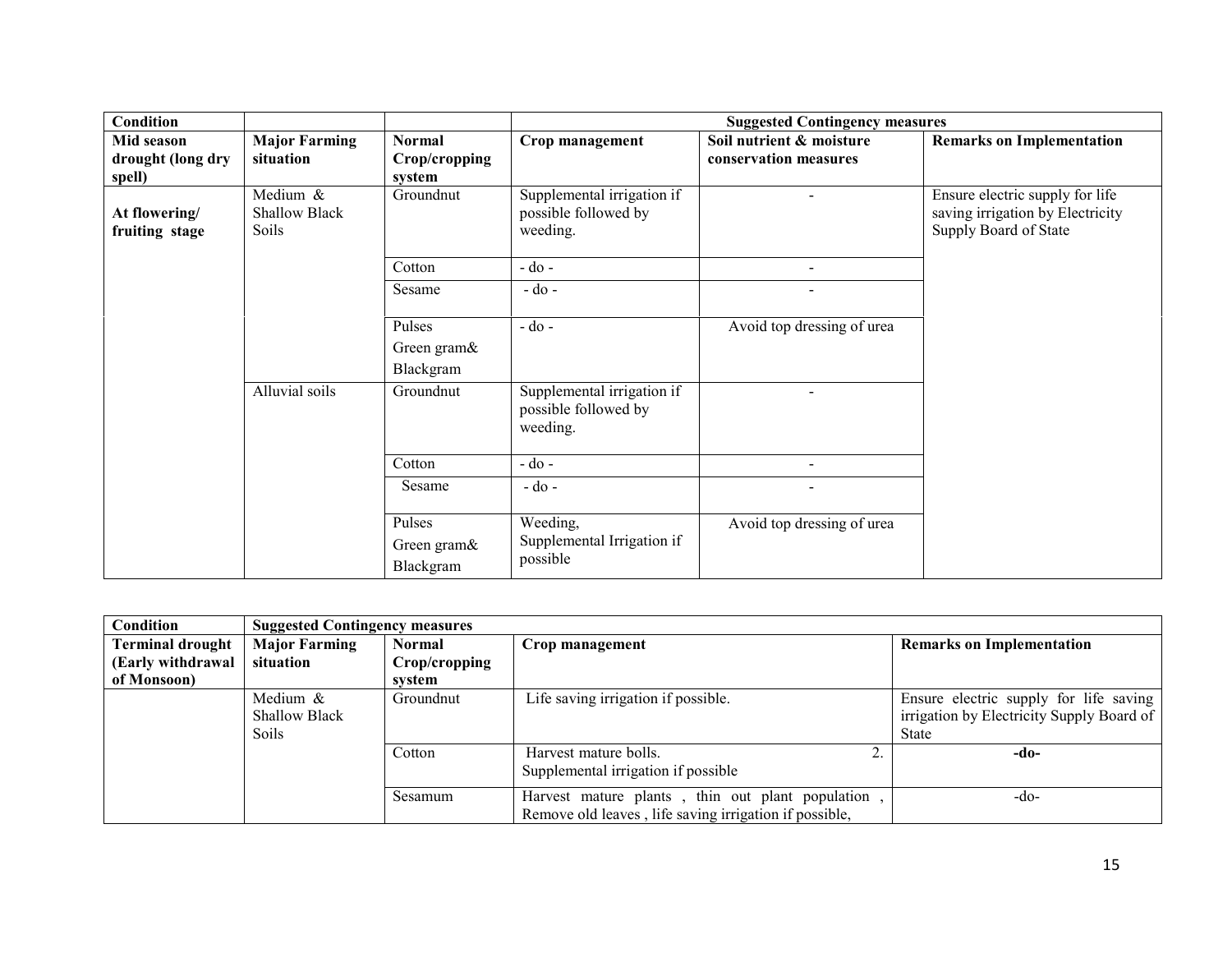|                |                                          | Complete removal of weeds                                                                                                                |                                                                                                     |
|----------------|------------------------------------------|------------------------------------------------------------------------------------------------------------------------------------------|-----------------------------------------------------------------------------------------------------|
|                | Pulses                                   | Supplemental irrigation if possible.                                                                                                     | $-do-$                                                                                              |
|                | Greengram                                | Thin out plant population.                                                                                                               |                                                                                                     |
|                | &Blackgram                               | Harvest mature plants.                                                                                                                   |                                                                                                     |
|                |                                          |                                                                                                                                          |                                                                                                     |
| Alluvial soils | Groundnut                                | Life saving irrigation if possible.                                                                                                      | Ensure electric supply for life saving<br>irrigation by Electricity Supply Board of<br><b>State</b> |
|                | Cotton                                   | Harvest mature bolls.<br>Supplemental irrigation if possible                                                                             | -do-                                                                                                |
|                | Sesamum                                  | Harvest mature plants, thin out plant population,<br>Remove old leaves, life saving irrigation if possible,<br>Complete removal of weeds | $-do-$                                                                                              |
|                | <b>Pulses</b><br>Greengram<br>&Blackgram | Supplemental irrigation if possible.<br>Thin out plant population.<br>Harvest mature plants.                                             | $-do-$                                                                                              |

#### 2.1.2Drought - Irrigated situation

| <b>Condition</b> |                        | <b>Suggested Contingency measures</b> |                                |           |                   |
|------------------|------------------------|---------------------------------------|--------------------------------|-----------|-------------------|
|                  | <b>Major Farming</b>   | Crop/cropping system                  | Change in crop/cropping system | Agronomic | <b>Remarks</b> on |
|                  | situation              |                                       |                                | measures  | Implementation    |
| Delayed/         | Medium & shallow       |                                       | NA                             |           |                   |
| limited release  | Black to Mixed Red     |                                       |                                |           |                   |
| of water in      | & Black soils          |                                       |                                |           |                   |
| canals due to    | Coastal Alluvial soils |                                       |                                |           |                   |
| low rainfall     |                        |                                       |                                |           |                   |

| Condition                        |                                     | <b>Suggested Contingency measures</b> |                                |           |                |
|----------------------------------|-------------------------------------|---------------------------------------|--------------------------------|-----------|----------------|
|                                  | <b>Major Farming</b>                | Crop/cropping system                  | Change in crop/cropping system | Agronomic | Remarks on     |
|                                  | situation                           |                                       |                                | measures  | Implementation |
| Non release of                   | Medium & shallow                    |                                       | NA                             |           |                |
| water in canals<br>under delaved | Black to Mixed Red<br>& Black soils |                                       |                                |           |                |
|                                  |                                     |                                       |                                |           |                |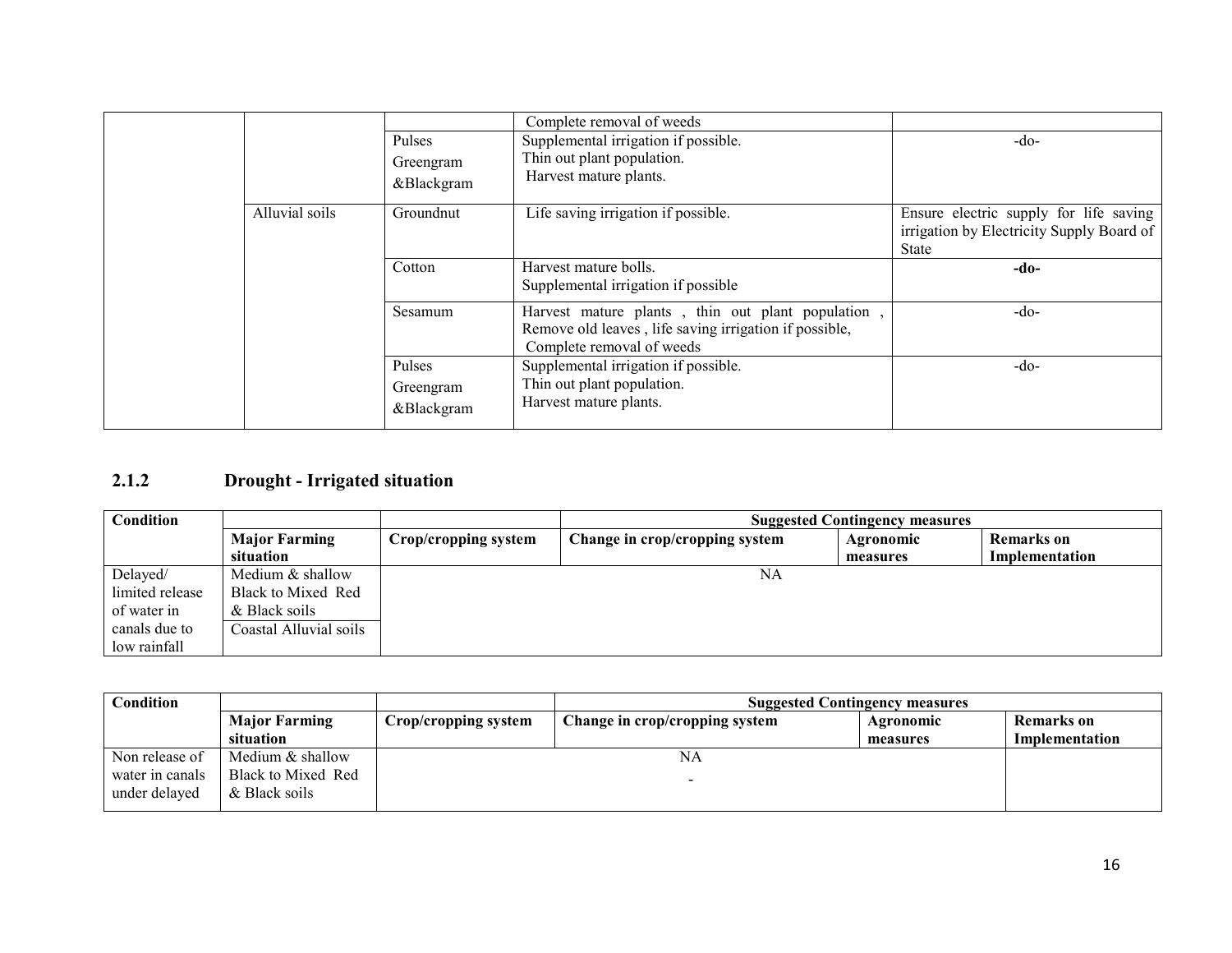| onset of   | Alluvial soils<br>$\sim$<br>Coastal |  |
|------------|-------------------------------------|--|
| monsoon in |                                     |  |
| catchment  |                                     |  |

| Condition         |                                       |                      |                                | <b>Suggested Contingency measures</b> |                |
|-------------------|---------------------------------------|----------------------|--------------------------------|---------------------------------------|----------------|
|                   | <b>Major Farming</b>                  | Crop/cropping system | Change in crop/cropping system | Agronomic                             | Remarks on     |
|                   | situation                             |                      |                                | measures                              | Implementation |
| Lack of inflows   | Medium & shallow                      |                      | NA                             |                                       |                |
| into tanks due to | Black to Mixed Red                    |                      |                                |                                       |                |
| insufficient      | & Black soils                         |                      |                                |                                       |                |
| /delayed onset of |                                       |                      |                                |                                       |                |
| monsoon           | Costal Alluvial soils,<br>Medium land |                      |                                |                                       |                |

| Condition                                                       |                                   |                         |                                                                                                                                     | <b>Suggested Contingency measures</b>                                                                                                        |                                                                                                        |
|-----------------------------------------------------------------|-----------------------------------|-------------------------|-------------------------------------------------------------------------------------------------------------------------------------|----------------------------------------------------------------------------------------------------------------------------------------------|--------------------------------------------------------------------------------------------------------|
|                                                                 | <b>Major Farming</b><br>situation | Crop/cropping<br>system | Change in crop/cropping<br>system                                                                                                   | <b>Agronomic measures</b>                                                                                                                    | <b>Remarks</b> on<br>Implementation                                                                    |
| Insufficient<br>ground water<br>recharge due to<br>low rainfall | Medium & shallow<br>Black         | Wheat                   | Wheat<br>Gram ICCC 4, Guj 1 & 2 /<br>Cumin Guj 1,2,3 & 4/<br>Coriander Guj 1 & 2/<br>Fenugreek Guj 1, Leafy<br>Vegetables / Carrot. | Supply irrigation during night time to<br>reduce transpiration.<br>irrigation<br>Adoption of Sprinkler<br>system. Reduce area of irrigation. | Ensure electric supply for<br>life saving irrigation by<br>Electricity Supply Board of<br><b>State</b> |
|                                                                 |                                   | Cotton                  | Cotton                                                                                                                              | Supply irrigation during night time to<br>reduce transpiration.                                                                              |                                                                                                        |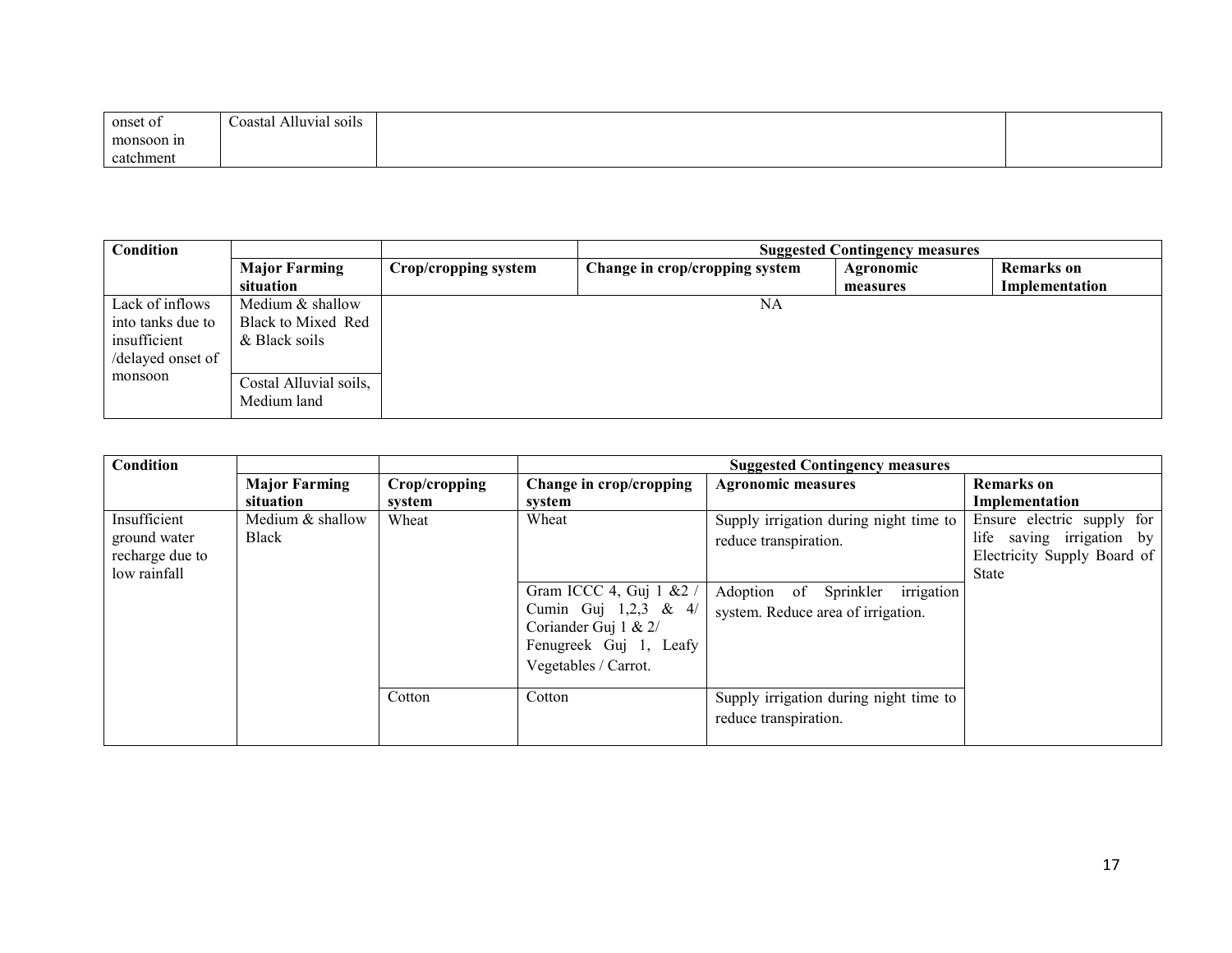|               |       | Gram ICCC 4, Guj 1 & 2 /<br>Cumin Guj $1,2,3$ & $4/$<br>Coriander Guj 1 & 2/<br>Fenugreek Guj 1, Leafy<br>Vegetables / Carrot. | Adoption of drip irrigation system.<br>Mulching of 50 $\mu$ , ~370 kg/ha. Reduce<br>area of irrigation. |                                                                                                                     |
|---------------|-------|--------------------------------------------------------------------------------------------------------------------------------|---------------------------------------------------------------------------------------------------------|---------------------------------------------------------------------------------------------------------------------|
|               | Cumin | As above                                                                                                                       | Adoption of drip, deficit irrigation,<br>Reduce area of irrigation                                      |                                                                                                                     |
| Alluvial Soil | Wheat | Wheat                                                                                                                          | Supply irrigation during night time to<br>reduce transpiration.                                         | Ensure electric supply for<br>life saving irrigation by<br>Electricity Supply Board of<br>State.                    |
|               |       | Gram ICCC 4, Guj 1 & 2 /<br>Cumin Guj 1,2,3 & 4/<br>Coriander Guj 1 & 2/<br>Fenugreek Guj 1, Leafy<br>Vegetables / Carrot.     | Adoption of Sprinkler irrigation<br>system. Reduce area of irrigation.                                  | Well<br>Construction<br>$\sigma$<br>recharge structures, Timely<br>supply of MIS and seeds<br>through govt. schemes |
|               | Cumin | As above                                                                                                                       | Adoption of drip, deficit irrigation,<br>limited area irrigation                                        | Ensure electric supply for<br>life saving irrigation by<br>Electricity Supply Board of<br>State.                    |

#### 2.2Unusual rains (untimely, unseasonal etc) (for both rainfed and irrigated situations)

| Condition                                                                         | Suggested contingency measure |                        |                                                                                                                |                                                                                                                                                                                                                                      |  |  |
|-----------------------------------------------------------------------------------|-------------------------------|------------------------|----------------------------------------------------------------------------------------------------------------|--------------------------------------------------------------------------------------------------------------------------------------------------------------------------------------------------------------------------------------|--|--|
| <b>Continuous high</b><br>rainfall in a short span<br>leading to water<br>logging | Vegetative stage              | <b>Flowering stage</b> | Crop maturity stage                                                                                            | Post harvest                                                                                                                                                                                                                         |  |  |
| Wheat                                                                             |                               |                        | drainage<br>Surface<br>(for<br>lodging crop and to control black<br>point in grain.) spray mancozeb<br>$0.2\%$ | Protect produce with plastic sheet (100)<br>management of water logging,   µm, UV stabilized colour plastic) or<br>shift produces to farm shed and<br>protection against pest/disease damage<br>in storage etc, Preparation of quick |  |  |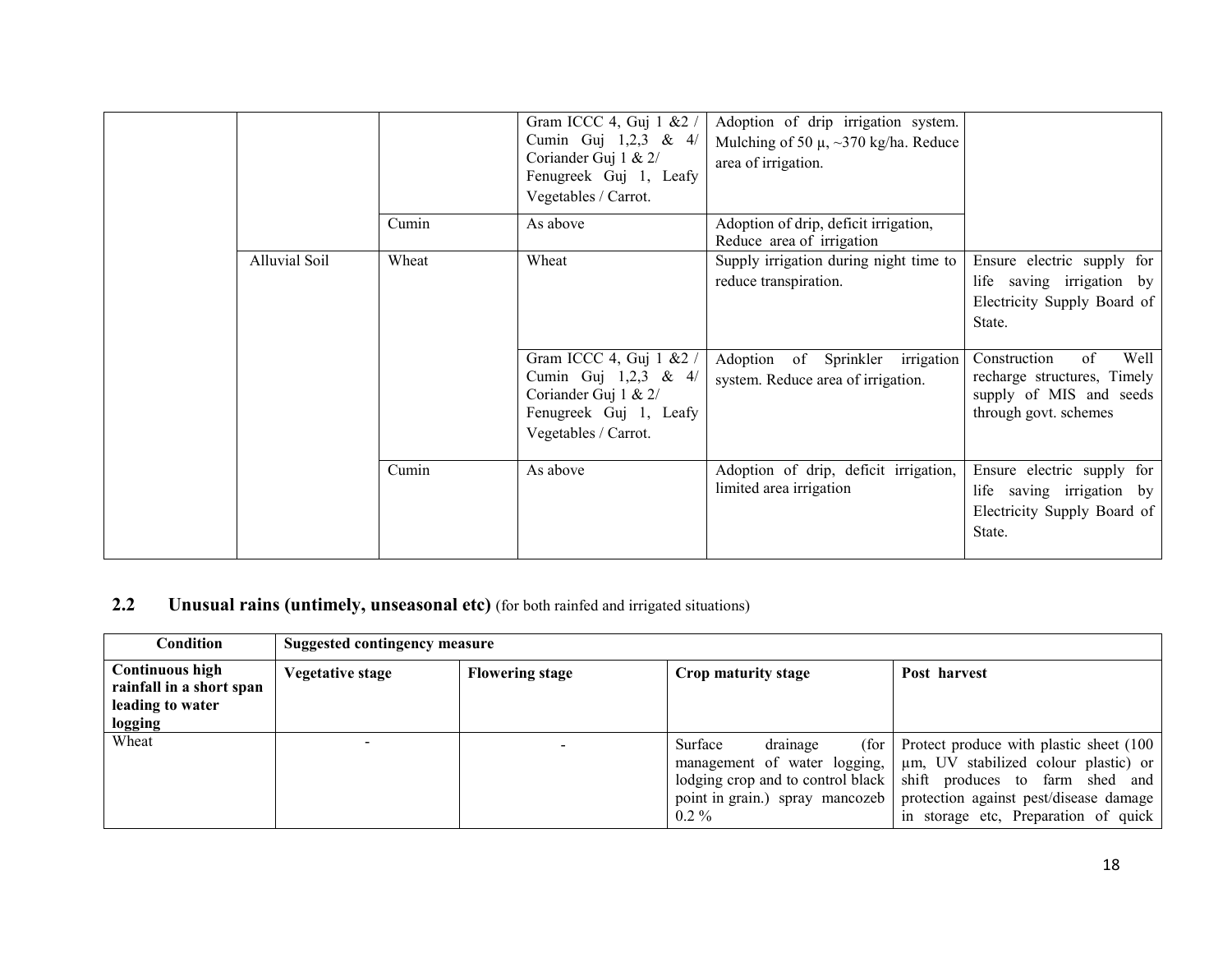|                                                            |                                                                                                                                                     |                                                                                                                                                         |                                                                                                                             | drying techniques to separate good lot<br>and bad lot.                                                                                                                                                                                                         |
|------------------------------------------------------------|-----------------------------------------------------------------------------------------------------------------------------------------------------|---------------------------------------------------------------------------------------------------------------------------------------------------------|-----------------------------------------------------------------------------------------------------------------------------|----------------------------------------------------------------------------------------------------------------------------------------------------------------------------------------------------------------------------------------------------------------|
| Cotton                                                     | Surface drainage<br>(for<br>management of water<br>logging, Apply 199 Kg/ha<br>Ammonium Sulphate                                                    | Surface<br>drainage<br>(for<br>management of water logging,<br>Apply 199 Kg/ha Ammonium<br>Sulphate                                                     | Surface<br>drainage<br>(for<br>management of water logging)<br>harvesting mature bolls                                      | $-do-$                                                                                                                                                                                                                                                         |
| Green gram                                                 |                                                                                                                                                     |                                                                                                                                                         | Harvest mature ear heads.                                                                                                   | $-do-$                                                                                                                                                                                                                                                         |
| Groundnut                                                  |                                                                                                                                                     |                                                                                                                                                         | Arrange drainage, Harvest<br>mature pods.                                                                                   | $-do-$                                                                                                                                                                                                                                                         |
| Mango                                                      | Provision of drainage.<br>Fertilizer application.<br>Control leaf blight under<br>unusual rains with cloudy<br>weather.                             | Spray 0.2% wettable sulphur<br>or 0.005% hexaconazole for<br>protection against powdery<br>mildew after cessation of<br>heavy rain.                     | Hang methyle euginol trap,<br>one /acre for control of fruit fly.                                                           | Utilized unripe fruits for pickles.                                                                                                                                                                                                                            |
| Citrus                                                     | Control citrus canker by<br>spray of Copper Oxy<br>$0.2 \t% \t&$<br>chloride<br>streptocycline 100 ppm                                              | Control citrus canker by spray<br>of Copper Oxy chloride 0.2<br>% & streptocycline 100 ppm                                                              | Control citrus canker by spray<br>of Copper Oxy chloride $0.2\%$ &<br>streptocycline 100 ppm,<br>collect mature fruits      |                                                                                                                                                                                                                                                                |
| Ber                                                        |                                                                                                                                                     | Spray 0.2 % wettable sulphur<br>for protection against PM                                                                                               |                                                                                                                             |                                                                                                                                                                                                                                                                |
| Heavy rainfall with<br>high speed winds in a<br>short span |                                                                                                                                                     |                                                                                                                                                         |                                                                                                                             |                                                                                                                                                                                                                                                                |
| Wheat                                                      | Surface drainage (to<br>control water logging<br>condition).                                                                                        | Surface drainage (to control<br>water logging condition).                                                                                               | Surface<br>drainage<br>(for<br>management of water logging,<br>and to control black point in<br>grain, spray mancozeb 0.2%. | Protect produce with plastic sheet (100<br>µm, UV stabilized colour plastic) or<br>shift produces to farm shed and<br>protection against pest/disease damage<br>in storage etc, Preparation of quick<br>drying techniques to separate good lot<br>and bad lot. |
| Cumin                                                      | Surface drainage (For<br>management of water<br>logging & diseases. Spray<br>Mancozeb 0.2% to<br>control Cumin blight,<br>0.2% wettable sulphur for | Surface drainage (for<br>management of water logging<br>& diseases,<br>Spray Mancozeb 0.2% to<br>control Cumin blight) ), 0.2 %<br>wettable sulphur for | Surface<br>drainage<br>(for<br>management of water logging)                                                                 | To cover produce with plastic sheet<br>(100 µm, UV stabilized colour plastic)<br>or shift produces to farm shed and<br>protection against pest/disease damage<br>in storage etc,                                                                               |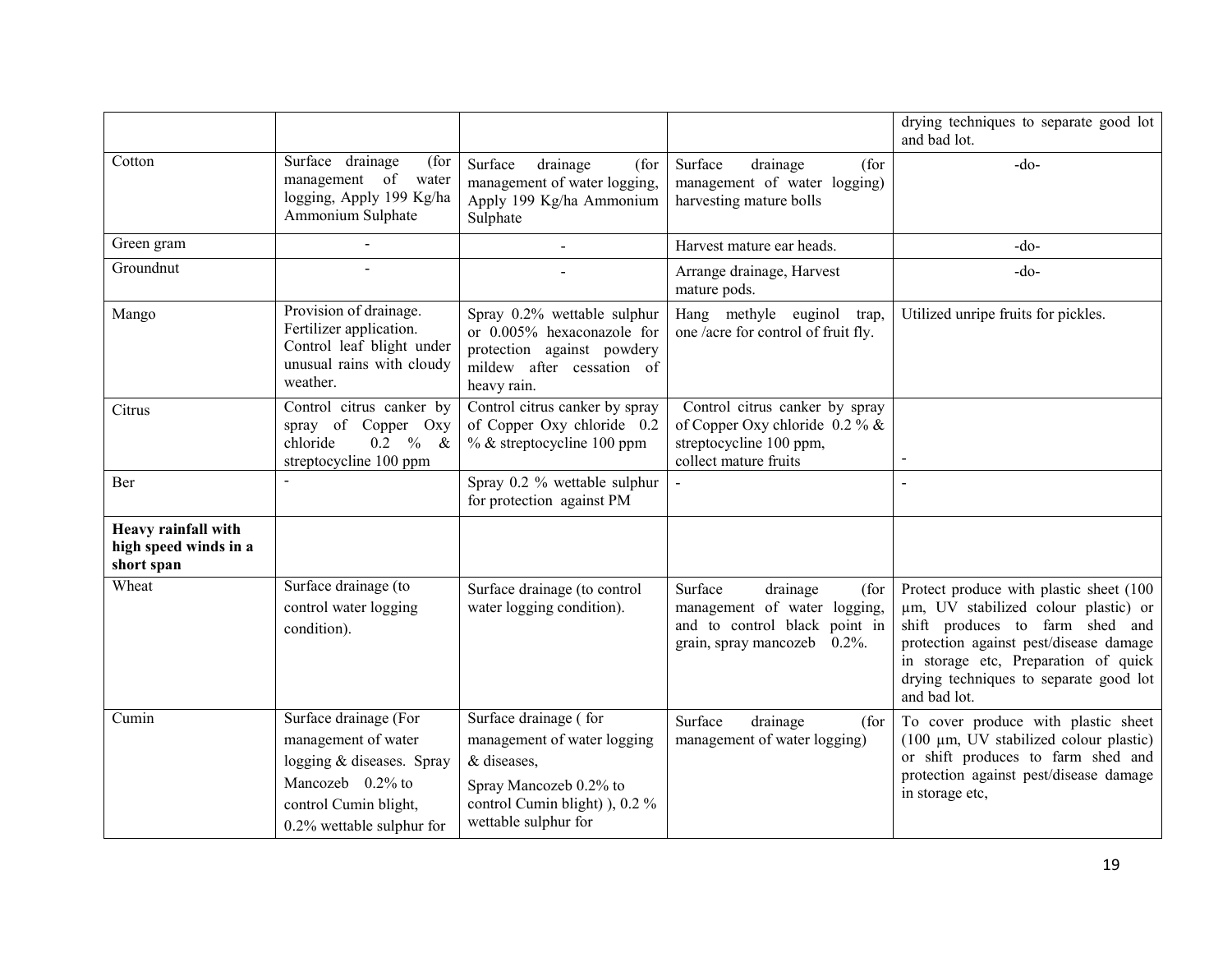|                                                              | protection against PM                                                                                                           | protection against PM                                                                                               |                                                                                                                                                                |                                                                                                                                                                                                                                                                |
|--------------------------------------------------------------|---------------------------------------------------------------------------------------------------------------------------------|---------------------------------------------------------------------------------------------------------------------|----------------------------------------------------------------------------------------------------------------------------------------------------------------|----------------------------------------------------------------------------------------------------------------------------------------------------------------------------------------------------------------------------------------------------------------|
| Cotton                                                       | drainage<br>Surface<br>(for<br>management of water<br>logging.<br>After drainage<br>apply<br>199<br>Kg/ha<br>ammonium sulphate. | Surface<br>drainage<br>(for<br>management of water logging.<br>After drainage apply 199<br>Kg/ha ammonium sulphate. | Surface<br>drainage<br>(for<br>management of water logging).<br>Harvesting mature bolls.                                                                       | Protect produce with plastic sheet (100)<br>um, UV stabilized colour plastic) or<br>shift produces to farm shed and<br>protection against pest/disease damage<br>in storage                                                                                    |
| Groundnut                                                    |                                                                                                                                 |                                                                                                                     | Harvesting delay for spreading<br>groundnut if possible.<br>Immediately harvested bunch<br>groundnut. Quick surface<br>drainage, Open channel around<br>field. | Protect produce with plastic sheet (100<br>µm, UV stabilized colour plastic) or<br>shift produces to farm shed and<br>protection against pest/disease damage<br>in storage etc, Preparation of quick<br>drying techniques to separate good lot<br>and bad lot. |
| Green gram                                                   | $\blacksquare$                                                                                                                  |                                                                                                                     | Arrange drainage, Harvest<br>mature pods.                                                                                                                      | $-do-$                                                                                                                                                                                                                                                         |
| Horticulture                                                 |                                                                                                                                 |                                                                                                                     |                                                                                                                                                                |                                                                                                                                                                                                                                                                |
| Mango                                                        |                                                                                                                                 | Spray 0.2% wettable sulphur<br>or 0.005% Hexaconazole for<br>protection against powdery<br>mildew.                  | Collect fallen fruits.                                                                                                                                         | Utilized unripe fruits for pickles.                                                                                                                                                                                                                            |
| Citrus                                                       | Control citrus canker by<br>spray of Copper Oxy<br>$0.2 \t%$<br>chloride<br>$\alpha$<br>streptocycline 100 ppm                  | Control citrus canker by spray<br>of Copper Oxy chloride 0.2<br>$%$ & streptocycline 100 ppm                        | Control citrus canker by spray<br>of Copper Oxy chloride $0.2\%$ &<br>streptocycline 100 ppm,<br>collect mature fruits                                         |                                                                                                                                                                                                                                                                |
| Ber                                                          |                                                                                                                                 | Spray 0.2 % wettable sulphur<br>for protection against PM                                                           | $\overline{a}$                                                                                                                                                 |                                                                                                                                                                                                                                                                |
| Outbreak of pests and<br>diseases due to<br>unseasonal rains |                                                                                                                                 |                                                                                                                     |                                                                                                                                                                |                                                                                                                                                                                                                                                                |
| Wheat                                                        | Spray Mancozeb 0.2%<br>(To control leaf Blight $\&$<br>rust                                                                     | Spray Mancozeb 0.2% (To<br>control leaf Blight & rust)                                                              | For black point in grain, Spray<br>Mancozeb 0.2%                                                                                                               |                                                                                                                                                                                                                                                                |
| Cumin                                                        | Spray Mancozeb 0.2% to<br>control Cumin blight                                                                                  | Spray Mancozeb 0.2% (To<br>control Cumin Blight)                                                                    | Spray 0.2% wettable sulphur to<br>control PM                                                                                                                   |                                                                                                                                                                                                                                                                |
| Cotton                                                       |                                                                                                                                 | Control cotton angular leaf<br>spot by spray of Copper Oxy                                                          | Control cotton angular leaf spot<br>by spray of Copper Oxy chloride                                                                                            | $\overline{\phantom{0}}$                                                                                                                                                                                                                                       |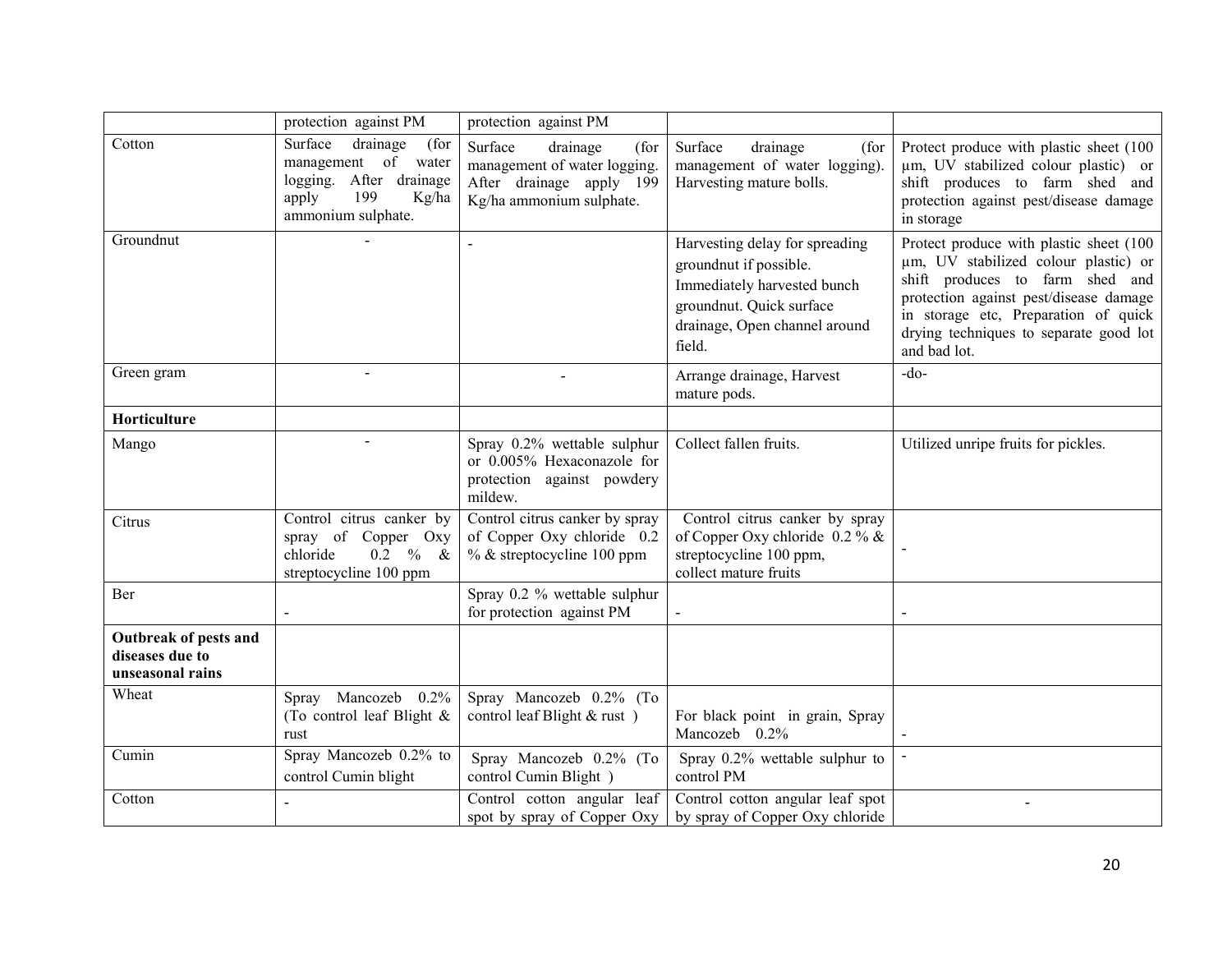|           |                                 | chloride<br>$\%$<br>0.2<br>streptocycline 100 ppm.                                                              | & $\vert$ 0.2 % & streptocycline 100 ppm.                      |  |
|-----------|---------------------------------|-----------------------------------------------------------------------------------------------------------------|----------------------------------------------------------------|--|
| Groundnut | Spray<br>tikka disease control. | $0.005\%$ Spray 0.005% hexaconazole  <br>hexaconazole for rust $\&$   for rust $\&$ tikka disease  <br>control. | Spray 0.005% hexaconazole for<br>rust & tikka disease control. |  |
| Pulses    |                                 |                                                                                                                 |                                                                |  |

| Horticulture |                                                                                                                         |                                                                                                                       |                                                                                                                              |  |
|--------------|-------------------------------------------------------------------------------------------------------------------------|-----------------------------------------------------------------------------------------------------------------------|------------------------------------------------------------------------------------------------------------------------------|--|
| Mango        | Provision of drainage,<br>fertilizer application,<br>Control leaf blight under<br>unusual rains with cloudy<br>weather. | protection against powdery<br>mildew after cessation of<br>heavy rain.                                                | Spray 0.2% wettable sulphur   Hang methyle euginol trap,<br>or $0.005\%$ hexaconazole for one/acre for control of fruit fly. |  |
| Citrus       | spray of Copper Oxy<br>chloride<br>$0.2 \t% \& \t$<br>streptocycline 100 ppm                                            | Control citrus canker by Control citrus canker by spray<br>of Copper Oxy chloride 0.2<br>$%$ & streptocycline 100 ppm | Control citrus canker by spray<br>of Copper Oxy chloride $0.2\%$ &<br>streptocycline 100 ppm,<br>collect mature fruits       |  |
| Ber          |                                                                                                                         | spray $0.2\%$ wettable sulphur<br>to control PM                                                                       | spray $0.2\%$ wettable sulphur to<br>control PM                                                                              |  |

# 2.3 Floods

| Condition                                      | <b>Suggested contingency measure</b> |                                                |                                                |            |  |
|------------------------------------------------|--------------------------------------|------------------------------------------------|------------------------------------------------|------------|--|
| Transient water logging/ partial<br>inundation | Seedling / nursery stage             | <b>Vegetative stage</b>                        | <b>Reproductive stage</b>                      | At harvest |  |
| Groundnut                                      | <b>NA</b>                            | As a preventive step open<br>drainage channel. | As a preventive step<br>open drainage channel. |            |  |
| Cotton                                         | <b>NA</b>                            | $-do-$                                         | -do-                                           |            |  |
| Sesame                                         | NA                                   | $-do-$                                         | -do-                                           |            |  |
| Green gram                                     | <b>NA</b>                            | $-do-$                                         | -do-                                           |            |  |
| Horticulture                                   |                                      |                                                |                                                |            |  |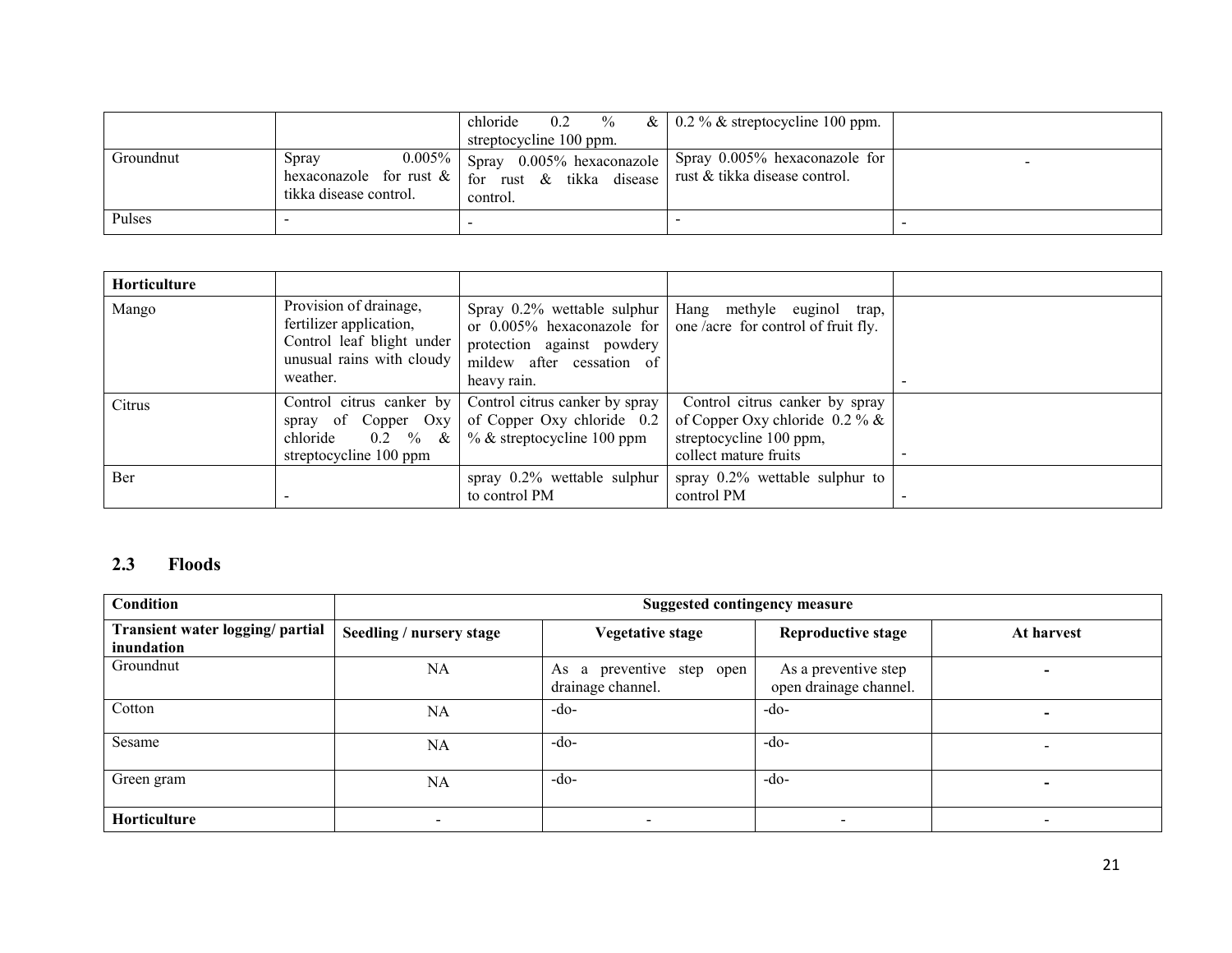| Mango                                       | Proper Surface drainage                                                                                             | Surface drainage                                                                                                                                                                                    | Surface drainage                                                                                                                               |                         |
|---------------------------------------------|---------------------------------------------------------------------------------------------------------------------|-----------------------------------------------------------------------------------------------------------------------------------------------------------------------------------------------------|------------------------------------------------------------------------------------------------------------------------------------------------|-------------------------|
| Citrus                                      | Shift to safe place with proper<br>drainage                                                                         | Surface drainage                                                                                                                                                                                    | Surface drainage                                                                                                                               |                         |
| Ber                                         | $-do-$                                                                                                              | $-do-$                                                                                                                                                                                              | $-do$                                                                                                                                          |                         |
| Continuous submergence for more than 2 days |                                                                                                                     |                                                                                                                                                                                                     |                                                                                                                                                |                         |
| Groundnut                                   | As a preventive steps open<br>drainage channel followed by<br>spray 0.05 % carbendazim for<br>control of leaf spot. | As a preventive steps open<br>drainage channel followed by<br>spray 1 % FeSO <sub>4</sub> + 0.1 % citric<br>acid for control yellowing,<br>0.0025% hexaconazole for rust<br>& leaf spot management. | As a preventive steps<br>open drainage channel<br>followed by spray $1\%$<br>$FeSO4 + 0.1$ % citric acid<br>for control yellowing.             |                         |
| Cotton                                      | As a preventive step open<br>drainage channel and apply<br>199 Kg/ha amonium sulphate.                              | As a preventive step open<br>drainage channel and apply<br>199 Kg/ha amonium sulphate.                                                                                                              | As a preventive step<br>open drainage channel.<br>Harvesting mature bolls.                                                                     |                         |
| Sesamum                                     | As a preventive step open<br>drainage channel                                                                       | As a preventive step open<br>drainage channel. Spray of<br>copper oxychloride 0.2% to<br>control phytophthora blight                                                                                | As a preventive step<br>open drainage channel<br>and spray propiconazole<br>0.025% (To control leaf /<br>stem spot)                            | harvest mature plants   |
| Green gram                                  | As a preventive step open<br>drainage channel and spray<br>0.05 % carbendazim for<br>powdery mildew.                | As a preventive step open<br>drainage channel and spray<br>0.005% hexaconazole or 0.025<br>$%$ carbendazim for leaf spot $&$<br>powdery mildew.                                                     | As a preventive step<br>drainage channel<br>open<br>0.005%<br>and<br>spray<br>hexaconazole or 0.025 %<br>carbendazim<br>for<br>powdery mildew. | Picking of Mature pods. |
| Horticulture                                |                                                                                                                     |                                                                                                                                                                                                     |                                                                                                                                                |                         |
| Mango                                       | Shift grafts to safe place $\&$<br>proper surface drainage.                                                         | Surface drainage.                                                                                                                                                                                   | Surface drainage.                                                                                                                              | Surface drainage.       |
| Citrus                                      | Shift to safe place & with<br>proper surface drainage                                                               | $-do$ -                                                                                                                                                                                             | $-do-$                                                                                                                                         | $-do-$                  |
| Ber                                         |                                                                                                                     |                                                                                                                                                                                                     |                                                                                                                                                |                         |
| Sea water intrusion                         | NA                                                                                                                  | <b>NA</b>                                                                                                                                                                                           | NA                                                                                                                                             | NA                      |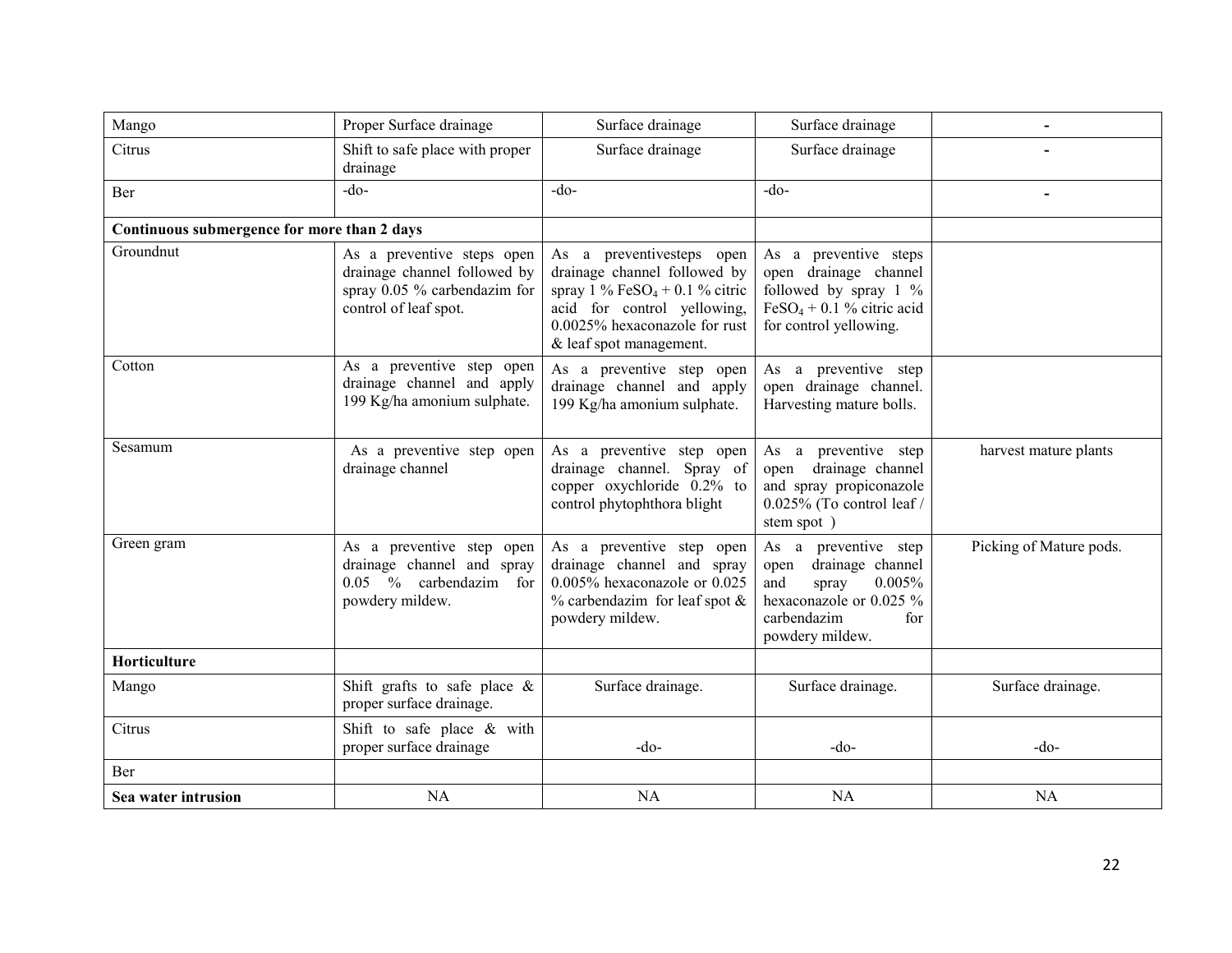| <b>Extreme event type</b> |                                                                                                                        | <b>Suggested contingency measure</b>                                                             |                                                                                  |                              |
|---------------------------|------------------------------------------------------------------------------------------------------------------------|--------------------------------------------------------------------------------------------------|----------------------------------------------------------------------------------|------------------------------|
|                           | Seedling / nursery stage                                                                                               | <b>Vegetative stage</b>                                                                          | <b>Reproductive stage</b>                                                        | At harvest                   |
|                           | Light & frequent irrigation to all                                                                                     | Light $&$ frequent irrigation to                                                                 | Light & frequent irrigation to all                                               |                              |
| <b>Heat Wave</b>          | crops                                                                                                                  | all crops                                                                                        | crops                                                                            |                              |
| Cold wave                 | <b>NA</b>                                                                                                              | NA                                                                                               | NA                                                                               | NA                           |
| Frost                     | NA                                                                                                                     | NA                                                                                               | NA                                                                               | NA                           |
| <b>Hailstorm</b>          | NA                                                                                                                     | NA                                                                                               | NA                                                                               | NA                           |
| Cyclone                   |                                                                                                                        |                                                                                                  |                                                                                  |                              |
| Wheat                     | Quick drainage                                                                                                         | Quick drainage                                                                                   | Quick drainage and spray<br>mancozeb $0.2\%$ to control<br>black point in grain. | Shift produce at safer place |
| Cotton                    | Earthing up, quick drainage                                                                                            | Earthing up, quick drainage                                                                      | Earthing up, quick drainage                                                      |                              |
| Groundnut                 | Quick drainage                                                                                                         | Quick drainage                                                                                   | Quick drainage                                                                   |                              |
| Cumin/Coriander           | Quick drainage                                                                                                         | Quick drainage                                                                                   | Quick drainage                                                                   |                              |
| Horticulture              |                                                                                                                        |                                                                                                  |                                                                                  |                              |
| Mango                     | Shift grafts to safe place if possible<br>& build Cyclone proof nursery,<br>Grow wind barrier trees around<br>nursery. | Reduce canopy & tying plants<br>diagonally if possible, Grow<br>wind barrier trees around field. | Reduce canopy & tying plants<br>diagonally if possible.                          | Early harvesting of crop.    |
| Citrus                    | Shift to safe place if possible $\&$<br>Build Cyclone proof nursery, Grow<br>wind barrier trees around nursery         | Reduce canopy & tying plants<br>diagonally if possible, Grow<br>wind barrier trees around field. | Reduce canopy                                                                    | $-do-$                       |
| Ber                       |                                                                                                                        |                                                                                                  | Reduce canopy                                                                    | $-do-$                       |

#### 2.4Extreme events: Heat wave / Cold wave/Frost/ Hailstorm /Cyclone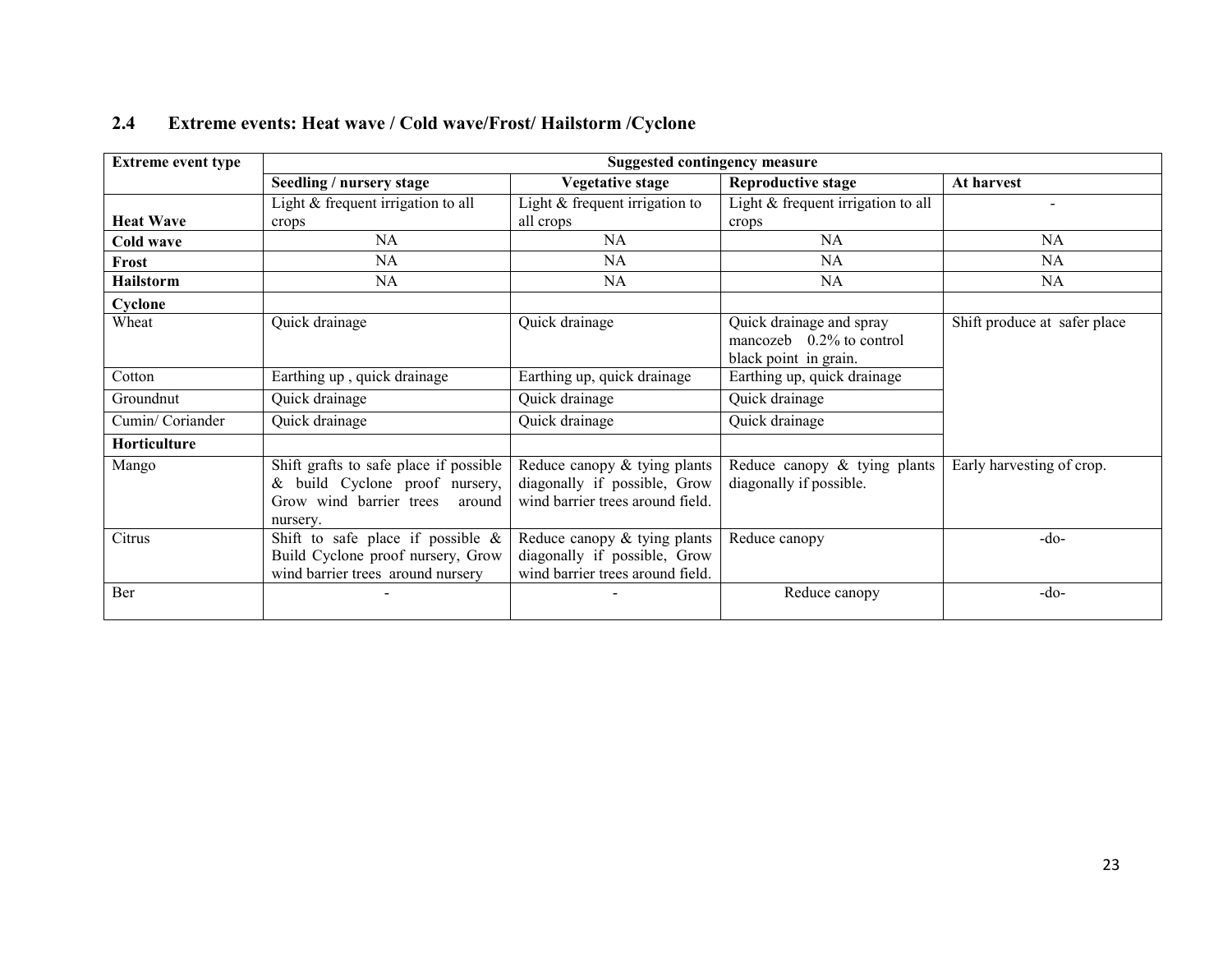#### 2.5Contingent strategies for Livestock, Poultry & Fisheries

# 2.5.1 Livestock

|                               |                                                                                                                                                                                                                                                                                                                                                 | <b>Suggested contingency measures</b>                                                                                                                                                                                                                                                                                                                     |                                                                                                                                                 |
|-------------------------------|-------------------------------------------------------------------------------------------------------------------------------------------------------------------------------------------------------------------------------------------------------------------------------------------------------------------------------------------------|-----------------------------------------------------------------------------------------------------------------------------------------------------------------------------------------------------------------------------------------------------------------------------------------------------------------------------------------------------------|-------------------------------------------------------------------------------------------------------------------------------------------------|
|                               | <b>Before the event</b>                                                                                                                                                                                                                                                                                                                         | During the event                                                                                                                                                                                                                                                                                                                                          | After the event                                                                                                                                 |
| <b>Drought</b>                |                                                                                                                                                                                                                                                                                                                                                 |                                                                                                                                                                                                                                                                                                                                                           |                                                                                                                                                 |
| Feed and fodder availability  | Store<br>fodder<br>(silage)<br>and<br>hay).<br>Conventional feeds are used for feeding<br>(Roughages & concentrates) of maize,<br>sorghum, groundnut fodder & wheat<br>straw).                                                                                                                                                                  | Stored feed & fodder in silage & Hay.<br>Treated wheat straw with 4 % urea<br>solution.<br>Use chaff cutter for fodder.<br>Use press for making compact bundles of<br>fodder for easy transportation.<br>Establish feed block preparation facilities<br>for animals.<br>Arrange bulk transportation of fodder.                                            | Feed little green fodder along with<br>unconventional feed, 5 kg green<br>feed/mature animal.                                                   |
| Drinking water                | Rain water harvesting and create water<br>bodies/watering points. When water is<br>scarce use only for drinking water for<br>animals.                                                                                                                                                                                                           | Avoid wallowing.<br>Judicious use of drinking water.<br>Establish and arrange the community based<br>drinking water facilities. In coastal area<br>community based R.O. Plant to be<br>established for drinking water.<br>Add bleaching powder to drinking water                                                                                          | Give sufficient water as per the<br>animal requirement.                                                                                         |
| Health and disease management | Foot & Mouth disease vaccination in<br>June, Vaccination for Bacterial diseases<br>e.g., $HS$ , $BO$<br>Deworming of the animals (cattle $\&$<br>buffaloes).<br>Add mineral mixtures 25 g/animal/day<br>along with feed. Animals to be covered<br>under<br>schemes.<br>insurance<br>cover<br>Vaccination for bacterial diseases e.g.,<br>HS, BO | $(1\%)$ .<br>Add mineral mixtures 25 g/Animal/day<br>along with feed, deworming of the animals.<br>Arrange mobile dispensary for animal<br>heath in the region.<br>Establish link with Agricultural/Veterinary<br>University for animal health.<br>Involve vet.science students for health<br>management of animal. Carry out decease<br>diagnosis camps. | Add vitamin mineral mixtures 25<br>g/Animal/day<br>along<br>with<br>feed,<br>quarantine diseased<br>animals<br>and<br>deworming of the animals. |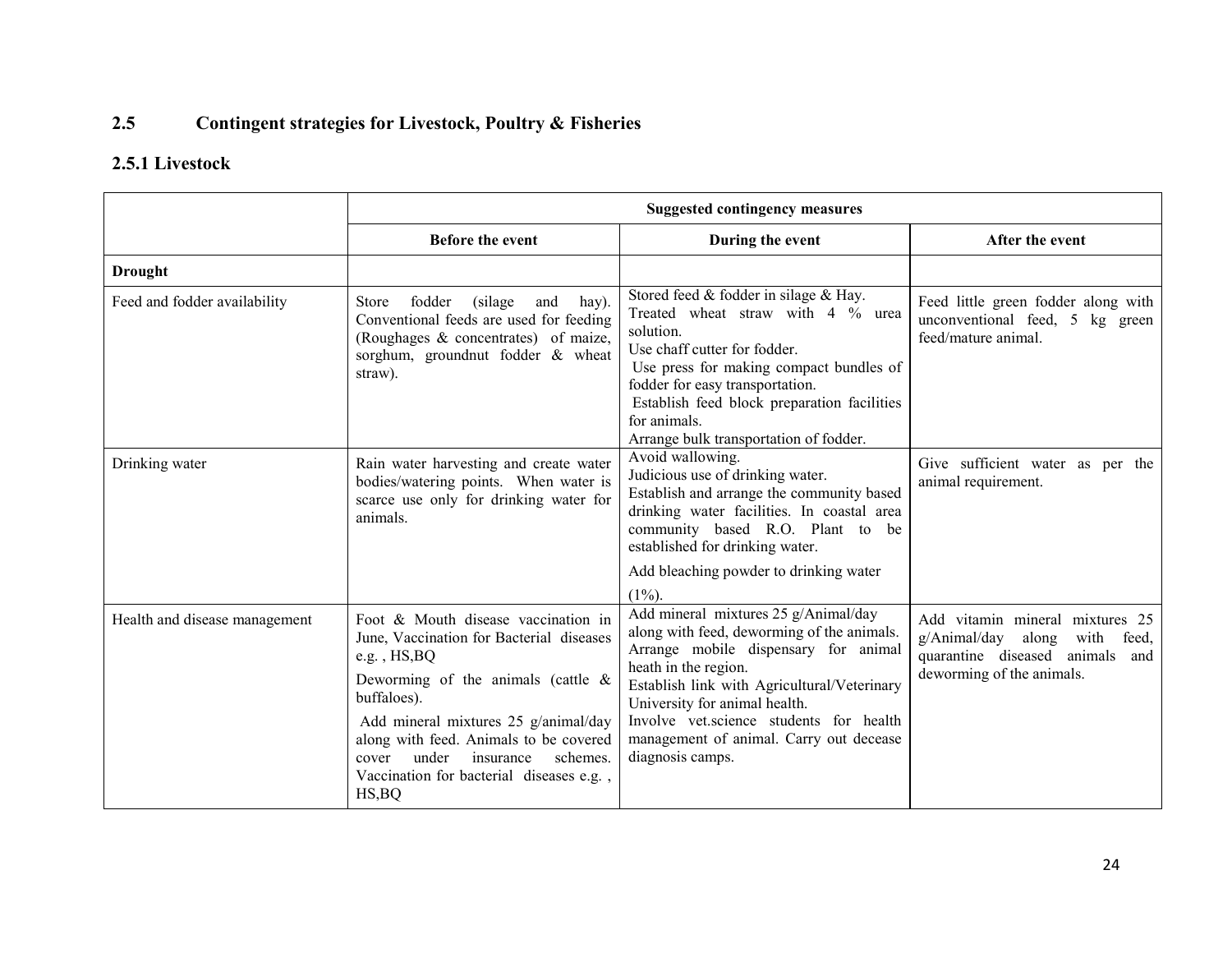| <b>Floods</b>                 |                                                                                                                                                               |                                                                                                                                                                                                                                                                                                                                                                                        |                                                                                                                                                                                                                                                                                                                                                                       |
|-------------------------------|---------------------------------------------------------------------------------------------------------------------------------------------------------------|----------------------------------------------------------------------------------------------------------------------------------------------------------------------------------------------------------------------------------------------------------------------------------------------------------------------------------------------------------------------------------------|-----------------------------------------------------------------------------------------------------------------------------------------------------------------------------------------------------------------------------------------------------------------------------------------------------------------------------------------------------------------------|
| Feed and fodder availability  | Harvest available fodder and store it at<br>safe place if floods forcast.<br>Shift animals to safe place.<br>Identify rescue places for safety of<br>animals. | Give stored fodder with mineral mixture.<br>Fodder should be stored at safe place.<br>In severe rain and flood unteather animals.                                                                                                                                                                                                                                                      | Feed silage & hay material along<br>with concentrate feed.<br>Use chaff cutter for fodder.<br>Use press for making compact<br>bundles<br>of<br>fodder for<br>easy<br>transportation.<br>Establish community based shelter<br>houses for animals. Establish feed<br>block preparation facilities<br>for<br>animals.<br>Arrange<br>bulk<br>transportation of<br>fodder. |
| Drinking water                | Add bleaching powder $(1%)$ to drinking<br>water when heavy rains occur and flood<br>expected.                                                                | Add bleaching powder to drinking water<br>$(1\%)$ .                                                                                                                                                                                                                                                                                                                                    | Add bleaching powder to drinking<br>water $(1\%)$ .                                                                                                                                                                                                                                                                                                                   |
| Health and disease management | Provide insurance cover to the animals.                                                                                                                       | Vaccination of animals against HS, BQ<br>Add mineral mixtures 25 g/Animal/day<br>along with feed, deworming of the animals.<br>Arrange mobile dispensary for animal<br>heath in the region.<br>Establish link with Agricultural/Veterinary<br>University for animal health.<br>Involve vet. science students for health<br>management of animal. Carry out decease<br>diagnosis camps. | Disposal of dead animals by burning<br>the carcas and sanitation measures to<br>control spread of diseases.<br>Health checking to diseases out<br>break.                                                                                                                                                                                                              |
| Cyclone                       |                                                                                                                                                               |                                                                                                                                                                                                                                                                                                                                                                                        |                                                                                                                                                                                                                                                                                                                                                                       |
| Feed and fodder availability  | Early harvesting $&$ storage of fodder.                                                                                                                       | Shift animals to safe place, give stored<br>fodder with mineral mixture along with<br>concentrated feed.<br>In severe rain and flood unteather animals.                                                                                                                                                                                                                                | Feed silage & hay material along<br>with concentrated feed.<br>Use chaff cutter for fodder.<br>Use press for making<br>compact<br>bundles<br>of<br>fodder<br>for<br>easy<br>transportation.                                                                                                                                                                           |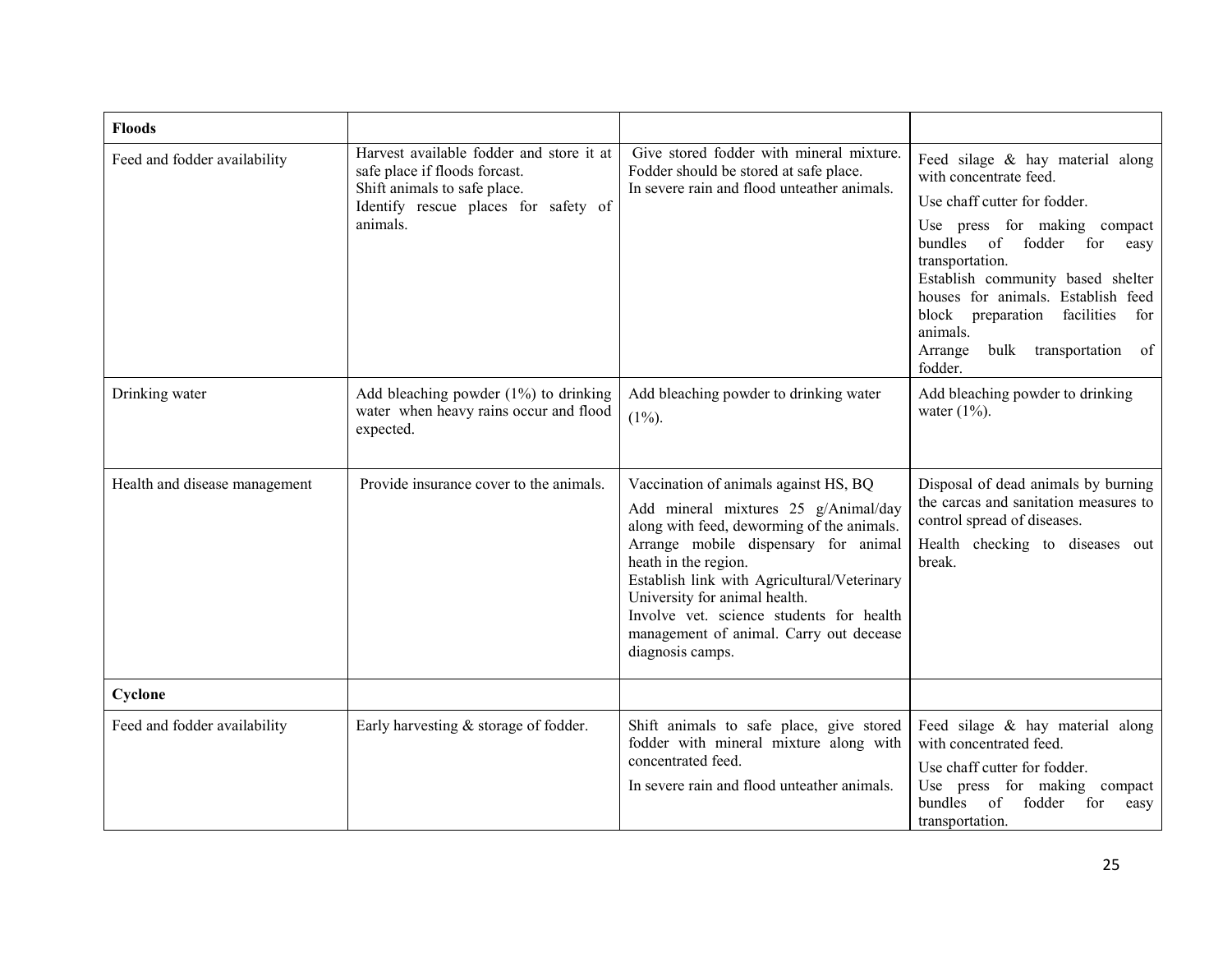|                               |                                                                                                                                                                     |                                                                                                                                                                                                                                                                                                                                                                                                          | Establish community based shelter<br>houses for animals. Establish feed<br>block<br>facilities<br>preparation<br>for<br>animals.<br>transportation of<br>bulk<br>Arrange<br>fodder. |
|-------------------------------|---------------------------------------------------------------------------------------------------------------------------------------------------------------------|----------------------------------------------------------------------------------------------------------------------------------------------------------------------------------------------------------------------------------------------------------------------------------------------------------------------------------------------------------------------------------------------------------|-------------------------------------------------------------------------------------------------------------------------------------------------------------------------------------|
| Drinking water                | Add bleaching powder to drinking water<br>$(1\%)$ .                                                                                                                 | Add bleaching powder to drinking water<br>$(1\%)$ .                                                                                                                                                                                                                                                                                                                                                      | Add bleaching powder to drinking<br>water $(1\%)$ .                                                                                                                                 |
| Health and disease management | Provide insurance cover to the animals.                                                                                                                             | Vaccination of animals to HS & BQ. Keep<br>animal free.<br>Add mineral mixtures 25 g/Animal/day<br>along with feed, deworming of the animals.<br>Arrange mobile dispensary for animal<br>heath in the region.<br>Establish link with Agricultural/Veterinary<br>University for animal health.<br>Involve vet. science students for health<br>management of animal. Carry out decease<br>diagnosis camps. | Disposal of dead animals by burning<br>the carcas and sanitation measures to<br>control spread of diseases.<br>Health checking to diseases out<br>break.                            |
| Heat wave and cold wave       | NA                                                                                                                                                                  | NA                                                                                                                                                                                                                                                                                                                                                                                                       | NA                                                                                                                                                                                  |
| <b>Heat wave</b>              | NA                                                                                                                                                                  | NA                                                                                                                                                                                                                                                                                                                                                                                                       | <b>NA</b>                                                                                                                                                                           |
|                               |                                                                                                                                                                     | <b>Suggested contingency measures</b>                                                                                                                                                                                                                                                                                                                                                                    |                                                                                                                                                                                     |
|                               | Before the event <sup>s</sup>                                                                                                                                       | During the event                                                                                                                                                                                                                                                                                                                                                                                         | After the event                                                                                                                                                                     |
| <b>Drought</b>                |                                                                                                                                                                     |                                                                                                                                                                                                                                                                                                                                                                                                          |                                                                                                                                                                                     |
| Feed and fodder availability  | To store fodder (silage and hay),<br>Conventional feeds are used for feeding<br>(Roughages & concentrates) of Maize,<br>Sorghum, Groundnut fodder & wheat<br>straw) | Feed stored fodder-silage & Hay<br>Urea treated wheat straw<br>Use chaff cutter for fodder.<br>Use press for making compact bundles of<br>fodder for easy transportation.<br>Establish community based shelter houses<br>for animals. Establish feed block<br>preparation facilities for animals.<br>Arrange bulk transportation of fodder                                                               | Feed little green fodder along with<br>unconventional feed, 5 kg green<br>feed/mature animal                                                                                        |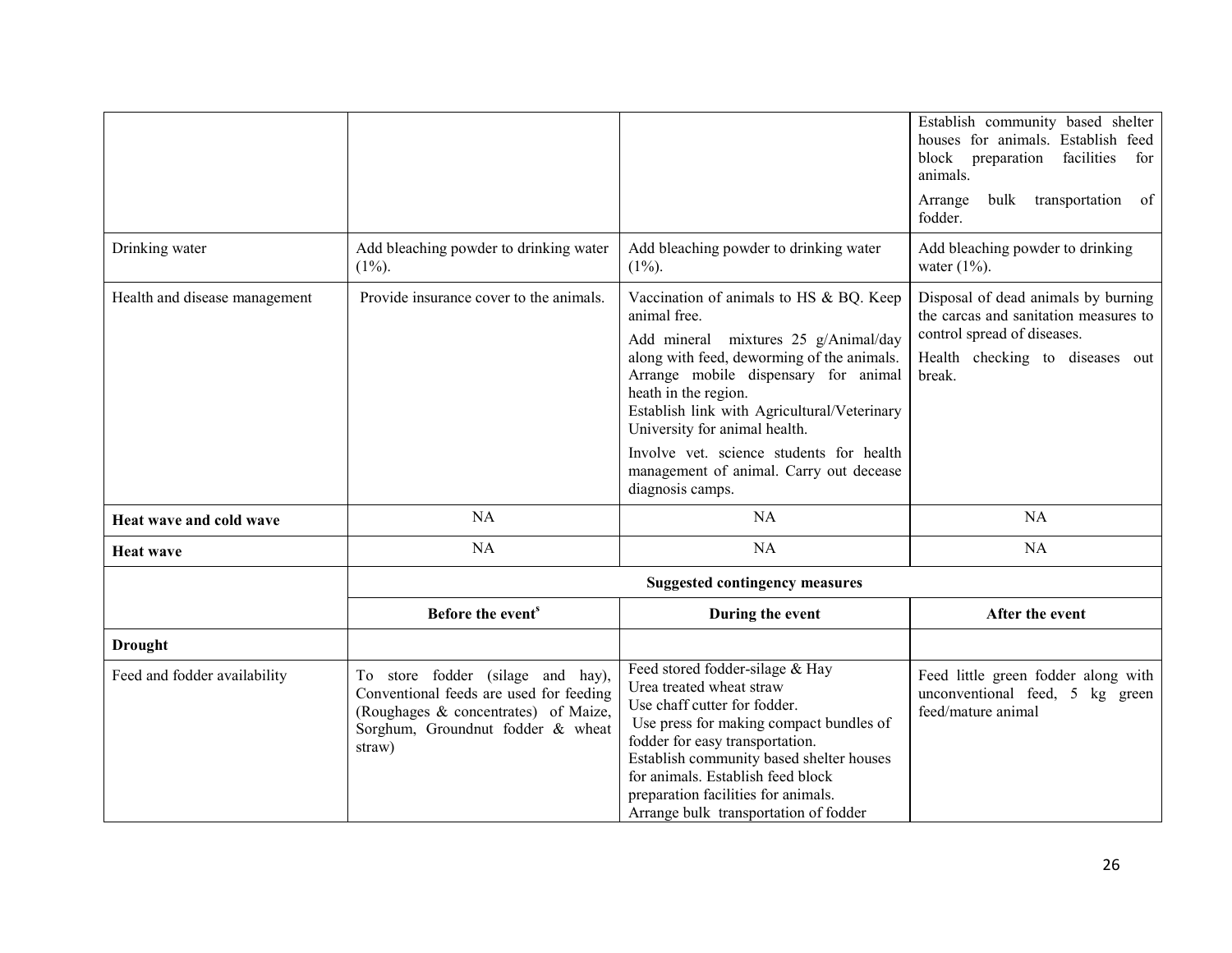| Drinking water                | Rain water harvesting and create water<br>bodies/watering points (when water is<br>scarce use only as drinking water for<br>animals)                                                                                                                                                                           | Avoid wallowing<br>Judicious use of drinking water,<br>Establish and arrange the community based<br>drinking water facilities. In costal area<br>community based R.O. Plant to be<br>established for drinking water.                                                                                                                                                                                     | Give sufficient water as per the<br>animal requirement                                                                                                                                                                                                                                                                                                      |
|-------------------------------|----------------------------------------------------------------------------------------------------------------------------------------------------------------------------------------------------------------------------------------------------------------------------------------------------------------|----------------------------------------------------------------------------------------------------------------------------------------------------------------------------------------------------------------------------------------------------------------------------------------------------------------------------------------------------------------------------------------------------------|-------------------------------------------------------------------------------------------------------------------------------------------------------------------------------------------------------------------------------------------------------------------------------------------------------------------------------------------------------------|
| Health and disease management | Foot & Mouth disease vaccination in<br>June, Vaccination for Bacterial diseases<br>e.g., $HS$ , $BQ$ ,<br>Deworming of the animals for cattle $\&$<br>Buffaloes, Add mineral mixtures 25<br>g/Animal/day along with feed, animals<br>cover under insurance, Vaccination for<br>Bacterial diseases e.g., HS, BQ | Add mineral mixtures 25 g/Animal/day<br>along with feed, Deworming of the animals<br>list out dead animals and submit for<br>insurance claim,<br>Arrange mobile dispensary for animal<br>heath in the region.<br>Establish link with Agricultural/veterinary<br>University for animal health.<br>Involve vet. Science students for health<br>management of animal. Carry out decease<br>diagnosis camps. | Add vitamin mineral<br>mixtures 25<br>g/Animal/day along<br>with<br>feed,<br>quarantine disease animals<br>Deworming of the animals                                                                                                                                                                                                                         |
| <b>Floods</b>                 |                                                                                                                                                                                                                                                                                                                |                                                                                                                                                                                                                                                                                                                                                                                                          |                                                                                                                                                                                                                                                                                                                                                             |
| Feed and fodder availability  | Harvest available fodder and store it if<br>floods are warned<br>Shift animals to safe place,<br>Identify rescue places for safety of<br>animals                                                                                                                                                               | Give stored fodder with mineral mixture.<br>Fodder should be stored at safe place.<br>In severe rains and floods unteather the<br>animals                                                                                                                                                                                                                                                                | Feed silage $\&$ Hay along with<br>concentrate feed.<br>Use chaff cutter for fodder.<br>Use press for making compact<br>bundles of<br>fodder for<br>easy<br>transportation.<br>Establish community based shelter<br>houses for animals. Establish feed<br>block preparation<br>facilities<br>for<br>animals.<br>Arrange bulk<br>transportation of<br>fodder |
| Drinking water                | Add bleaching powder (1%) to drinking<br>water when heavy rains occur and<br>floods are expected                                                                                                                                                                                                               | Add bleaching powder to drinking water<br>$(1\%)$                                                                                                                                                                                                                                                                                                                                                        | Add bleaching powder to drinking<br>water $(1\%)$                                                                                                                                                                                                                                                                                                           |
| Health and disease management | Provide insurance cover to the animals                                                                                                                                                                                                                                                                         | Vaccination of animals against HS, BQ<br>list out dead animals and submit for<br>insurance claim<br>Arrange mobile dispensary for animal                                                                                                                                                                                                                                                                 | Disposal of dead animals by burning<br>the carcas and sanitation measures to<br>control spread of diseases                                                                                                                                                                                                                                                  |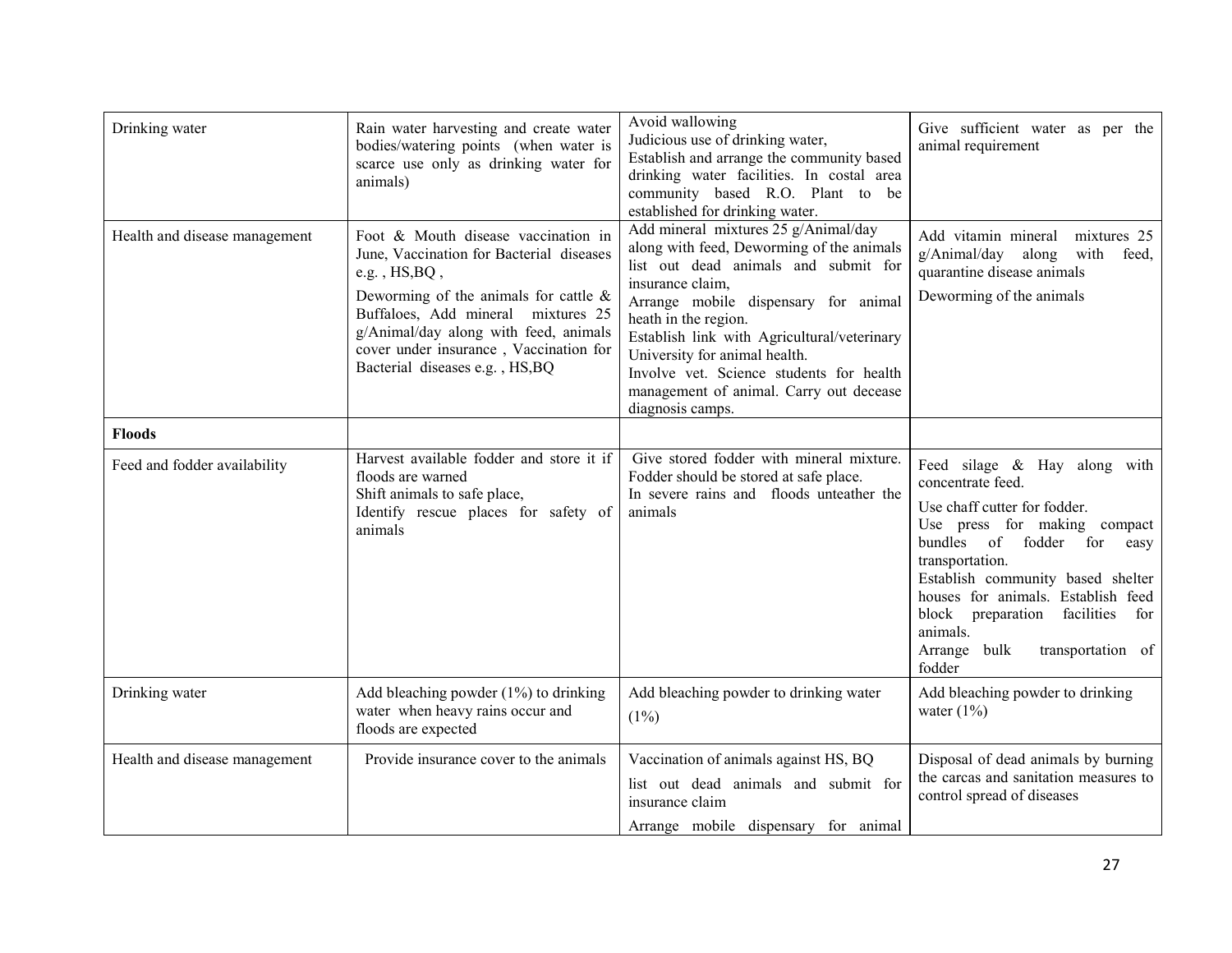|                               |                                                   | heath in the region.<br>Establish link with agricultural/veterinary<br>University for Animal health<br>Involve vet. Science students for health<br>management of animal. Carry out decease<br>diagnosis camps.                                                                                                                                                           |                                                                                                                                                                                                                                                                                                                                                           |
|-------------------------------|---------------------------------------------------|--------------------------------------------------------------------------------------------------------------------------------------------------------------------------------------------------------------------------------------------------------------------------------------------------------------------------------------------------------------------------|-----------------------------------------------------------------------------------------------------------------------------------------------------------------------------------------------------------------------------------------------------------------------------------------------------------------------------------------------------------|
| Cyclone                       |                                                   |                                                                                                                                                                                                                                                                                                                                                                          |                                                                                                                                                                                                                                                                                                                                                           |
| Feed and fodder availability  | Early harvesting & Storage of fodder,             | Shift animals to safe place, Give stored<br>fodder with mineral mixture along with<br>concentrated feed.                                                                                                                                                                                                                                                                 | Feed silage & Hay along with<br>concentrated feed.<br>Use chaff cutter for fodder.<br>Use press for making compact<br>bundles of fodder for<br>easy<br>transportation.<br>Establish community based shelter<br>houses for animals. Establish feed<br>block preparation<br>facilities<br>for<br>animals.<br>Arrange<br>bulk<br>transportation of<br>fodder |
| Drinking water                | Add bleaching powder to drinking water<br>$(1\%)$ | Add bleaching powder to drinking water<br>$(1\%)$                                                                                                                                                                                                                                                                                                                        | Add bleaching powder to drinking<br>water $(1\%)$                                                                                                                                                                                                                                                                                                         |
| Health and disease management | Provide insurance cover to the animals            | Vaccination of animals to HS & BQ, keep<br>animal free list out dead animals and<br>submit for insurance claim<br>Arrange mobile dispensary for animal<br>heath in the region.<br>Establish link with Agricultural/veterinary<br>University for animal health<br>Involve vet. Science students for health<br>management of animal. Carry out decease<br>diagnosis camps. | Disposal of dead animals by burning<br>the carcas and sanitation measures to<br>control spread of diseases                                                                                                                                                                                                                                                |
| Heat wave and cold wave       | <b>NA</b>                                         | NA                                                                                                                                                                                                                                                                                                                                                                       | <b>NA</b>                                                                                                                                                                                                                                                                                                                                                 |
| <b>Heat wave</b>              | <b>NA</b>                                         | <b>NA</b>                                                                                                                                                                                                                                                                                                                                                                | <b>NA</b>                                                                                                                                                                                                                                                                                                                                                 |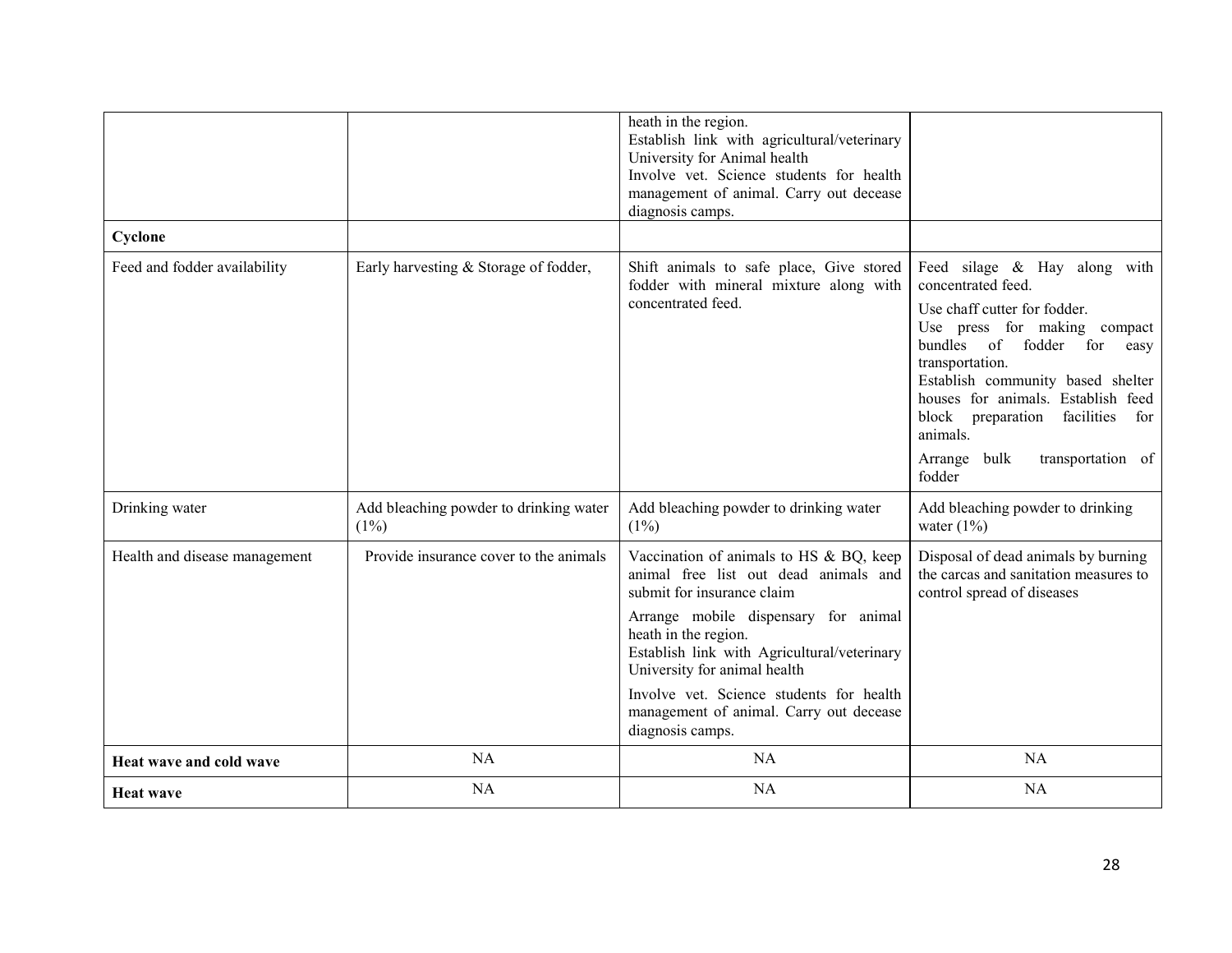## 2.5.2 Poultry

|                                  | <b>Suggested contingency measures</b>                                                 | Convergence/linkages with<br>ongoing programs, if any                                                                            |                                                                                                                                 |                                                                    |
|----------------------------------|---------------------------------------------------------------------------------------|----------------------------------------------------------------------------------------------------------------------------------|---------------------------------------------------------------------------------------------------------------------------------|--------------------------------------------------------------------|
|                                  | Before the event                                                                      | During the event                                                                                                                 | After the event                                                                                                                 |                                                                    |
| <b>Drought</b>                   |                                                                                       |                                                                                                                                  |                                                                                                                                 |                                                                    |
| Shortage of feed<br>ingredients  | Stored feed, conventional feed.<br>Antibiotics and probiotics                         | Stored feed, conventional feed, Antibiotics<br>and probiotics                                                                    | conventional<br>Use<br>feed,<br>viral<br>for<br>vaccination<br>$-Marek's$<br>and<br>diseases<br>Ranikhet diseases (MD &<br>RD). | Linkage Govt. schemes with<br>public/NGOs at grass root<br>levels. |
| Drinking water                   | Rain water harvesting                                                                 | Give water for drinking only                                                                                                     | Give sufficient water as per<br>the bird's requirement                                                                          | Linkage Govt. schemes with<br>public/NGOs at grass root<br>levels  |
| Health and disease<br>management | Vaccination for viral diseases –<br>against MD & RD, covers birds<br>under insurance. | Provide ventilation.<br>Add more calcium with feed.<br>Assure supply of electric power.                                          | Routine practices are to be<br>followed Culling affected<br>birds disposal by burning.                                          | Vaccination for viral diseases<br>$-$ against MD & RD              |
| <b>Floods</b>                    |                                                                                       |                                                                                                                                  |                                                                                                                                 |                                                                    |
| Shortage of feed<br>ingredients  | Use conventional feed, ingredients.                                                   | Use stored feed, Antibiotics Pro biotics, and<br>Assure supply of electric power.                                                | Routine practices are to be<br>followed.                                                                                        | Linkage Govt. schemes with<br>public/NGOs at grass root<br>levels  |
| Drinking water                   | $\overline{a}$                                                                        | Add bleaching powder to drinking water<br>$(1\%)$ .                                                                              | Add bleaching powder to<br>drinking water $(1\%)$ .                                                                             | $-do-$                                                             |
| Health and disease<br>management | Cover birds under insurance.                                                          | For suspected cases give antibiotic in the<br>feed, prevent water logging surrounding<br>sheds, Assure supply of electric power. | Dispose<br>dead<br>birds by<br>burning.                                                                                         | Vaccination for viral diseases<br>$-$ against MD & RD              |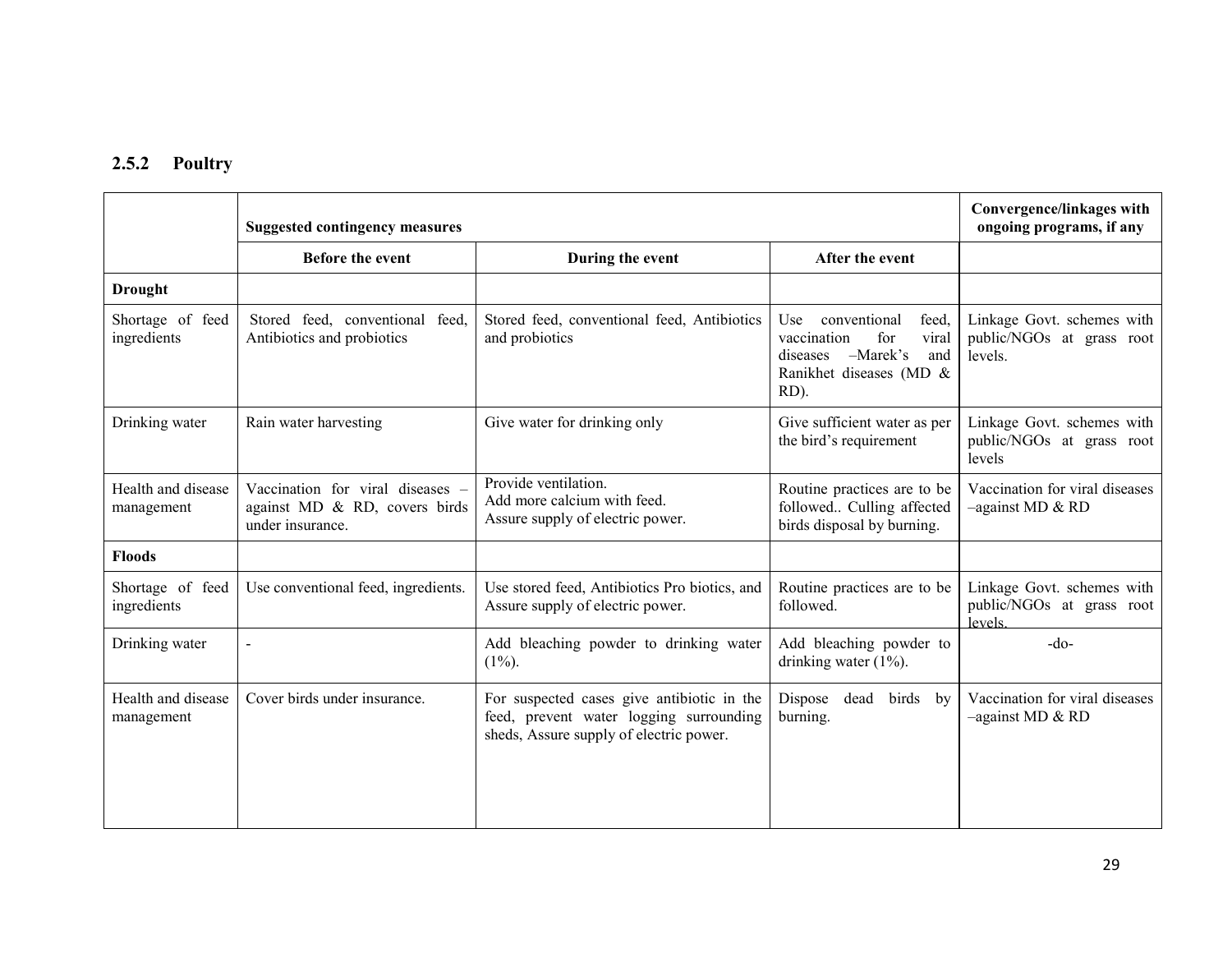| Cyclone                            |                                                               |                                                                           |                                                     |                             |
|------------------------------------|---------------------------------------------------------------|---------------------------------------------------------------------------|-----------------------------------------------------|-----------------------------|
| Shortage of feed<br>ingredients    | Use stored feed ingredients.                                  | Use stored feed $\&$ Use conventional feed,<br>Antibiotics Pro biotic.    | Routine practices are to be<br>followed.            | Use stored feed ingredients |
| Drinking water                     | $\blacksquare$                                                | Add bleaching powder to drinking water<br>$(1\%)$ .                       | Add bleaching powder to<br>drinking water $(1\%)$ . |                             |
| Health and disease<br>management   | Cover birds under insurance.                                  | For suspected cases give antibiotics.                                     | dead<br>birds by<br>Dispose<br>burning.             | $\blacksquare$              |
| <b>Heat wave and</b><br>cold wave  |                                                               |                                                                           |                                                     |                             |
| <b>Heat wave</b>                   |                                                               |                                                                           |                                                     |                             |
| Shelter/environme<br>nt management | Arrangement of good ventilation<br>by fitting fan and foggers | Operate fans, foggers, keep open ventilators<br>in night and cool period. | Routine practices are to be<br>followed.            |                             |
| Health and disease<br>management   | Cover birds under insurance.                                  | Viral vaccination, calcium in the poultry<br>feed.                        | Routine practices are to be<br>followed.            |                             |
| Cold wave                          |                                                               |                                                                           |                                                     |                             |
| Shelter/environme<br>nt management | N.A.                                                          | N.A.                                                                      | N.A.                                                |                             |
| Health and disease<br>management   | N.A.                                                          | N.A.                                                                      | N.A.                                                |                             |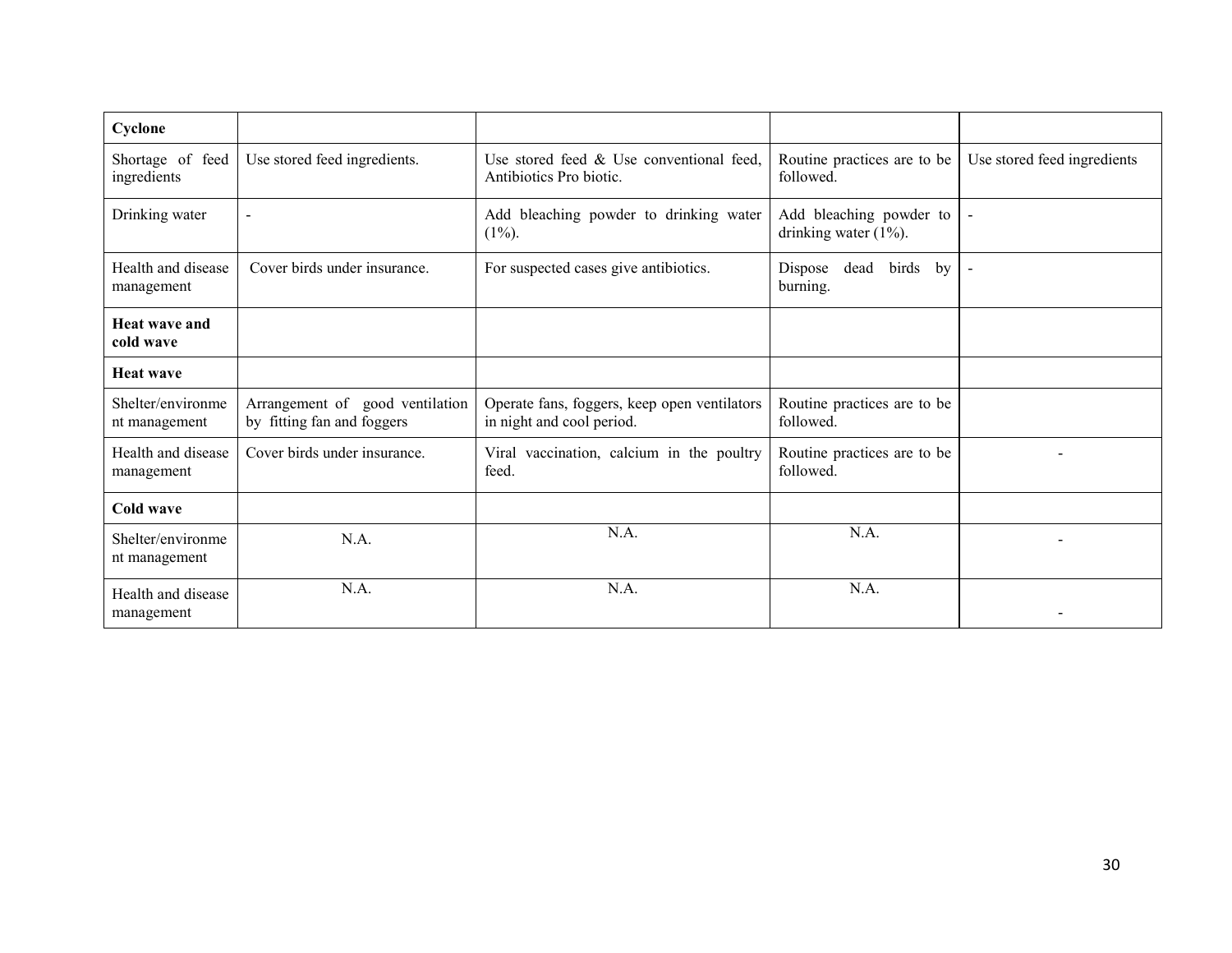#### 2.5.3Fisheries/ Aquaculture

|                                                                         | <b>Suggested contingency measures</b>                           |                                                                              |                                                              |  |
|-------------------------------------------------------------------------|-----------------------------------------------------------------|------------------------------------------------------------------------------|--------------------------------------------------------------|--|
|                                                                         | <b>Before the event</b>                                         | During the event                                                             | After the event                                              |  |
| 1) Drought                                                              |                                                                 |                                                                              |                                                              |  |
| A. Capture                                                              |                                                                 |                                                                              |                                                              |  |
| Marine                                                                  | NA                                                              | <b>NA</b>                                                                    | <b>NA</b>                                                    |  |
| Inland                                                                  | <b>NA</b>                                                       | <b>NA</b>                                                                    | <b>NA</b>                                                    |  |
| <b>B.</b> Aquaculture                                                   |                                                                 |                                                                              |                                                              |  |
| (i) Shallow water in ponds due to<br>insufficient rains/inflow          | Desilting/deepening of pond so that more<br>water can be stored | Provision of additional bore wells<br>use Euryhaline species                 | Maintaining pond water level at least<br>1 m depth.          |  |
| (ii) Impact of salt load build up in<br>ponds / change in water quality | Replenishment of water in pond with fresh<br>water              | 30 % exchange of water                                                       | 10 % exchange of water                                       |  |
| 2) Floods                                                               |                                                                 |                                                                              |                                                              |  |
| A. Capture                                                              |                                                                 |                                                                              |                                                              |  |
| Marine                                                                  | NA                                                              | NA                                                                           | <b>NA</b>                                                    |  |
| Inland                                                                  | <b>NA</b>                                                       | <b>NA</b>                                                                    | <b>NA</b>                                                    |  |
| <b>B.</b> Aquaculture                                                   |                                                                 |                                                                              |                                                              |  |
| (i) Inundation with flood water                                         | Deepening of ponds, Repair, strengthening of<br>dykes           |                                                                              | $\bar{\phantom{a}}$                                          |  |
| (ii) Water contamination and changes<br>in water quality                | Use of calcium hydroxide $@$ 150 kg/ha                          | Infected fishes to be treated with<br>KMno <sub>4</sub> 1 % as prophylactics | Lime treatment for oxidation                                 |  |
| (iii) Health and diseases                                               | Antibiotics fortified feeding as prophylactics                  | Disinfectants formalin treatments<br>as prophylactics                        | $-do-$                                                       |  |
| (iv) Loss of stock and inputs (feed,<br>chemicals etc)                  | Stock cover under insurance                                     |                                                                              |                                                              |  |
| (v) Infrastructure damage (pumps,<br>aerators, huts etc)                | $\overline{a}$                                                  | $\overline{a}$                                                               | Repair & maintenance<br>of<br>aqua<br>structures to be given |  |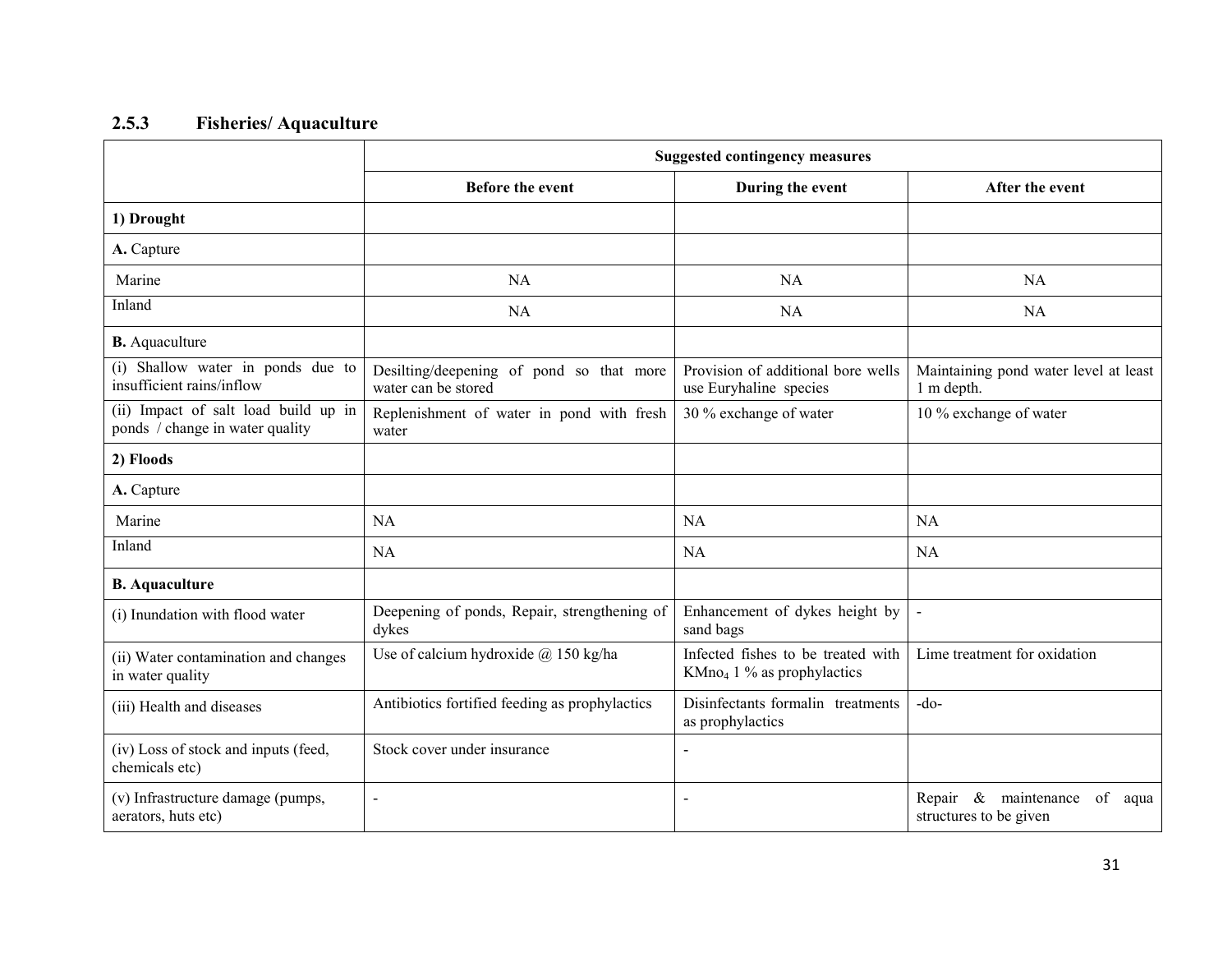| 3. Cyclone / Tsunami                                                  |                                                                                                                                             |                                             |                                                                                                             |
|-----------------------------------------------------------------------|---------------------------------------------------------------------------------------------------------------------------------------------|---------------------------------------------|-------------------------------------------------------------------------------------------------------------|
| A. Capture                                                            |                                                                                                                                             |                                             |                                                                                                             |
| Marine                                                                |                                                                                                                                             |                                             |                                                                                                             |
| (i) Average compensation paid due to<br>loss of fishermen lives       | For warning systems to be installed.<br>Insurance & communication instruments<br>supplied to fisher man, Warning systems to be<br>installed | Warning systems to be installed             | Compensations to be paid for repair<br>& maintenance of boats $&$ gears on<br>actual survey basis           |
| (ii) Avg. no. of boats / nets/damaged                                 |                                                                                                                                             |                                             | Compensation on assessment<br>of<br>actual losses $\&$ damage of boats $\&$<br>nets to be given             |
| (iii) Avg. no. of houses damaged                                      |                                                                                                                                             |                                             | Compensation on assessment<br>of<br>actual losses & damage of houses to<br>be given                         |
| Inland                                                                | <b>NA</b>                                                                                                                                   | <b>NA</b>                                   | <b>NA</b>                                                                                                   |
| B. Aquaculture                                                        |                                                                                                                                             |                                             |                                                                                                             |
| (i) Overflow / flooding of ponds                                      | Strengthening of dykes                                                                                                                      | Enhancement of dykes height by<br>sand bags |                                                                                                             |
| (ii) Changes in water quality (fresh<br>water / brackish water ratio) | Maintain salinity by addition of fresh water<br>up to 20-25 ppt.                                                                            |                                             | Use Euryhaline species for culture                                                                          |
| (iii) Health and diseases                                             | Liming and formalin treatment                                                                                                               | Disinfectants treatments                    |                                                                                                             |
| (iv) Loss of stock and inputs (feed,<br>chemicals etc)                | Stock cover under insurance                                                                                                                 |                                             | $\blacksquare$                                                                                              |
| (v) Infrastructure damage (pumps,<br>aerators, shelters/huts etc)     |                                                                                                                                             |                                             | Compensation on assessment<br>of<br>actual losses & damage of pumps,<br>aerators, shelters/huts to be given |
| 4. Heat wave and cold wave                                            |                                                                                                                                             |                                             |                                                                                                             |
| <b>Heat wave</b>                                                      |                                                                                                                                             |                                             |                                                                                                             |
| A. Capture                                                            |                                                                                                                                             |                                             |                                                                                                             |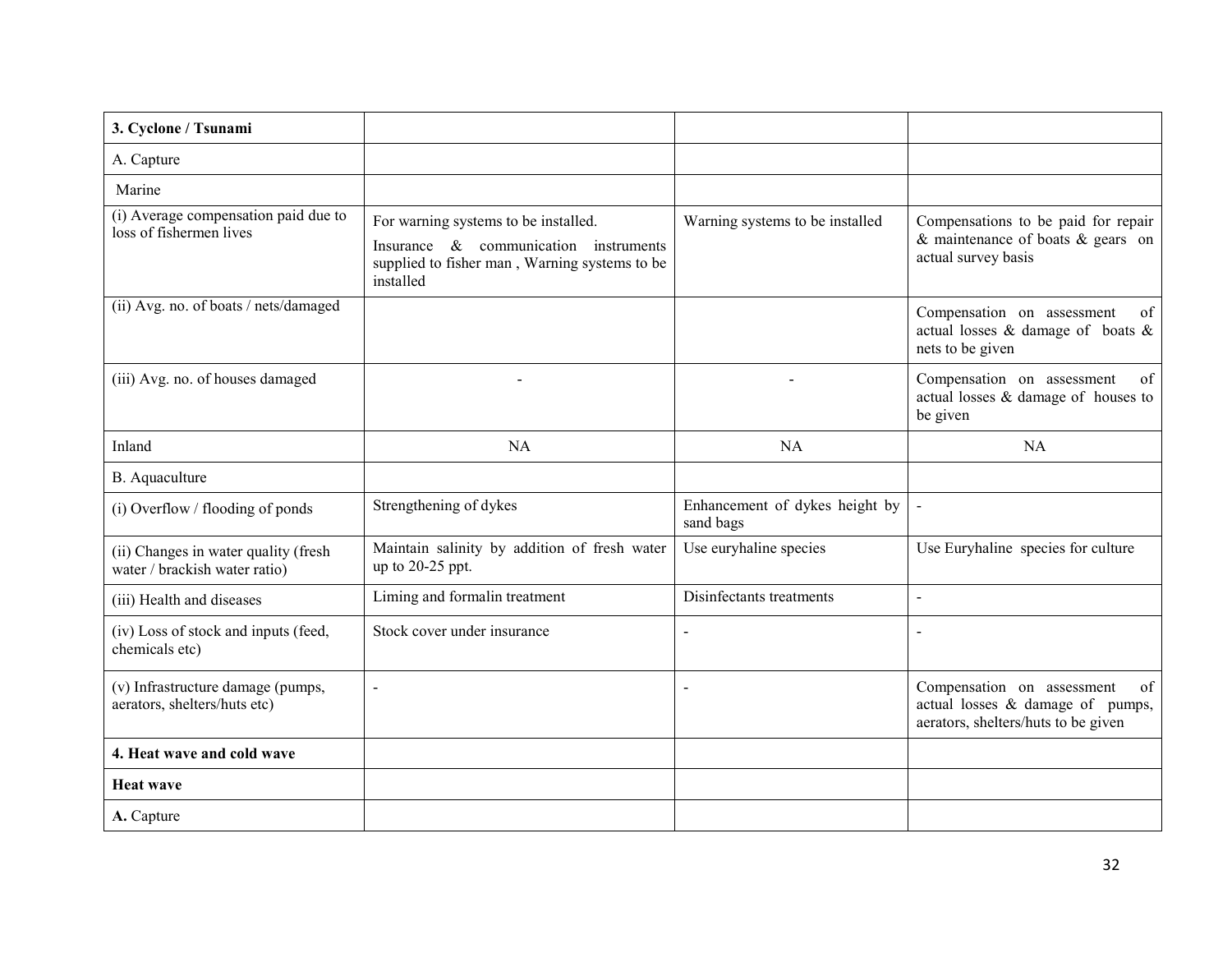| Marine                                                                         | <b>NA</b>                                            | <b>NA</b>                                                                       | <b>NA</b>                                  |  |
|--------------------------------------------------------------------------------|------------------------------------------------------|---------------------------------------------------------------------------------|--------------------------------------------|--|
| Inland                                                                         | <b>NA</b>                                            | <b>NA</b>                                                                       | NA                                         |  |
| <b>B</b> . Aquaculture                                                         |                                                      |                                                                                 |                                            |  |
| (i) Changes in pond environment<br>(water quality)                             | Plantation of leafy trees on dyke, increase<br>depth | To maintain Water level in pond,<br>Use of fountain and peddle wheel<br>aerator | Prophylactic measures                      |  |
| (ii) Health and Disease management                                             | $\overline{\phantom{0}}$                             | Bleaching powder 1 to 2 $%$ ,<br>formalin treatment to prevent<br>disease       | $KMnO4$ 2 % to maintain<br>oxygen<br>level |  |
| cold wave                                                                      |                                                      |                                                                                 |                                            |  |
| A. Capture                                                                     |                                                      |                                                                                 |                                            |  |
| Marine                                                                         | NA                                                   | <b>NA</b>                                                                       | NA                                         |  |
| Inland                                                                         | NA                                                   | <b>NA</b>                                                                       | NA                                         |  |
| <b>B</b> . Aquaculture                                                         |                                                      |                                                                                 |                                            |  |
| (i) Changes in pond environment<br>$\overline{\phantom{0}}$<br>(water quality) |                                                      | To maintain water level in pond,                                                | Prophylactic measures                      |  |
| (ii) Health and Disease management<br>$\overline{\phantom{0}}$                 |                                                      | Bleaching powder 1 to 2 $%$ ,<br>formalin treatment to prevent<br>disease       | $KMnO4$ 2 % to maintain<br>oxygen<br>level |  |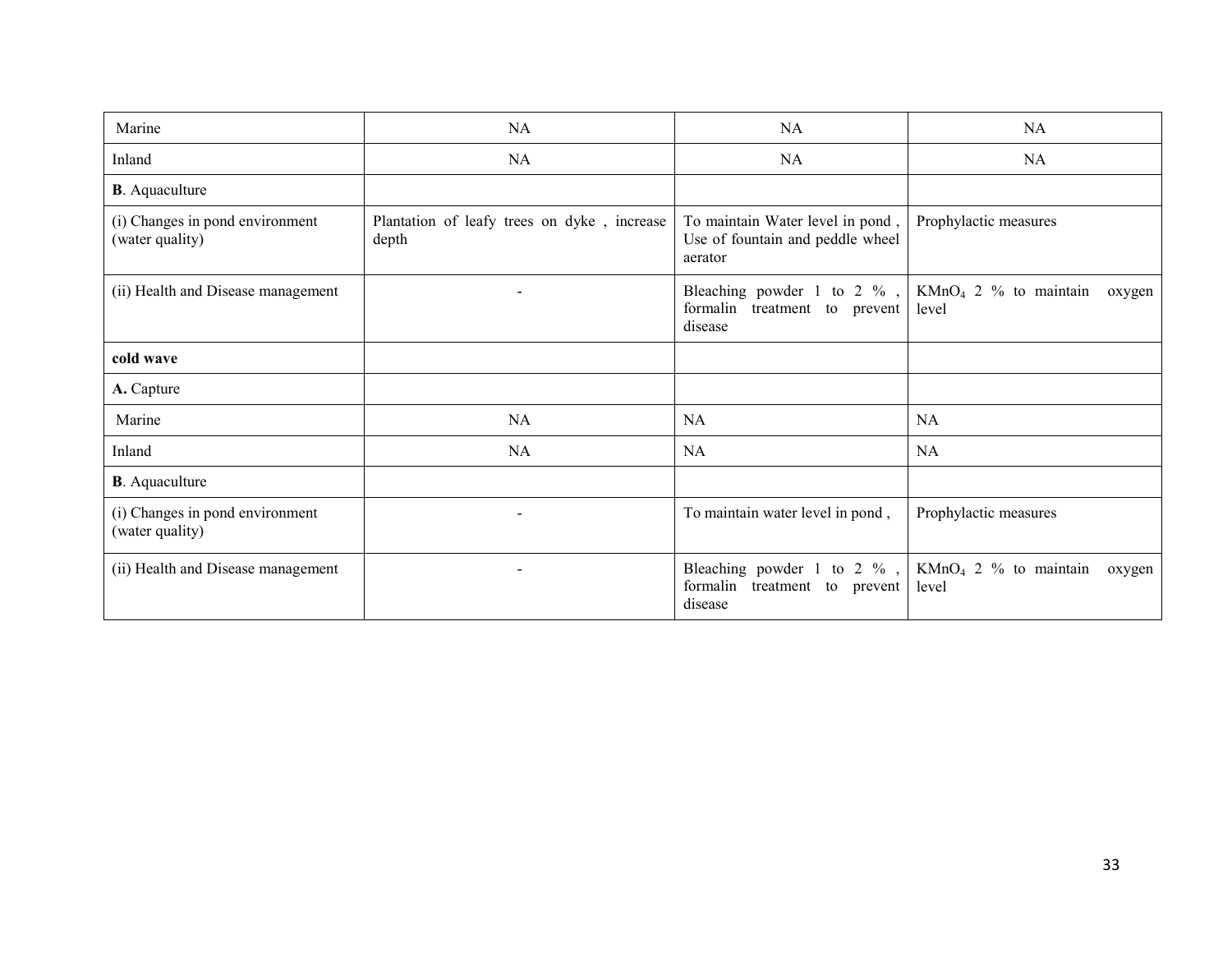Rajkot District Map- Annexure I